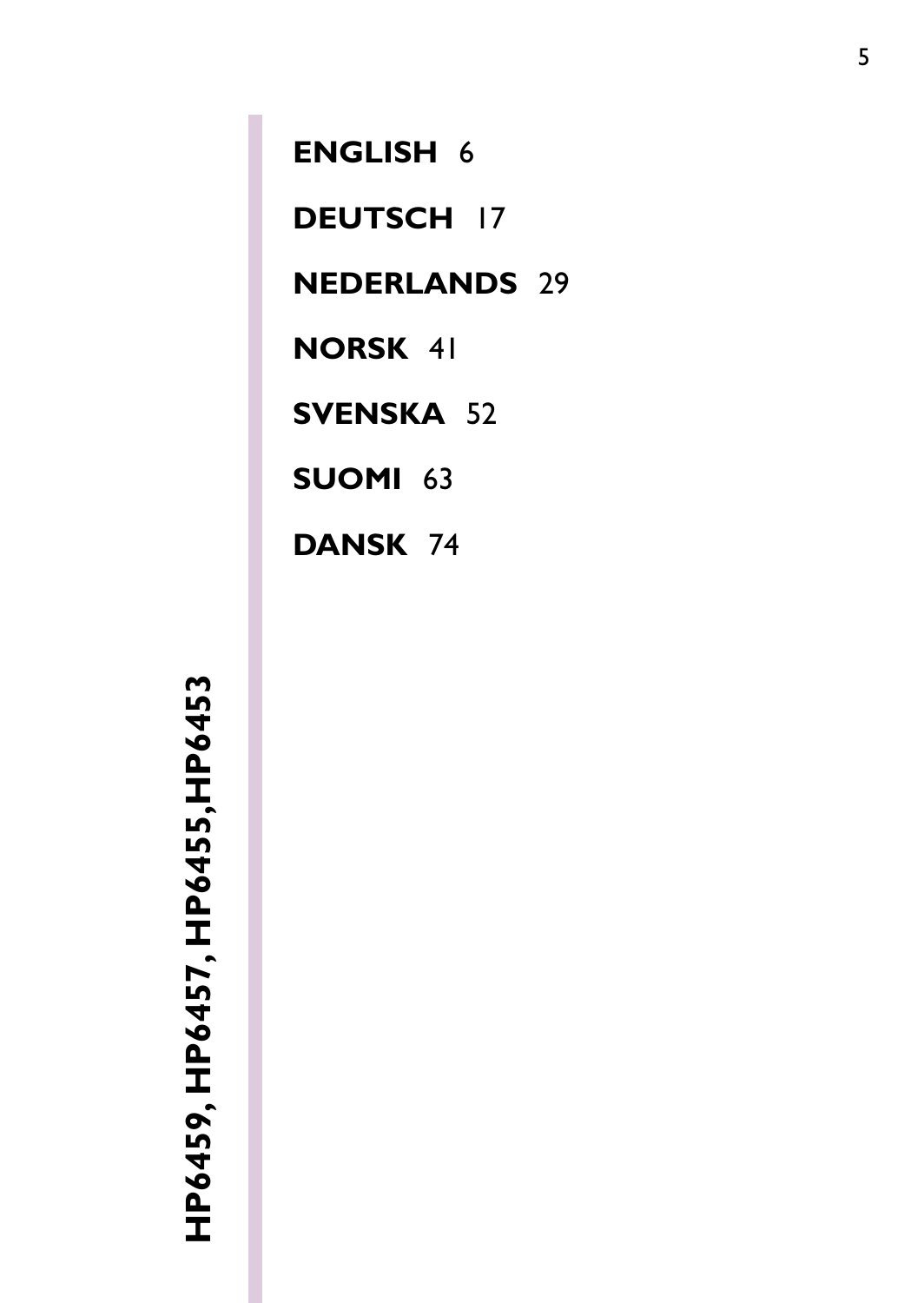### <span id="page-1-0"></span>**Introduction**

- With your new Satin•ice optima you can remove unwanted hairs quickly, easily and effectively.The combination of the proven epilating disc system with the newly developed skin cooler constitutes a revolution in epilation.Thanks to the natural numbing effect of ice on the skin, the new Satin•ice optima makes epilation more comfortable and less painful than ever.The result is a silkysmooth skin and a reduced hairgrowth up to 50 percent assuming you use it regularly every 4 weeks.
- The Satin•ice optima is particularly suitable for the legs.Type HP6459, HP6457 also comes with a skin cooler that has been specially developed for epilating sensitive areas (underarms, bikini line).These areas are particularly sensitive to pain, which this special skin cooler helps to diminish.
- ◗ The rapidly rotating epilating discs catch even the shortest hairs (0.5 millimetres!) and pull them out by the roots.As a result, your skin stays smooth for up to four weeks and regrowth is soft and downy.

### **Important**

- Check if the mains voltage indicated on the adapter plug corresponds to the local mains voltage before you connect the appliance.
- ◗ Only use the appliance in combination with the adapter plug supplied.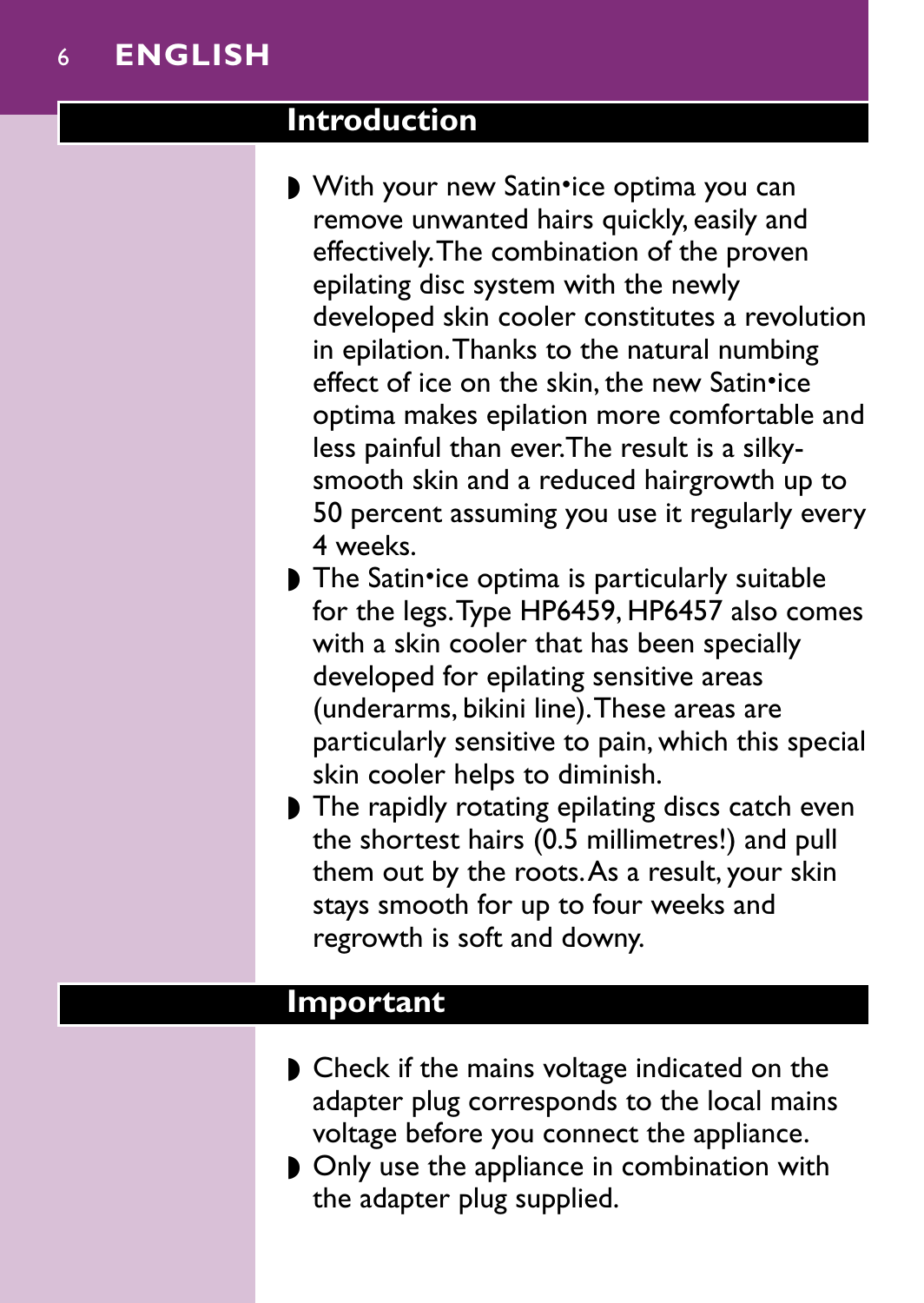- Make sure the appliance and the adapter plug do not come into contact with water.
- Keep the appliance out of the reach of children.
- ◗ To prevent damage and injuries, keep the running appliance away from your hair, eyebrows, eyelashes, clothes, threads, cords, brushes etc.
- ◗ If the adapter plug of this appliance is damaged, it may only be replaced with an adapter plug of the original type.Turn to your Philips dealer or the Philips organisation in your country for replacement.
- ◗ Do not expose the appliance to temperatures lower than  $5^{\circ}$ C or higher than  $35^{\circ}$ C.
- ◗ Do not use the appliance on irritated skin or skin with varicose veins, rashes, spots, moles (with hairs) or wounds without consulting your doctor first. People with a reduced immune response, e.g. during pregnancy, or people suffering from diabetes mellitus, Raynaud's disease or immunodeficiency should contact their doctor first.

#### **General information about epilation**

- Epilation can lead to ingrown hairs or minor skin injuries, which may cause inflammations due to penetration of bacteria into the skin. It is therefore important to clean the epilating head very carefully before each use.
- Epilation is easier just after taking a bath or shower. Make sure your skin is completely dry when you start epilating.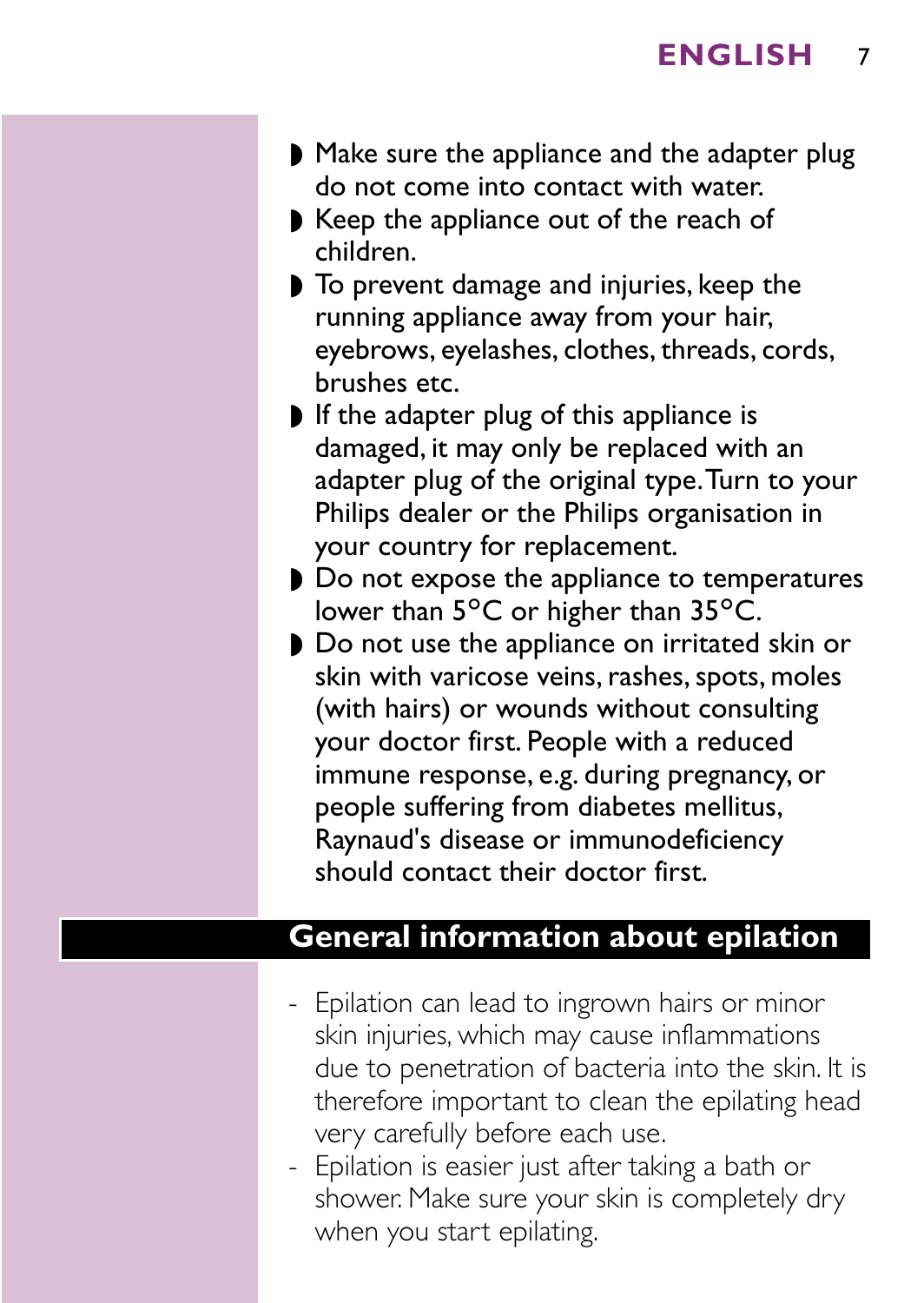- When you epilate for the first time, we advise you to try the appliance out on an area with only light hair growth to get accustomed to the epilation process.
- After epilation you can apply a mild cream or body milk to soothe your skin and reduce skin irritation.
- We advise you to epilate in the evening, as this will allow any skin irritation that may develop to disappear overnight.
- Your skin may become a little red and irritated the first few times you use the epilator.This phenomenon is absolutely normal and will quickly disappear.As you use the appliance more often, your skin will get used to epilation, skin irritation will decrease and regrowth will become thinner and softer. If the irritation has not disappeared within three days, we advise you to consult a doctor.
- Using the peeling head regularly improves skin appearance and reduces the risk of ingrown hairs. Do not use the peeling head immediately before or after epilation.

### **General description**

- A Protective sleeve
- **B** Leg skin cooler
- **C** Armpit skin cooler
- **D** Protective cap epilating head
- **B** epilating head
- **•** Protective cap peeling head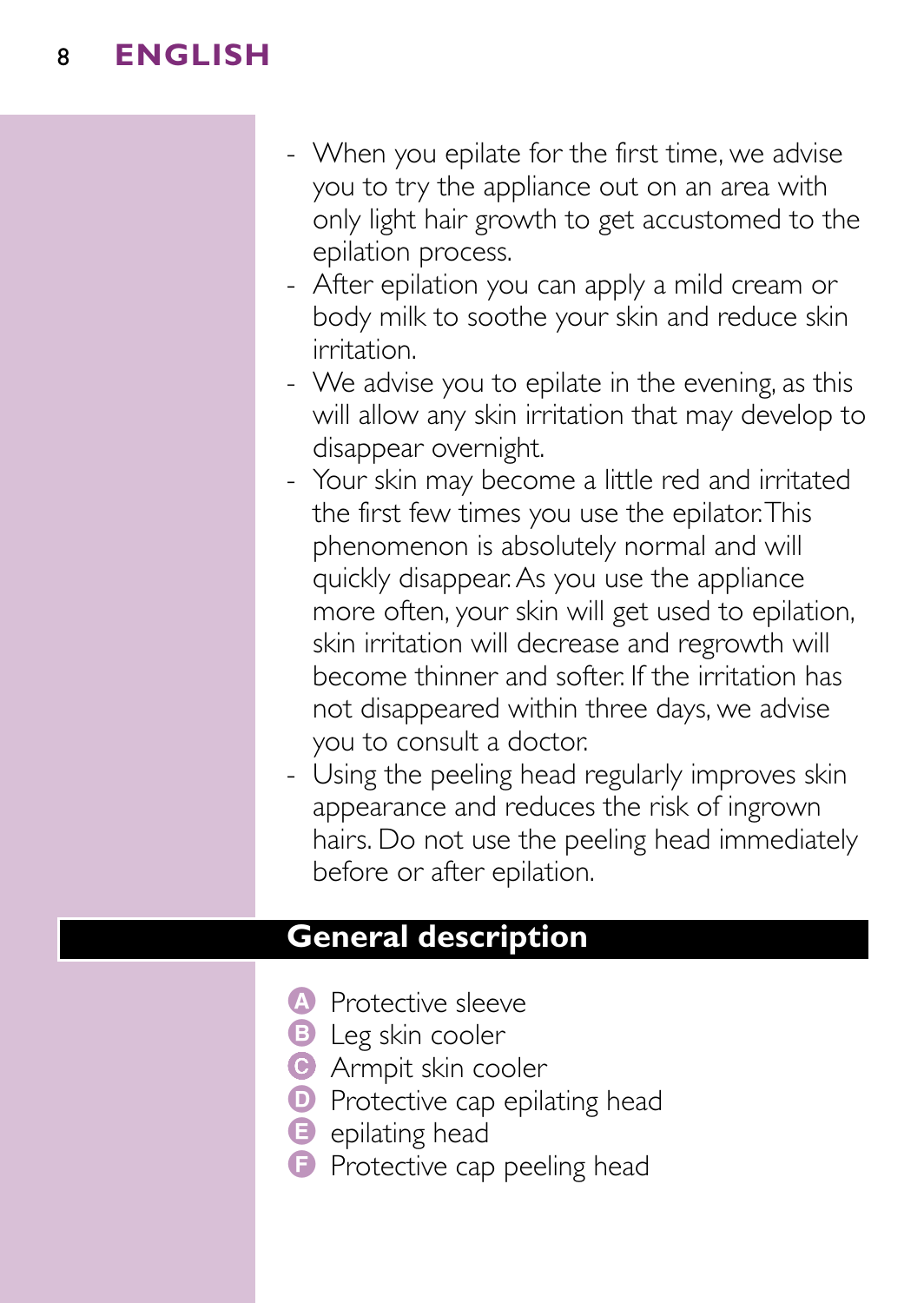**G** Peeling head

**D** Protective cap shaving head

**I** Shaving head

**J** Appliance

**K** Adapter plug

## **Freezing the skin cooler**



- Remove the protective sleeve from the skin cooler.
- **2** Put the skin cooler without the protective sleeve in the freezer cassette and put it in the freezer or freezing compartment (\*\*\*) at least 6 hours before you start epilating. Make sure the outside of the skin cooler is

completely dry before you freeze it.

◗ Tip:You can store the skin cooler in the freezer permanently.

### **Epilating the legs**

Make sure your skin is clean, dry and free of grease and cream. Do not use cream before you start epilating.



Snap the protective sleeve onto the skin cooler.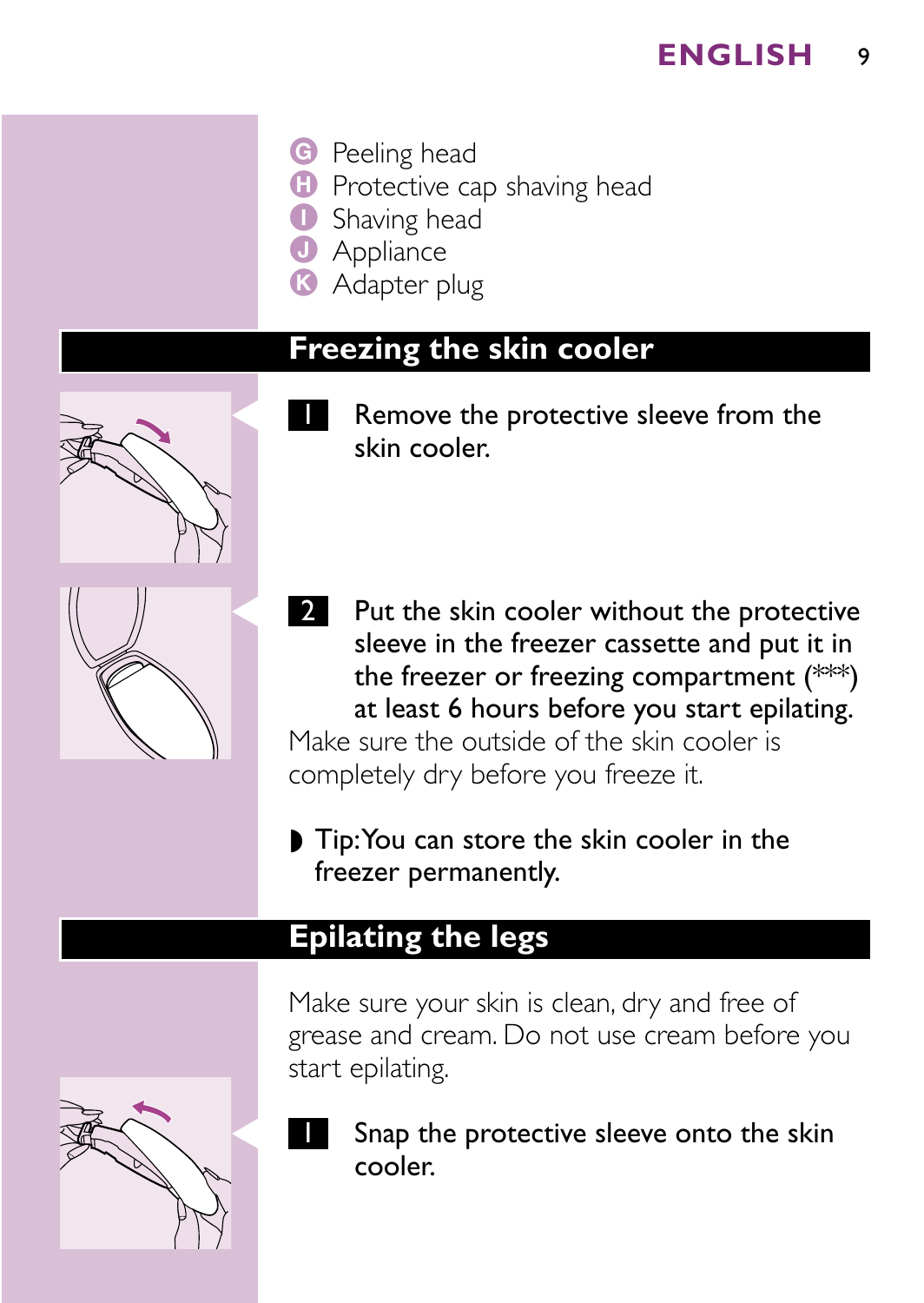The protective sleeve prevents an unpleasant sensation of coldness in your hand while using the appliance.

Snap the appliance onto the skin cooler.



**3** Put the plug in the wall socket and insert the appliance plug into the socket in the bottom of the appliance.



4 Switch the appliance on by selecting the desired speed.

Speed I: for areas with little hair growth and/or with bones directly beneath the skin (such as knees and ankles).

Speed II: for larger areas and/or areas with a stronger hair growth.

5 Stretch your skin with your free hand to make the hairs stand upright.



6 Place the appliance perpendicularly onto the skin and move it against the direction of hair growth.

Make sure both the epilating discs and the skin cooler touch your skin.

Do not press the appliance onto the skin.

## **Epilating underarms and bikini line**

Type HP6459, HP6457 only

The special underarm skin cooler reduces the number of active epilating discs. Combined with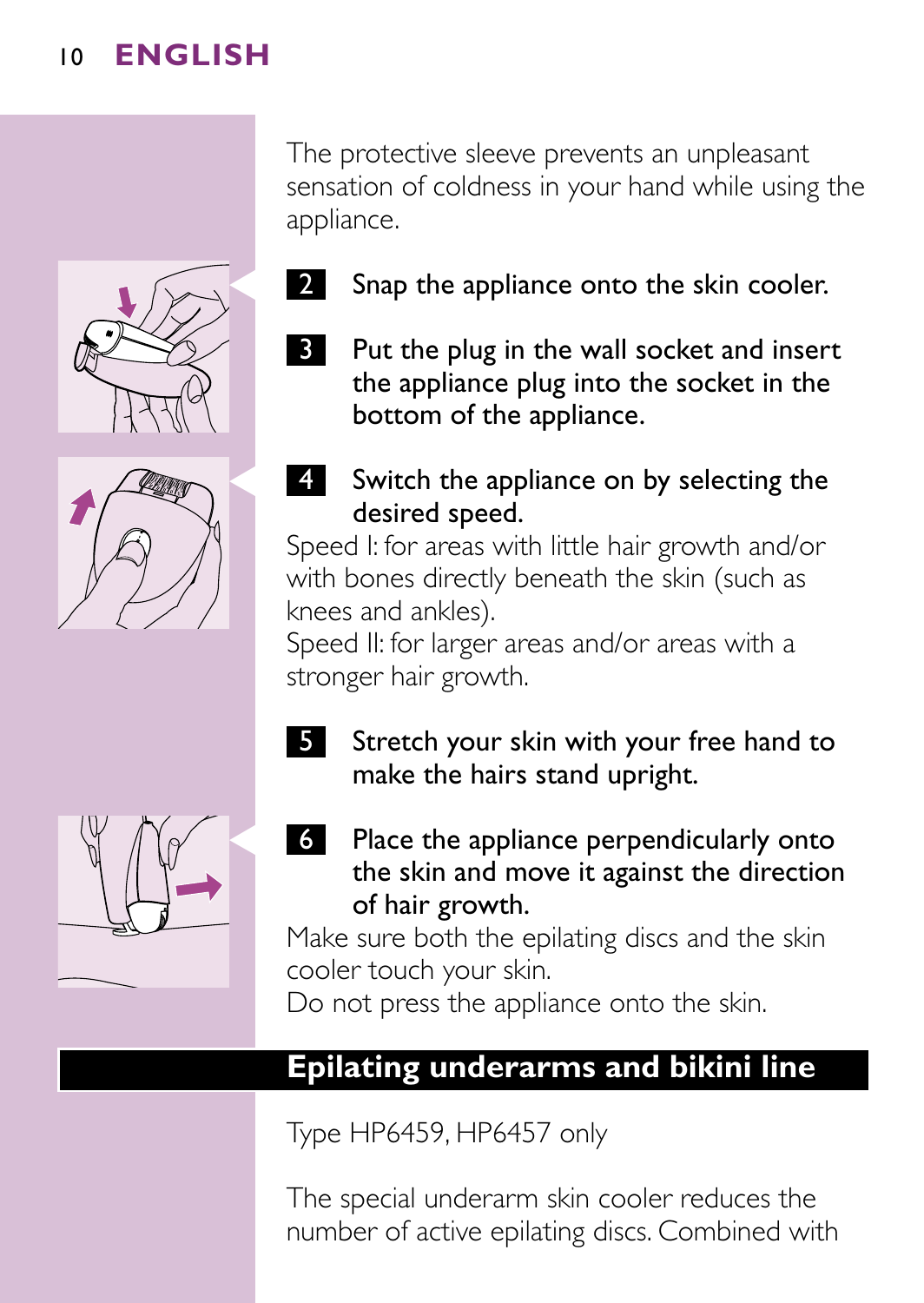the large cooling surface, the special underarm skin cooler makes epilating sensitive areas less painful.You will get the best results when the hairs are not too long (max. I cm).

- Snap the protective sleeve onto the skin cooler.
- Snap the appliance onto the skin cooler.



S Switch the appliance on by selecting the desired speed.

We advise you to use speed II.

- 4 To shave the underarm area, place one arm behind your head to stretch the skin and place the appliance perpendicularly onto the skin with the hand of the other arm.
- Move the appliance slowly across the skin against the direction of hair growth.

## **Shaving**

Type HP6459, HP6455 only

You can use the shaving head to shave sensitive parts of the body, such as the underarms and the



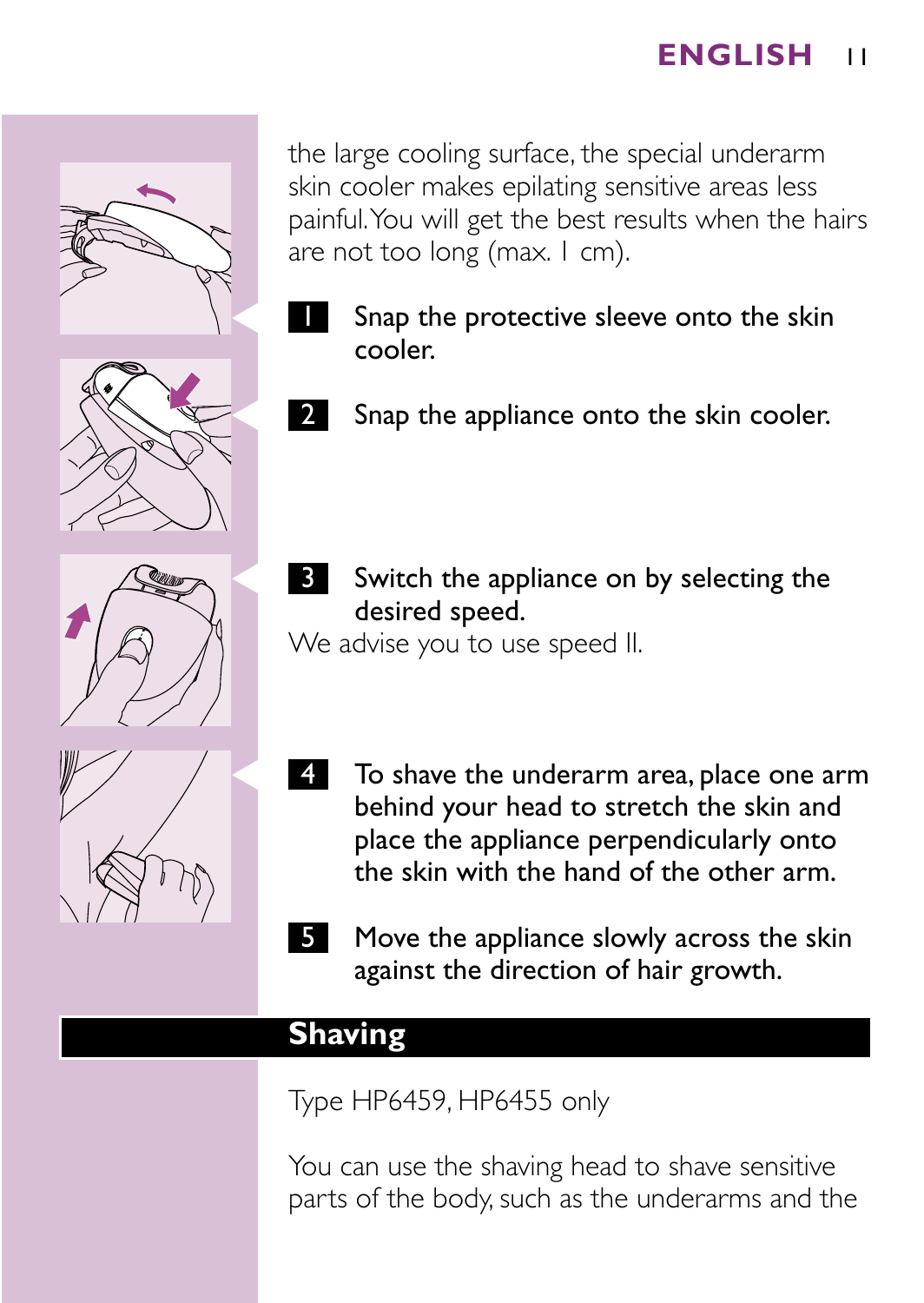bikini line.With the shaving head you will obtain a smooth result in a comfortable and gentle way.



**Switch the appliance off.** 







**B** Remove the epilating head.



Press the ribbed sections and slide the epilating head off the appliance in the direction of the

by pushing it against the direction of the arrow ('click').

The shaving head can only be fitted onto the appliance in one way.

5 Switch the appliance on by selecting the desired speed.

We advise you to use speed I.

6 Place the shaving head onto your skin and move the appliance slowly against the direction of hair growth, while pressing it lightly.

# **Exfoliating (Peeling)**

Use the peeling head only on your legs, not on your underarms or bikini line.



Switch the appliance off.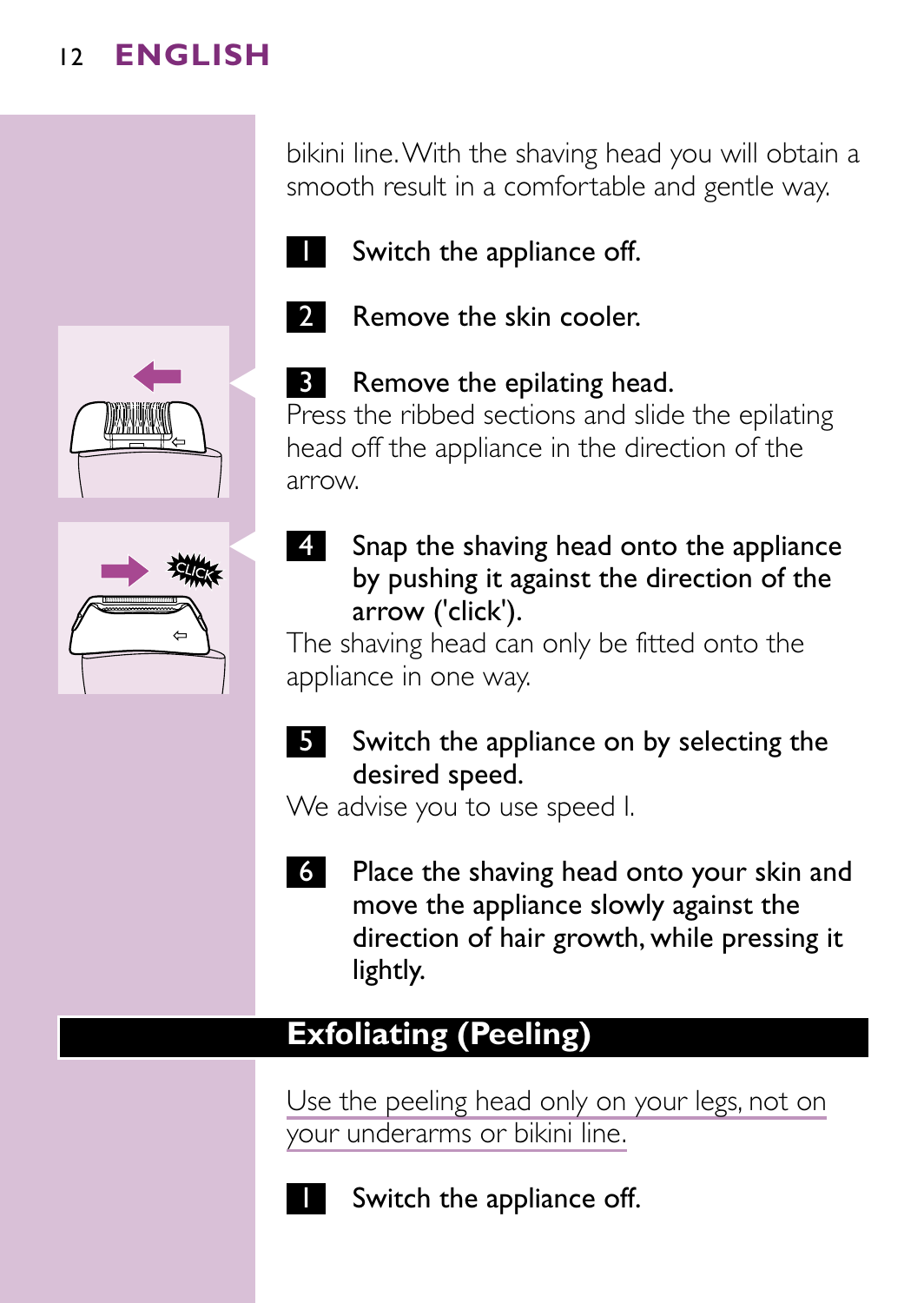



## 2 Remove the skin cooler.

## **3** Remove the epilating head.

Press the ribbed section and slide the epilating head off the appliance in the direction of the arrow.

Snap the peeling head onto the appliance by pushing it in the direction of the arrow ('click').

The peeling head only fits onto the appliance in one way.

### **5** Switch the appliance on.

Choose speed I or II, depending on the required peeling intensity.We recommend peeling each leg for 1-3 minutes.

- To improve the skin appearance, use the peeling head once or twice a week.
- Don't use any cream, foam, gel or lotion just before or during peeling.
- Don't use the peeling head within two days after epilating.
- For hygienic reasons, the peeling head should only be used by one person.
- We advise you to peel before going to bed at night.Any skin irritation that may develop will diminish overnight.
- After peeling, apply a mild cream or body milk.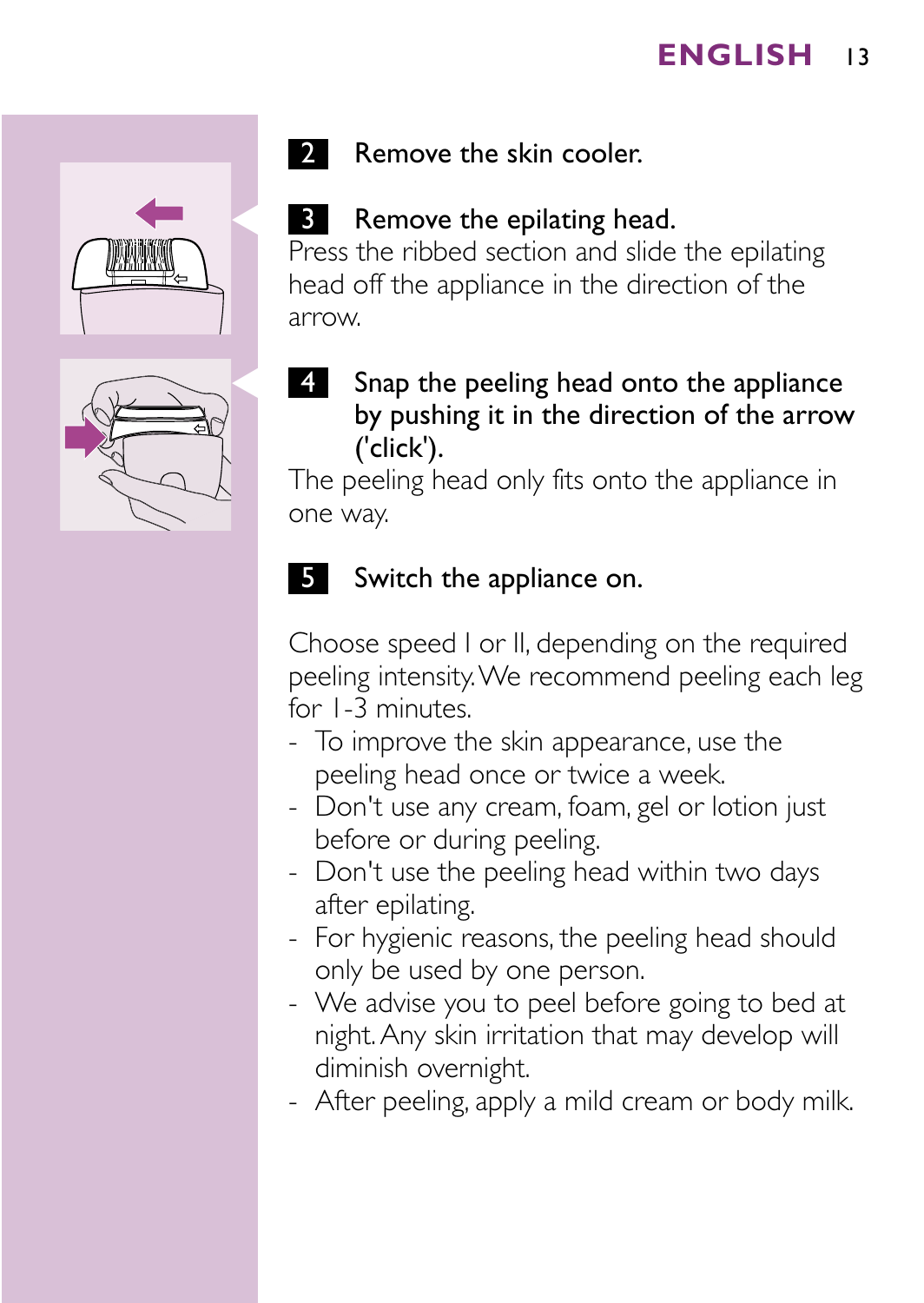# **Cleaning the appliance**

Never rinse the appliance or the adapter plug with water.

Do not use any corrosive detergents, scouring pads or cloths, petrol, acetone etc. to clean the appliance.

- Switch the appliance off, pull the plug out of the wall socket and pull the appliance plug out of the appliance socket.
- 2 Remove the skin cooler from the appliance and slide the protective sleeve off the skin cooler.
- **3** Clean the skin cooler, the appliance and the protective sleeve with a moist cloth.

# 4 Remove the epilating head.

Press the ribbed sections and slide the epilating head off the appliance in the direction of the arrow.



Never try to detach the epilating discs from the appliance.

6 Slide the epilating head back onto the appliance against the direction of the arrow.

The epilating head only fits onto the appliance in one way.





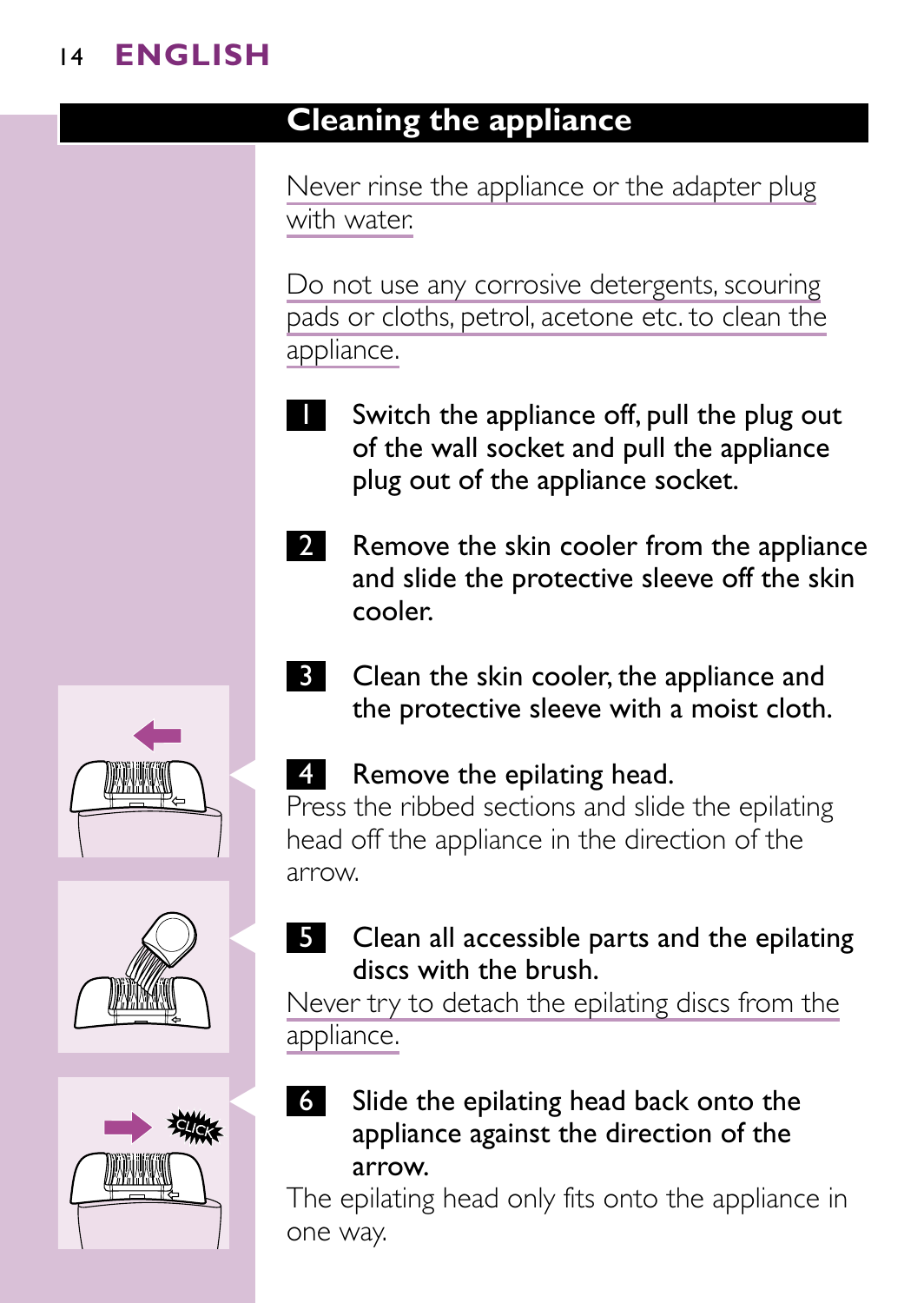# Cleaning the shaving head

(type HP6459, HP6455 only)



Switch the appliance off.



2 Remove the shaving head foil.



**3** Clean the hair chamber and the cutter block with the brush.

To avoid damage do not exert any pressure on the shaving foil.

# Cleaning the peeling head

- Switch the appliance off.
- 2 Slide the peeling head off the appliance in the direction of the arrow.



**3** Clean the peeling head with the brush regularly.

You can clean the peeling head more thoroughly by rinsing it under a tap.

Never rinse the adapter plug or the epilator itself with water.

## **Storage**

- 
- Put the protective caps back onto the epilating head, shaving head and/or peeling head after use.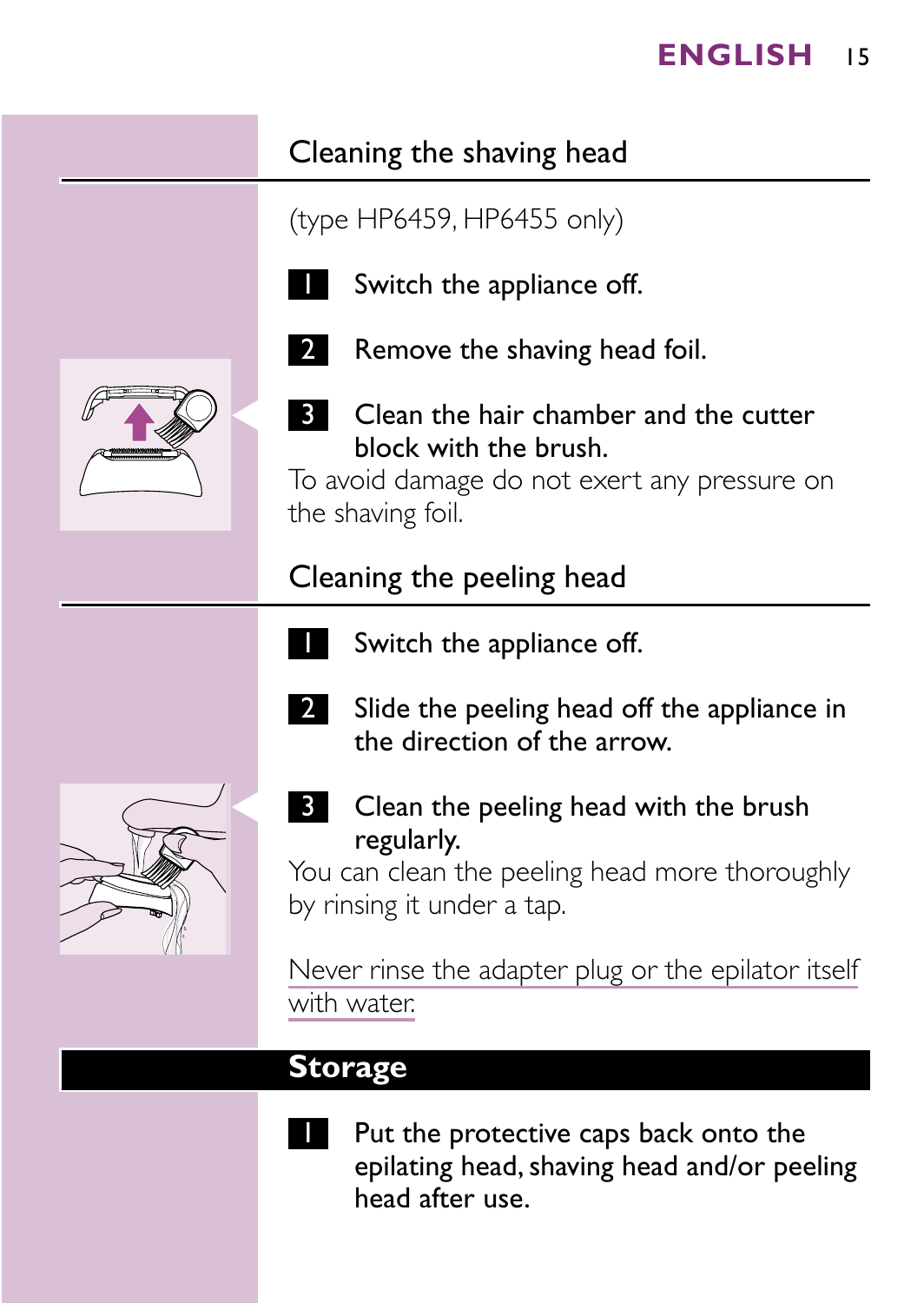

**3** Put the skin cooler in the freezer cassette.

### **Maintenance and replacement**

Type HP6459, HP6455 only

- Rub a drop of sewing machine oil onto the trimmer as well as the shaving foil twice a year.
- When you use the appliance several times a week, replace the shaving foil (type HP6116) and the cutter block (type HP2911) after 1 or 2 years of use or when these parts are damaged.

### **Service & information**

If you need information or if you have a problem, please visit the Philips Web site at www.philips.com or contact the Philips Customer Care Centre in your country (you will find its phone number in the worldwide guarantee leaflet). If there is no Customer Care Centre in your country, turn to your local Philips dealer or contact the Service Department of Philips Domestic Appliances and Personal Care BV.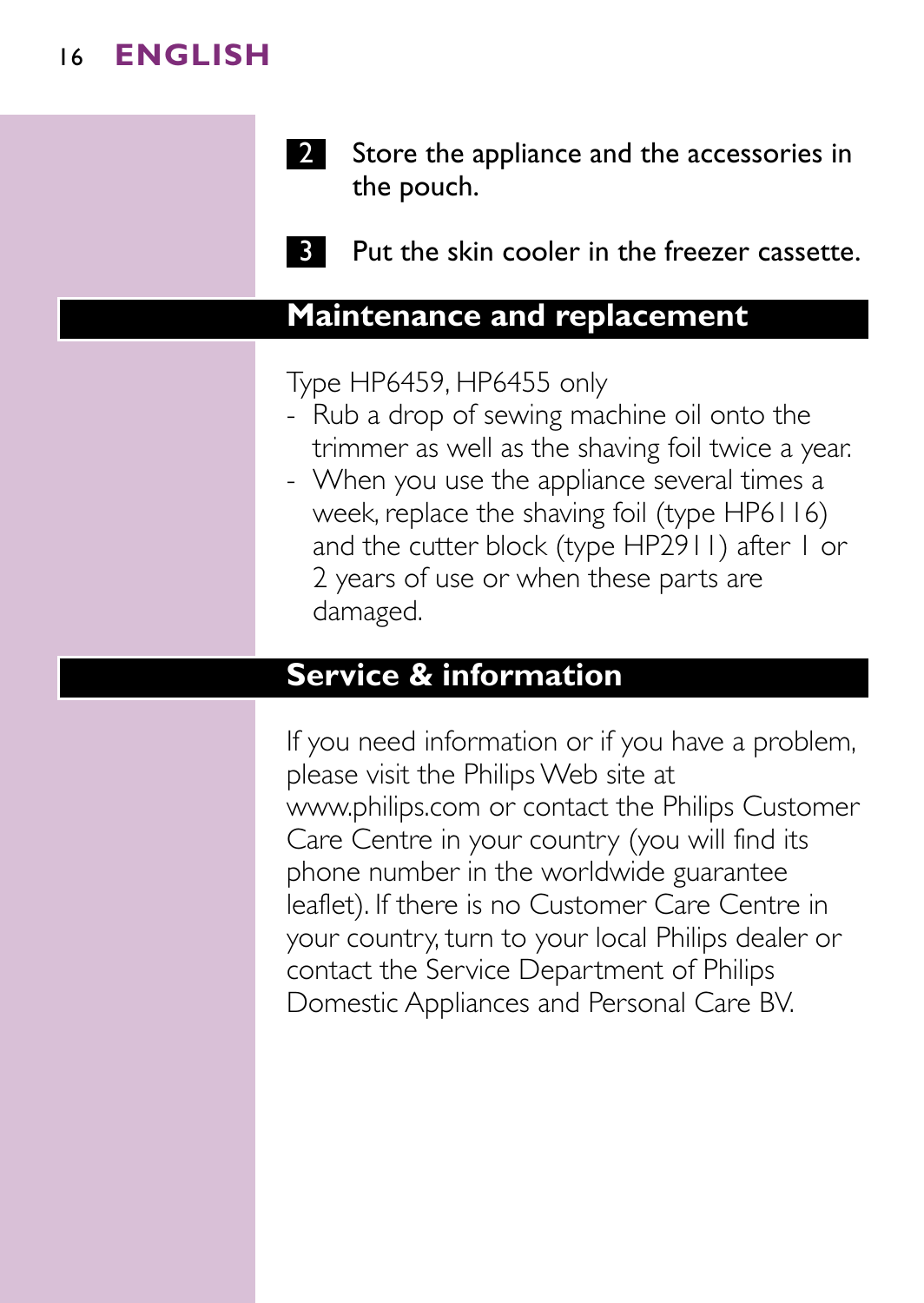### <span id="page-12-0"></span>**Einführung**

- ▶ Mit Ihrem neuen Satin•ice optima können Sie unerwünschte Härchen problemlos schnell, leicht und effektiv entfernen. Die Kombination des bewährten Pinzettenprinzips mit dem neu entwickelten Kühlelement stellt eine Revolution in der Epilation dar. Dank des natürlichen Beruhigungseffekts des Eises auf der Haut, ist die Epilation mit dem neuen Satin•ice optima komfortabler und schmerzloser als je zuvor. Das Ergebnis ist eine seidenglatte Haut und ein um bis zu 50% reduzierter Haarwuchs bei regelmäßiger, vierwöchiger Anwendung
- ▶ Satin•ice optima ist besonders geeignet für die Epilation der Beine. Ein spezielles Kühlelement wurde für die sensiblen Körperzonen (Achseln/Bikinizone) entwickelt (nur Type HP 6459, HP 6457). In diesen Körperzonen ist zu Beginn mit erhöhtem Schmerzempfinden zu rechnen, es verringert sich jedoch mit jeder weiteren Anwendung.
- ◗ Die schnell rotierenden Pinzetten fangen sogar die kürzesten Haare (0,5 Millimeter) und entfernen Sie mitsamt der Wurzel. Das Ergebnis kann sich sehen lassen: Ihre Haut bleibt wochenlang glatt und Härchen wachsen dünner und zarter nach.

# **Wichtig**

◗ Prüfen Sie, bevor Sie das Gerät in Betrieb nehmen, ob die Spannungsangabe auf dem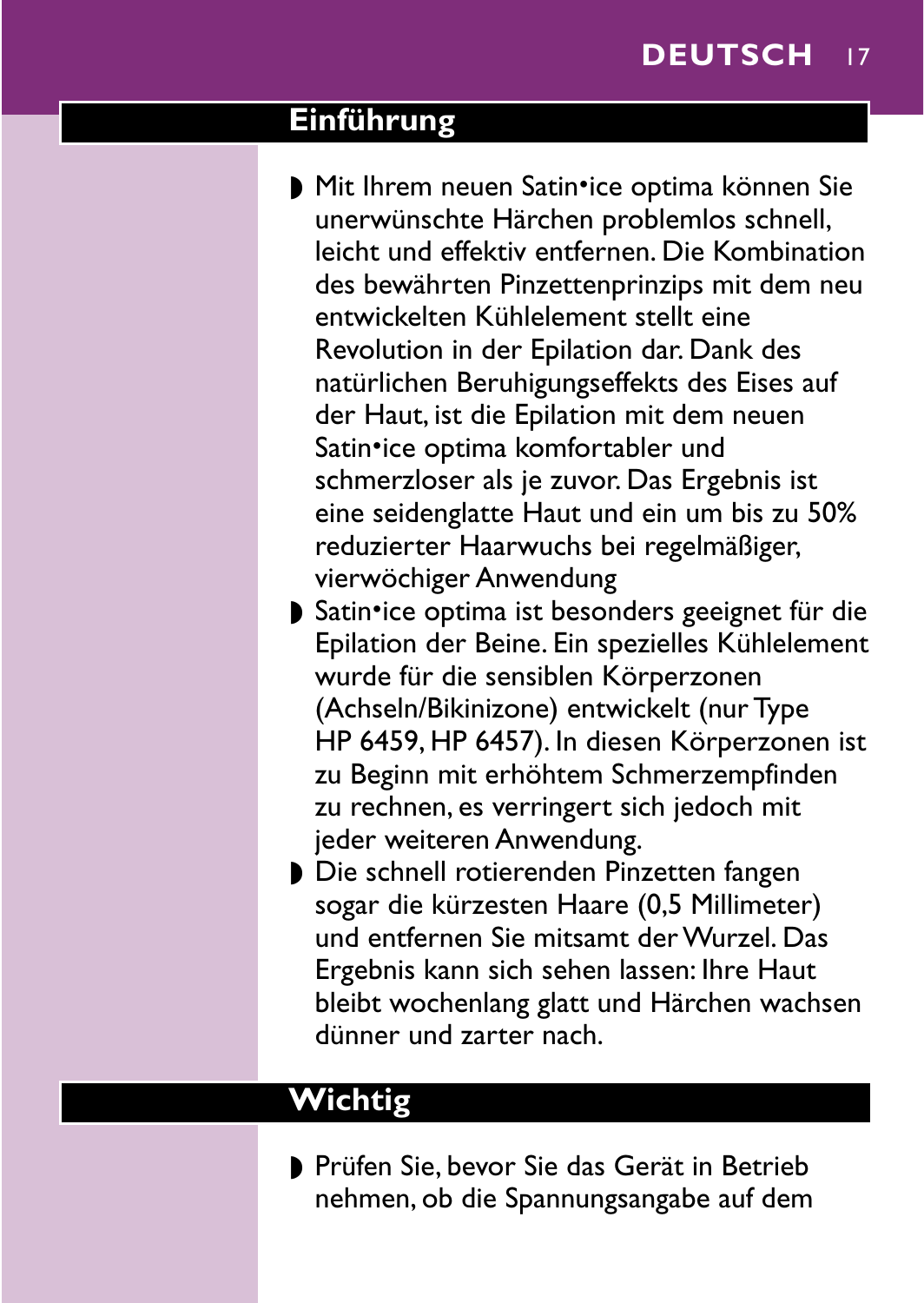Netzadapter mit der örtlichen Netzspannung übereinstimmt.

- ◗ Verwenden Sie dieses Gerät nur an dem mitgelieferten Steckernetzgerät.
- ◗ Achten Sie darauf, dass das Gerät oder der Netzadapter nicht mit Wasser in Berührung kommt.
- ◗ Halten Sie das Gerät von Kindern fern!
- ◗ Halten Sie das eingeschaltete Gerät fern von Kopfhaar,Wimpern und Augenbrauen, sowie von Kleidung, Borsten, Fäden und Drähten.
- ◗ Wenn der Netzadapter defekt oder beschädigt ist, muss er durch einen Original Philips-Netzadapter ersetzt werden.Wenden Sie sich bitte an Ihren Philips-Händler oder das Service Center in ihrem Land.
- ◗ Setzen Sie das Gerät nicht Temperaturen unter  $5^\circ$  bzw. über  $35^\circ$ Celsius aus.
- ◗ Wenn Ihre Haut gereizt oder entzündet ist, bei Krampfadern,Ausschlag, Pickeln, (behaarten) Muttermalen oder Wunden, verwenden Sie das Gerät nicht, ohne vorher Ihren Arzt zu konsultieren. Gleiches gilt bei geschwächter Immunabwehr (z.B. bei Diabetes (Zuckerkrankheit), Schwangerschaft, bei Vorliegen des Raynaud Syndroms, Hämophilie und Immunschwäche.

# **Allgemeine Hinweise zur Epilation**

- Epilieren kann zu eingewachsenen Haaren oder kleinen Hautverletzungen führen, wodurch auch Entzündungen durch das Eindringen von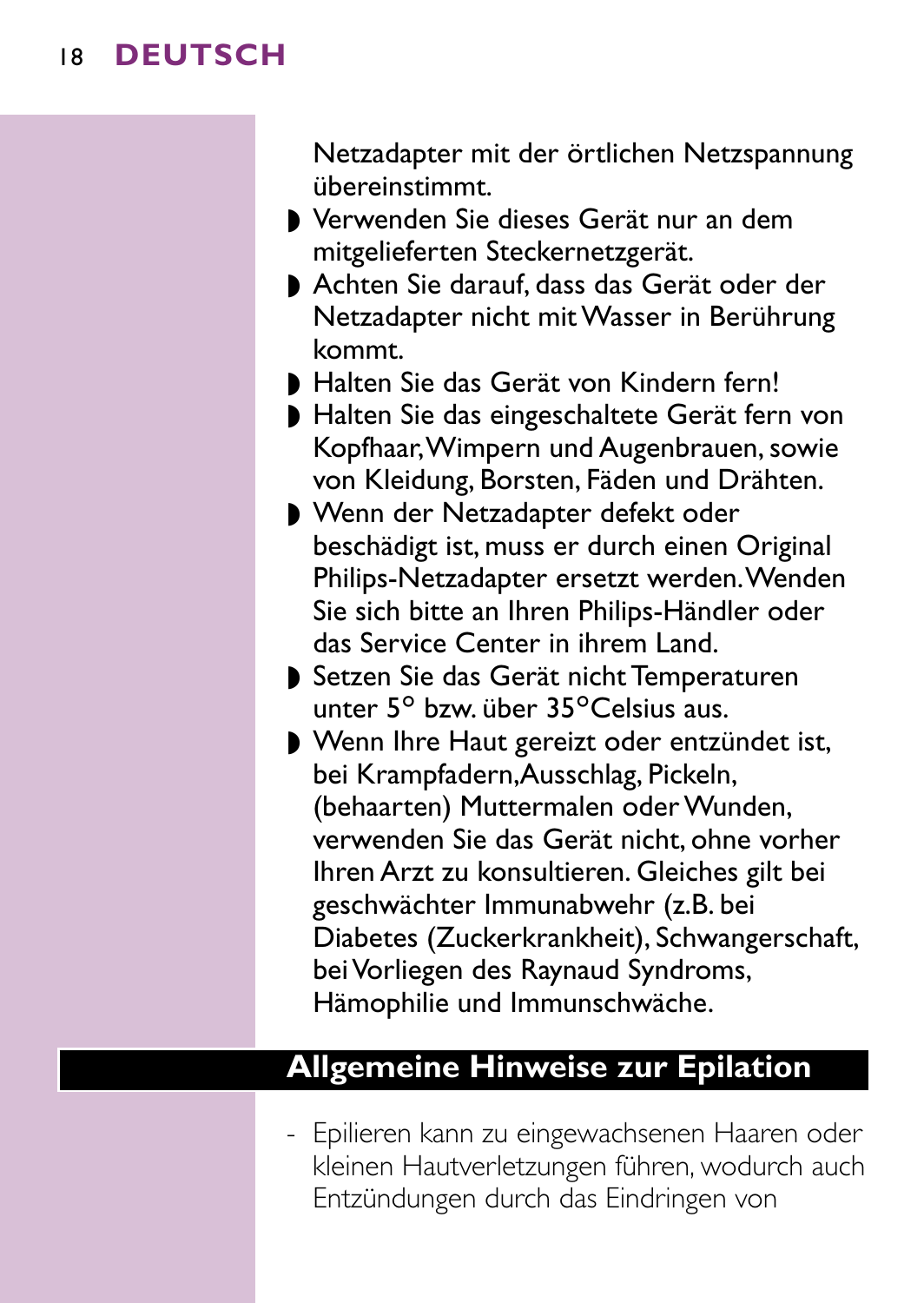Bakterien entstehen können. Reinigen Sie deshalb den Epilierkopf sorgfältig vor jeder Anwendung.

- Das Epilieren ist ist nach einem Dusch- oder Vollbad am leichtesten.Achten Sie darauf, dass Ihre Haut vor der Anwendung völlig trocken ist.
- Wenn Sie zum ersten Mal epilieren, empfiehlt es sich, das Gerät zuerst nur an einer leicht behaarten Stelle auszuprobieren, um sich mit dem Epilieren vertraut zu machen.
- Nach dem Epilieren können Sie eine milde Creme oder Körperlotion auftragen, um eventuelle Hautreizungen zu reduzieren.
- Es empfiehlt sich, die Epilation am Abend vor dem Einschlafen vorzunehmen, da eventuelle Hautreizungen über Nacht abklingen.
- Nach den ersten Anwendungen kann es sein, daß Ihre Haut leicht gerötet oder irritiert ist. Das sollte sich aber bald legen, sobald Sie sich an die Epilation gewöhnt haben und ihre Haare dünner und zarter werden. Sollte die Hautirritation nicht innerhalb von 3 Tagen wieder verschwinden, konsultieren Sie Ihren Arzt.
- Wenn Sie Ihre Beine regelmäßig mit dem Peelingaufsatz behandeln, erzielen Sie ein schönes Hauterscheinungsbild und die Gefahr des Einwachsens von Haaren wird verringert. Verwenden Sie den Peelingaufsatz nicht unmittelbar vor oder nach der Epilation.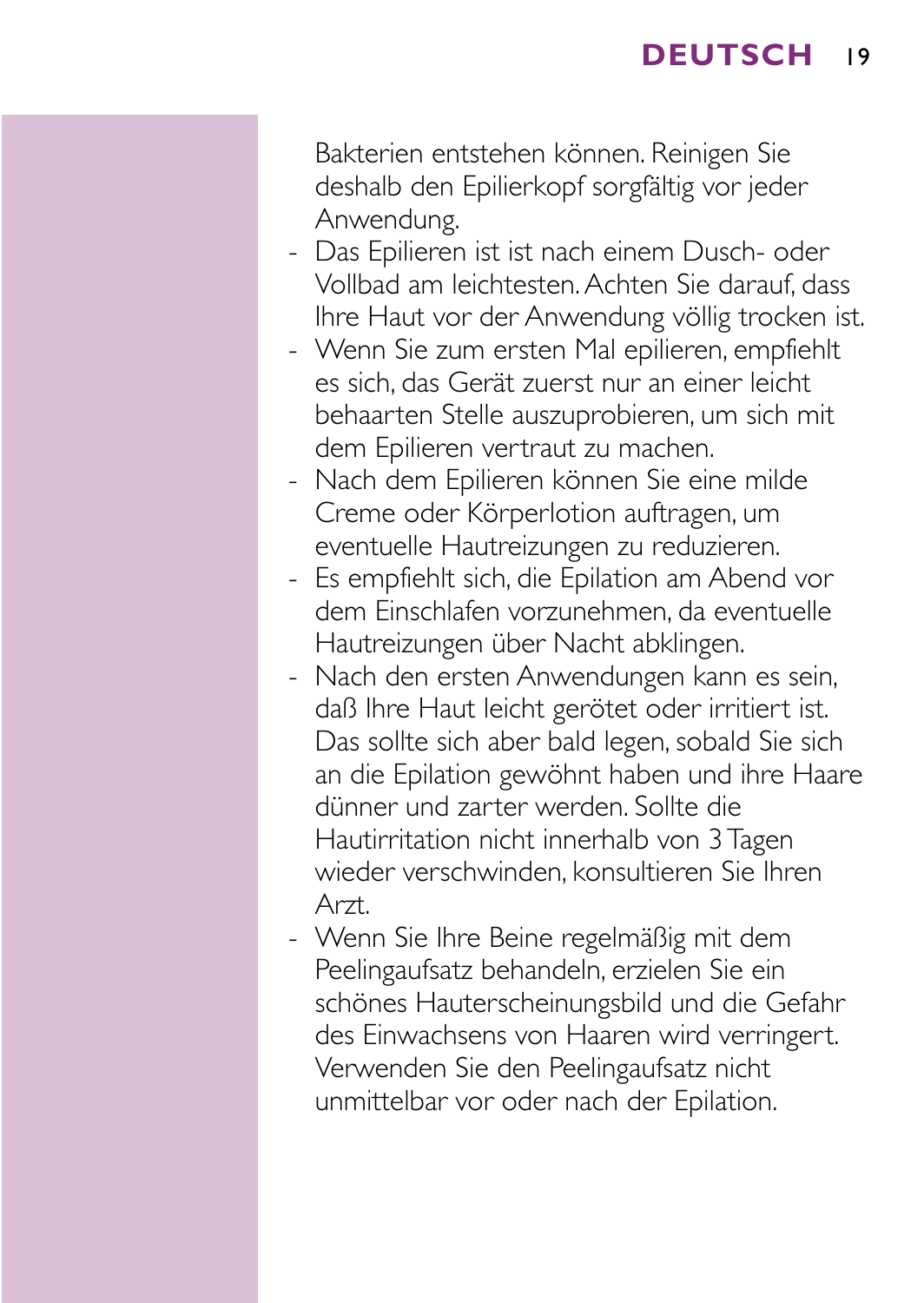# **Allgemeine Beschreibung**

- A Schutzhülle
- B Kühlelement für die Beine
- C Kühlelement für die Achselhöhlen
- D Schutzkappe für den Epilierkopf
- **B** Epilierer
- **F** Schutzkappe für den Peeling-Aufsatz
- **G** Peeling-Aufsatz
- $\bullet$  Schutzkappe für den Scherkopf
- **O** Scherkopf
- **O** Gerät
- K Steckernetzgerät

### **Das Einfrieren des Kühlelements**



- C <sup>1</sup> Nehmen Sie die Schutzhülle vom Kühlelement.
- 2 Legen Sie das Kühlelement ohne die Schutzhülle in die Kühlkassette, und geben Sie diese vor dem Epilieren mindestens 6 Stunden lang in einTiefkühlgerät bzw. fach (\*\*\*).

Achten Sie darauf, daß das Kühlelement völlig trocken ist, bevor Sie es einfrieren.

◗ Hinweis: Sie können das Kühlelement auch ständig im Tiefkühlgerät bzw. -fach aufbewahren.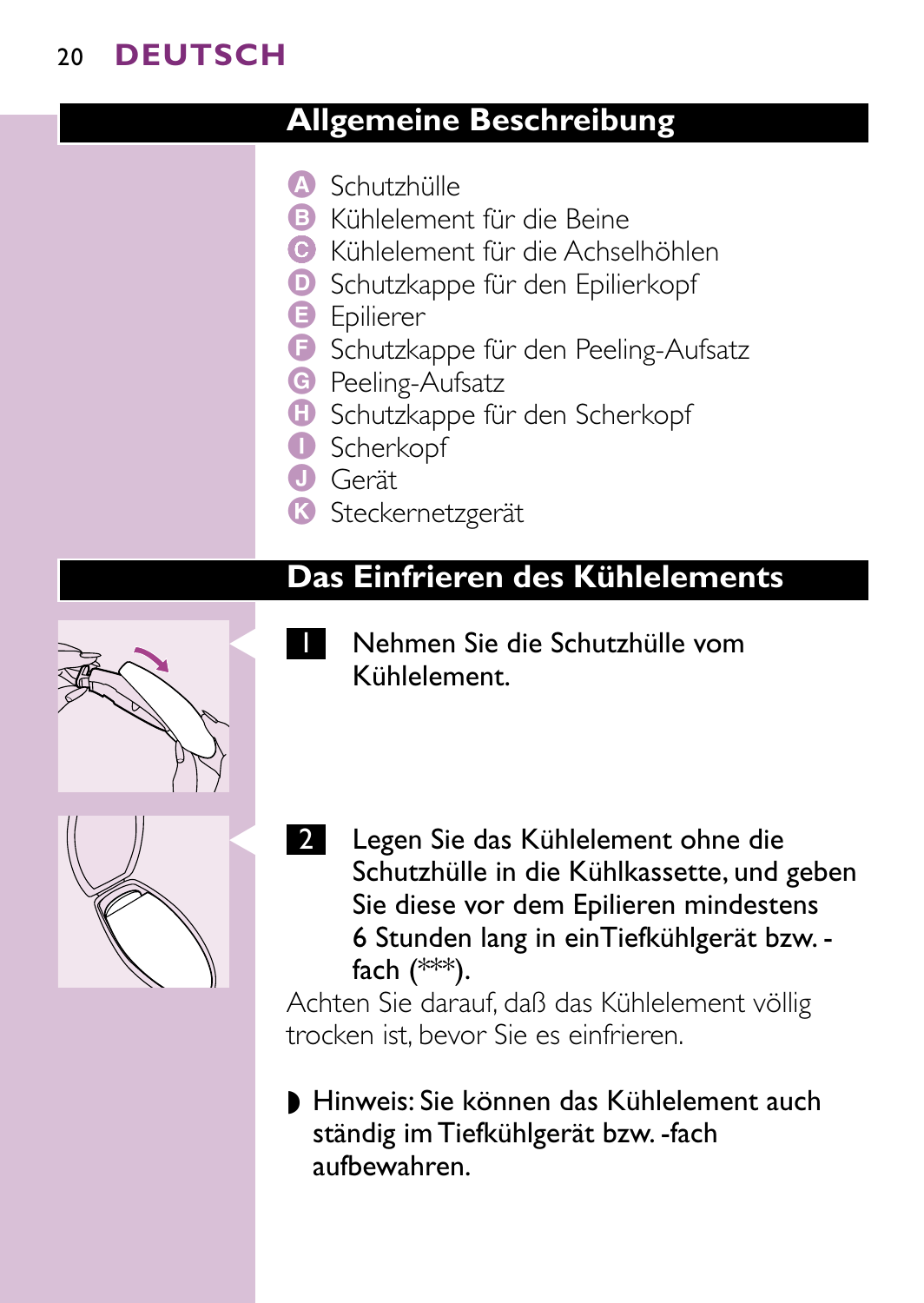# **Die Beine epilieren**

Ihre Haut sollte sauber, absolut trocken und fettfrei sein.Verwenden Sie vor dem Epilieren keine Cremes.









# Setzen Sie die Schutzhülle auf das tiefgefrorene Kühlelement.

Die Schutzhülle verhindert, dass Sie während des Epilierens ein unangenehmes Kältegefühl in der Hand verspüren.

- 2 Drücken Sie das Gerät auf das Kühlelement.
- **3 Stecken Sie den Netzstecker in die** Steckdose und den Gerätestecker ins Gerät.
- C <sup>4</sup> Schalten Sie das Gerät ein, indem Sie die gewünschte Geschwindigkeit wählen: Geschwindigkeit I: Für Stellen mit schwacher Behaarung und für Hautpartien über Knochen, wie an Knien und Knöcheln. Geschwindigkeit II: Für größere Hautpartien

und/oder bei stärkerem Haarwuchs.

- 5 Spannen Sie die Haut mit Ihrer freien Hand, damit sich die Härchen aufrichten.
- 6 Setzen Sie den Epilierkopf senkrecht auf Ihre Haut auf und bewegen Sie den Epilierer zügig gegen die Haarwuchsrichtung.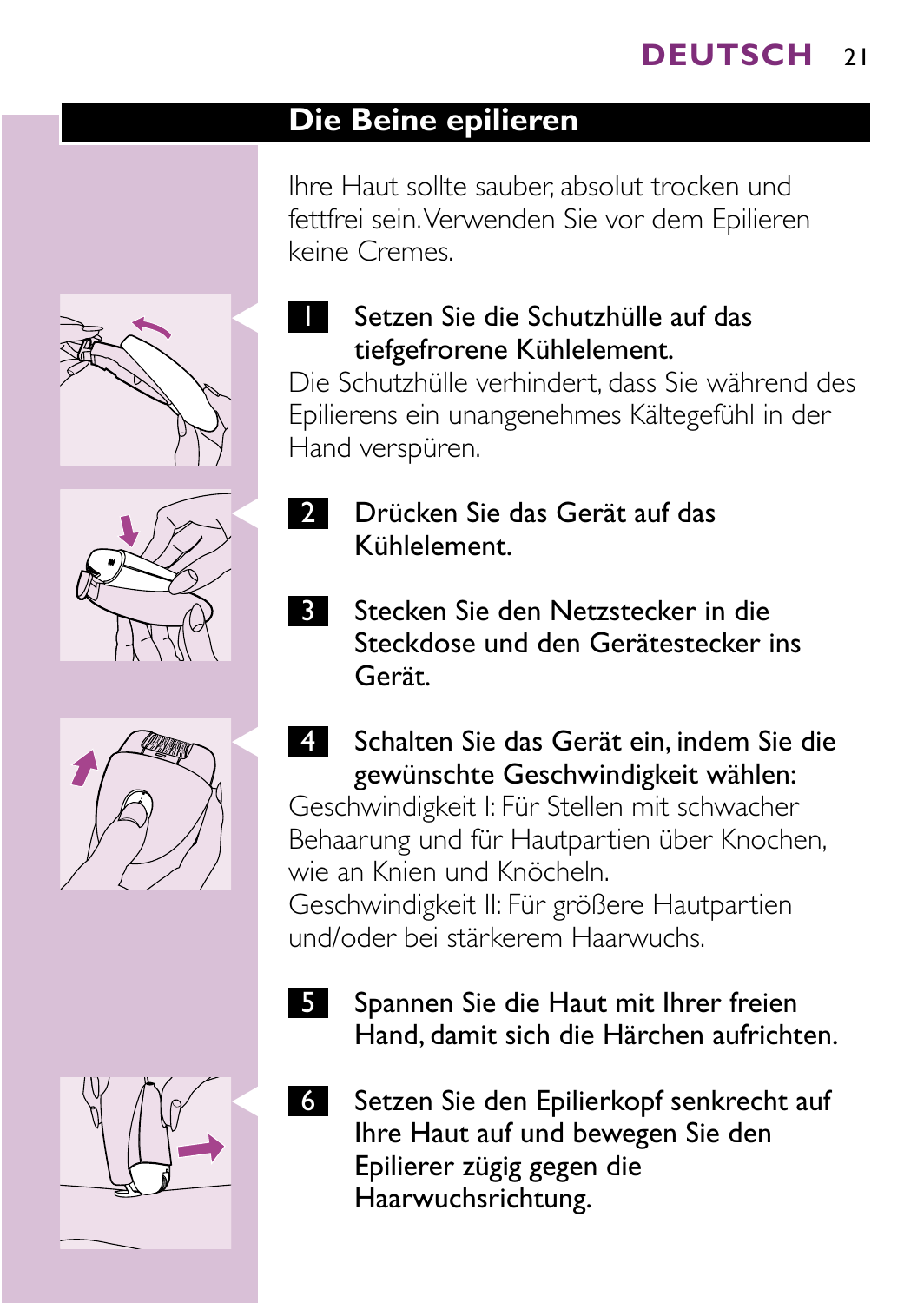Achten Sie darauf, daß sowohl die Epilierpinzetten als auch das Kühlelement Ihre Haut berühren. Drücken Sie das Gerät nicht auf die Haut.

#### **Epilieren von Achselhöhlen und Bikini-Zone**

## (nur Typ HP6459, HP6457)

Das spezielle Achsel-/Bikini-Kühlelement reduziert die Anzahl der wirksamen Pinzetten während der Epilation. Zusammen mit der großen Kühloberfläche wird die Epilation in sensiblen Körperzonen als weniger schmerzhaft empfunden. Sie erreichen das beste Ergebnis, wenn die Haarlänge nicht mehr als 1 cm beträgt.

- -
	-

C <sup>2</sup> Drücken Sie das Gerät auf das Kühlelement.

Setzen Sie die Schutzhülle auf das tiefgefrorene Kühlelement.

Schalten Sie das Gerät ein, indem Sie die gewünschte Geschwindigkeit wählen: Wir empfehlen Geschwindigkeit II.

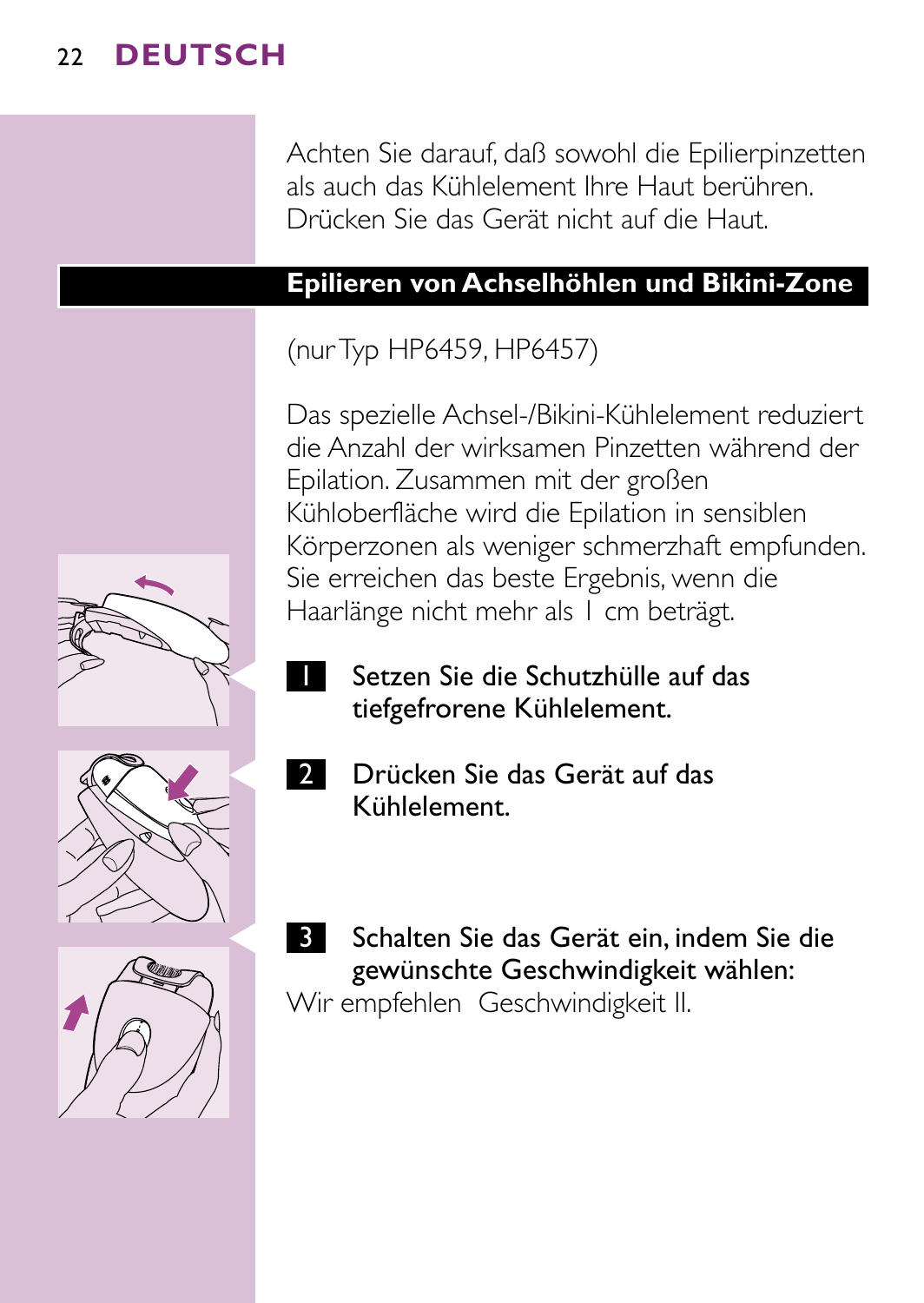

- Spannen Sie die Haut indem Sie den abgewinkelten Arm in den Nacken legen und halten Sie das Gerät während der Anwendung im rechten Winkel zur Haut.
- 5 Führen Sie das Gerät langsam gegen die Haarwuchsrichtung über Ihre Haut.

### **Rasieren**

(Nur Typ HP6459, HP6455)

Sie können empfindliche Körperzonen, wie z. B. die Achselhöhlen oder die Bikinizone mit dem Scherkopf rasieren. Sie erhalten damit auf bequeme und schonende Weise ein glattes Ergebnis.



Schalten Sie das Gerät aus.





**B** Nehmen Sie den Epilierkopf vom Gerät ab. Drücken Sie auf die geriffelte Fläche des Epilierkopfes und schieben Sie in Pfeilrichtung vom Gerät herunter.

2 Nehmen Sie das Kühlelement ab.

4 Schieben Sie den Scherkopf gegen die Pfeilrichtung bis zum Einrasten (Klick) auf das Gerät.

Der Scherkopf kann nur in einer bestimmten Richtung aufgesetzt werden.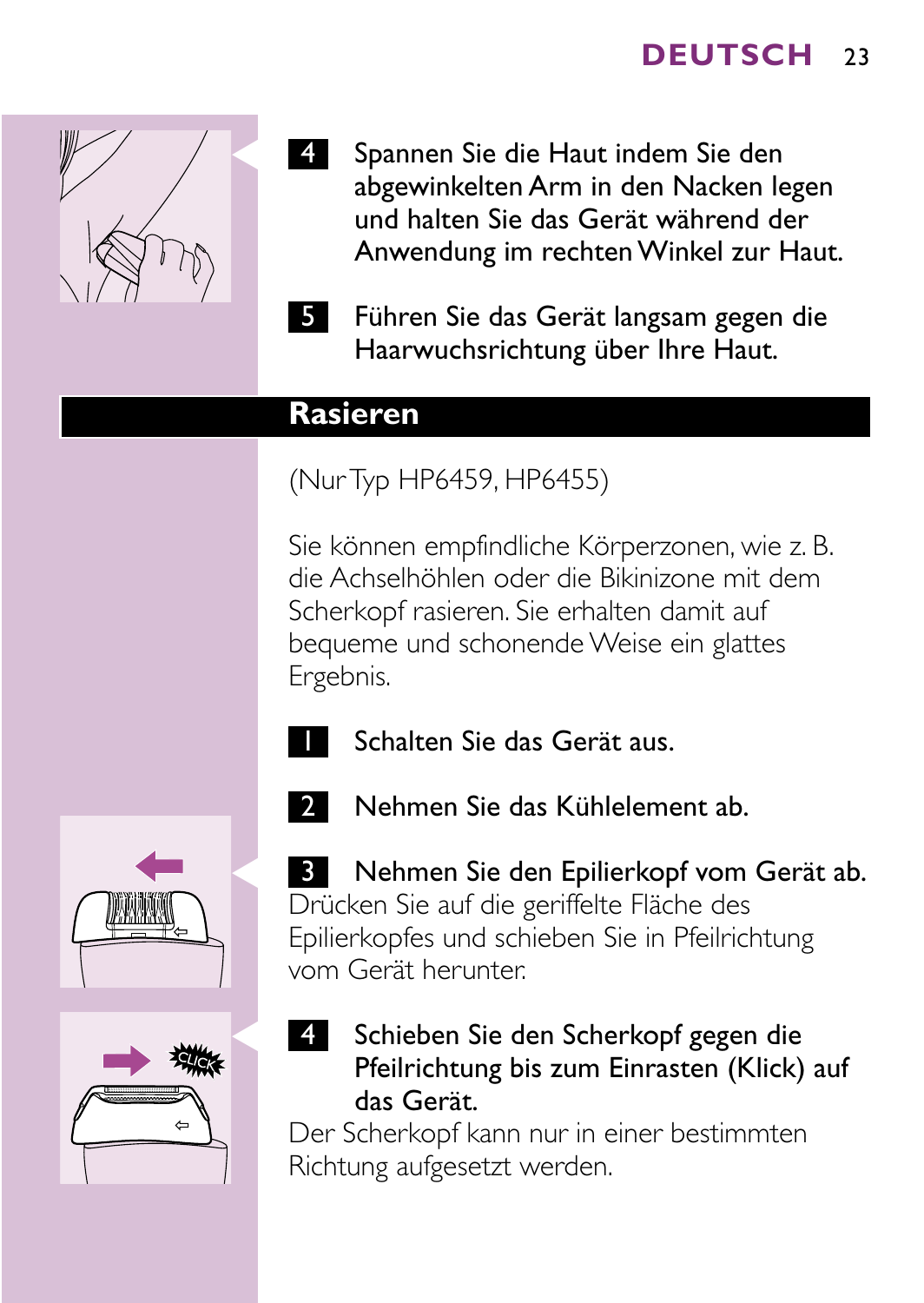- **5 Schalten Sie das Gerät ein, indem Sie die** gewünschte Geschwindigkeit wählen: Wir empfehlen Geschwindigkeit I.
- 6 Setzen Sie den Scherkopf auf Ihre Haut und bewegen Sie das Gerät mit leichtem Druck zügig gegen die Haarwuchsrichtung.

### **Peeling**

Verwenden Sie den Peelingaufsatz ausschließlich an den Beinen, keinesfallsin den Achselhöhlen oder in der Bikinizone.

2 Nehmen Sie das Kühlelement ab.



1 Schalten Sie das Gerät aus.





**B** Nehmen Sie den Epilierkopf vom Gerät ab. Drücken Sie auf die geriffelte Fläche des Epilierkopfes und schieben Sie ihn in Pfeilrichtung vom Gerät herunter.

4 Schieben Sie den Peelingaufsatz in der Pfeilrichtung auf das Gerät.

Er lässt sich nur in einer Richtung aufsetzen.

5 Schalten Sie das Gerät ein.

Schalten Sie das Gerät ein und wählen Sie eine Geschwindigkeitsstufe, abhängig von der gewünschten Peeling-Intensität.Wir empfehlen, jedes Bein 1 - 3 Minuten zu behandeln.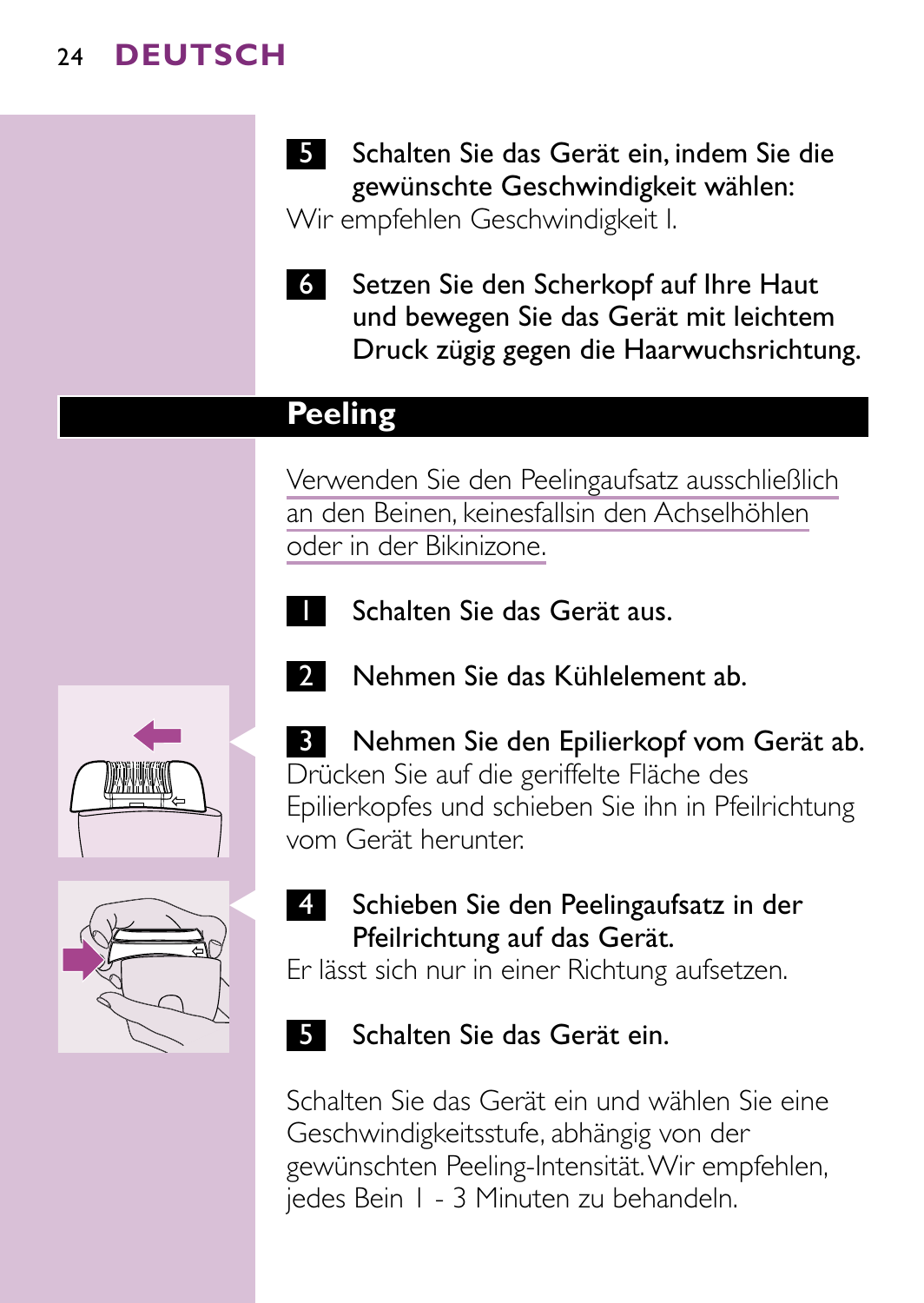- Um ein schönes Hauterscheinungsbild zu erzielen, verwenden Sie den Peelingaufsatz einbis zweimal die Woche.
- Verwenden Sie kurz vor und während dem Peeling keine Creme, Schaum, Gel oder Lotion.
- Verwenden Sie den Peelingaufsatz bis zu 2 Tage nach der Epilation nicht.
- Aus hygienischen Gründen soll der Peelingaufsatz nur von einer Person verwendet werden.
- Es empfiehlt sich das Peeling vor dem Schlafengehen vorzunehmen, damit etwaige Hautreizungen über Nacht abklingen können.
- Tragen Sie nach dem Peeling eine milde Creme oder Körpermilch auf.

### **Reinigung des Geräts**

Spülen Sie das Gerät oder den Netzadapter niemals mit Wasser ab!

Verwenden Sie zum Reinigen keine scharfen Wasch-, Spül- oder Scheuermittel bzw Scheuerschwämme, auch keine Lösungsmittel wie Alkohol,Azeton, Benzin usw.



1 Schalten Sie das Gerät aus und ziehen Sie den Netzstecker aus der Steckdose.



2 Nehmen Sie das Kühlelement ab und streifen Sie die Schutzhülle ab.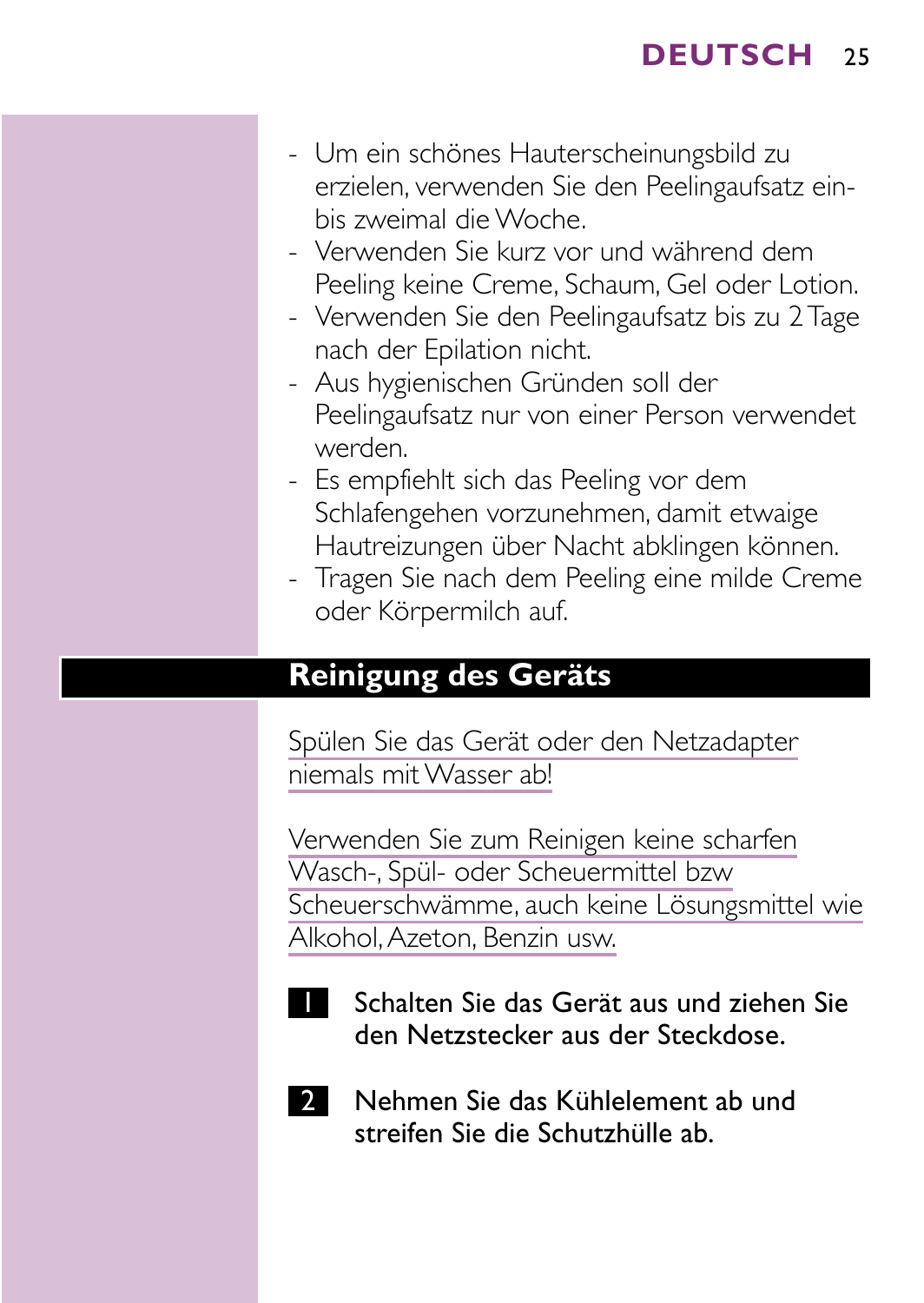





3 Reinigen Sie das Kühlelement, das Gerät und die Schutzhülle mit einem feuchten Tuch.

Nehmen Sie den Epilierkopf vom Gerät ab. Drücken Sie auf die geriffelte Fläche des Epilierkopfes und schieben Sie in Pfeilrichtung vom Gerät herunter.

5 Reinigen Sie alle zugänglichen Teile und die Pinzetten mit der Bürste.

Versuchen Sie niemals, die Pinzetten (Epilierscheiben) vom Gerät abzunehmen.



6 Schieben Sie den Epilierkopf gegen die Pfeilrichtung wieder auf das Gerät.

Der Epilierkopf lässt sich nur in einer Richtung aufsetzen.

# Reinigung des Scherkopfes

(Nur Typ HP6459, HP6455)



Schalten Sie das Gerät aus.



2 Nehmen Sie die Scherfolie ab.



**3** Reinigen Sie die Auffangkammer für die Haare und den Messerblock mit der Bürste.

Drücken Sie nicht auf die Scherfolie, damit Beschädigungen vermieden werden.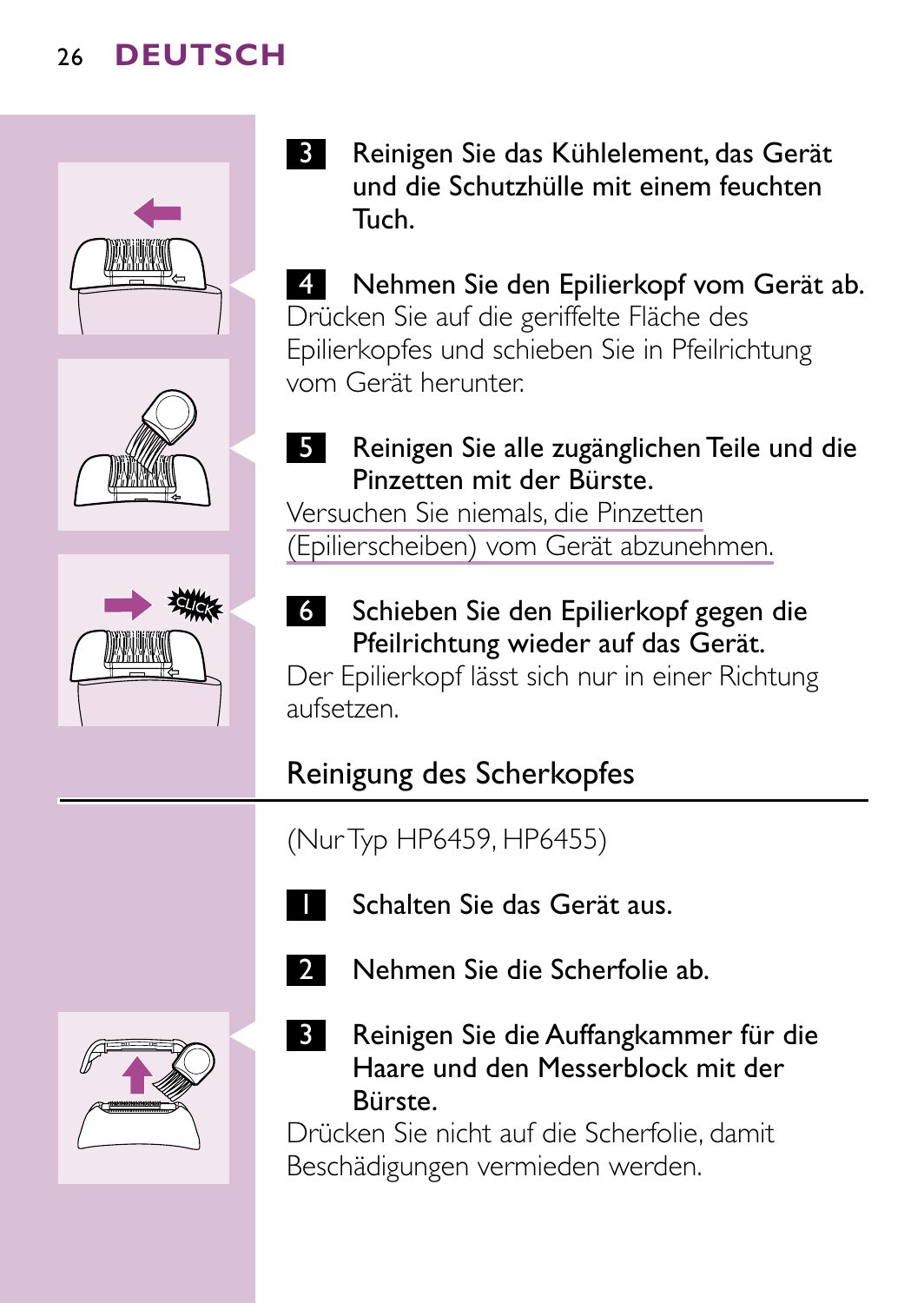## Reinigung des Peelingaufsatzes

- 1 Schalten Sie das Gerät aus.
- 2 Schieben Sie den Peelingaufsatz in Richtung des Pfeiles vom Gerät.



**3** Reinigen Sie den Peelingaufsatz regelmäßig mit der Bürste.

Zu einer gründlicheren Reinigung können Sie den Peelingaufsatz auch unter fließendem Wasser reinigen.

Spülen Sie das Gerät oder den Netzadapter nie mit Wasser ab!

### **Aufbewahrung**

- Setzen Sie nach dem Gebrauch die Schutzkappen auf den Epilierkopf/Scherkopf/Peelingaufsatz.
- 2 Bewahren Sie das Gerät und die Zusatzteile im mitgelieferten Täschchen auf.
- **3** Legen Sie das Kühlelement in die Kühlkassette.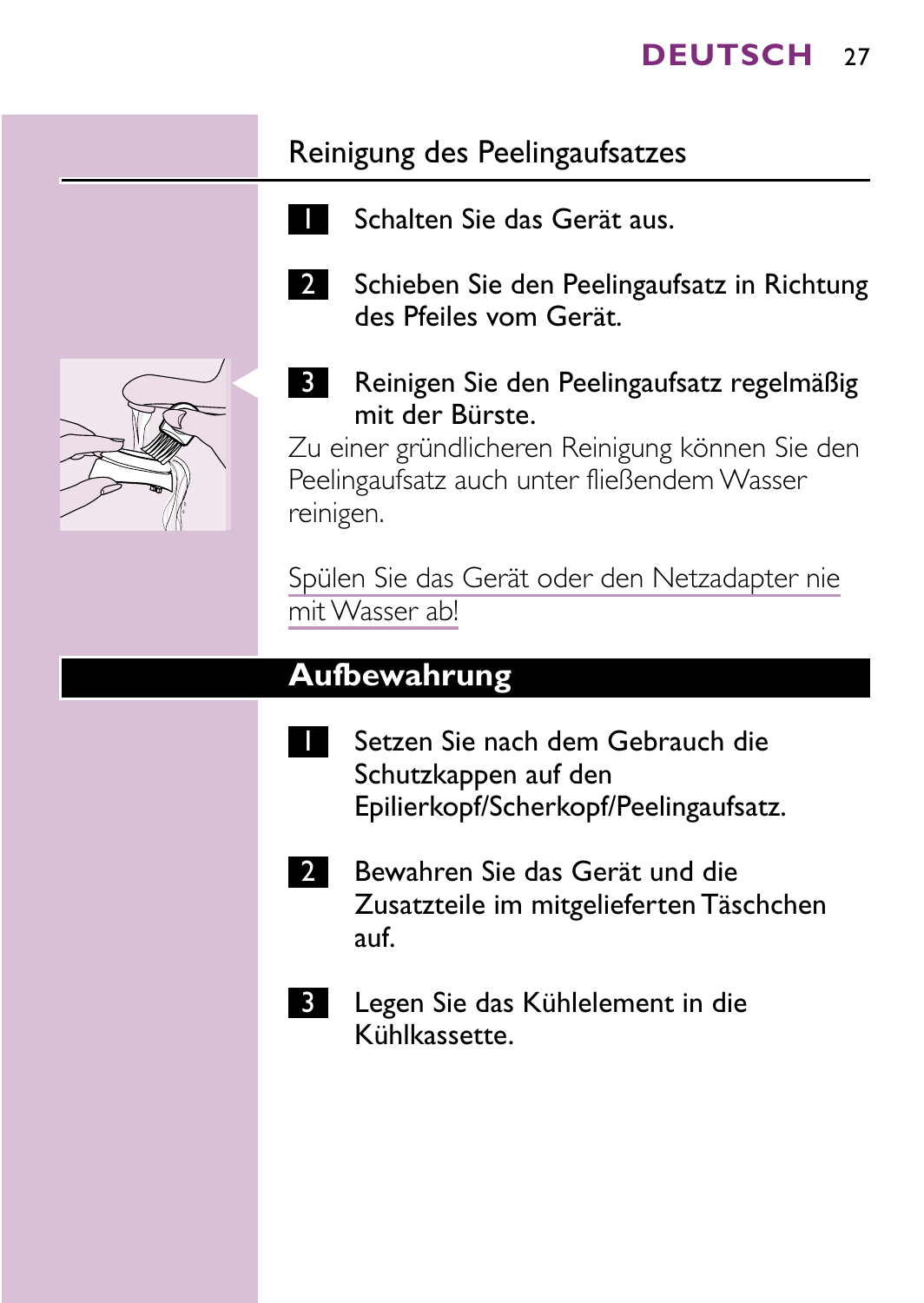# **Wartung und Ersatzteile**

### (Nur Typ HP6459, HP6455)

- Verreiben Sie jährlich zweimal einen Tropfen Nähmaschinenöl auf dem Langhaarschneider und auf der Rasierfolie.
- Ersetzen Sie die Scherfolie (Typ HP6116) und den Messerblock (Typ HP2911) bei normalem Gebrauch (1-2 Mal die Woche) nach ein oder zwei Jahren, oder wenn sie beschädigt sind.

## **Service und Information**

Wenden Sie sich mit Ihren Fragen,Wünschen und Problemen bitte an das Philips Service Center in Ihrem Lande. Sollte sich in Ihrem Lande kein solches Center befinden, so wenden Sie sich bitte an das Service Department von Philips Domestic Appliances and Personal Care BV. Entnehmen Sie die Telefonnummern bitte der beigefügten Garantieschrift. Besuchen Sie uns auch auf der Homepage www.philips.com.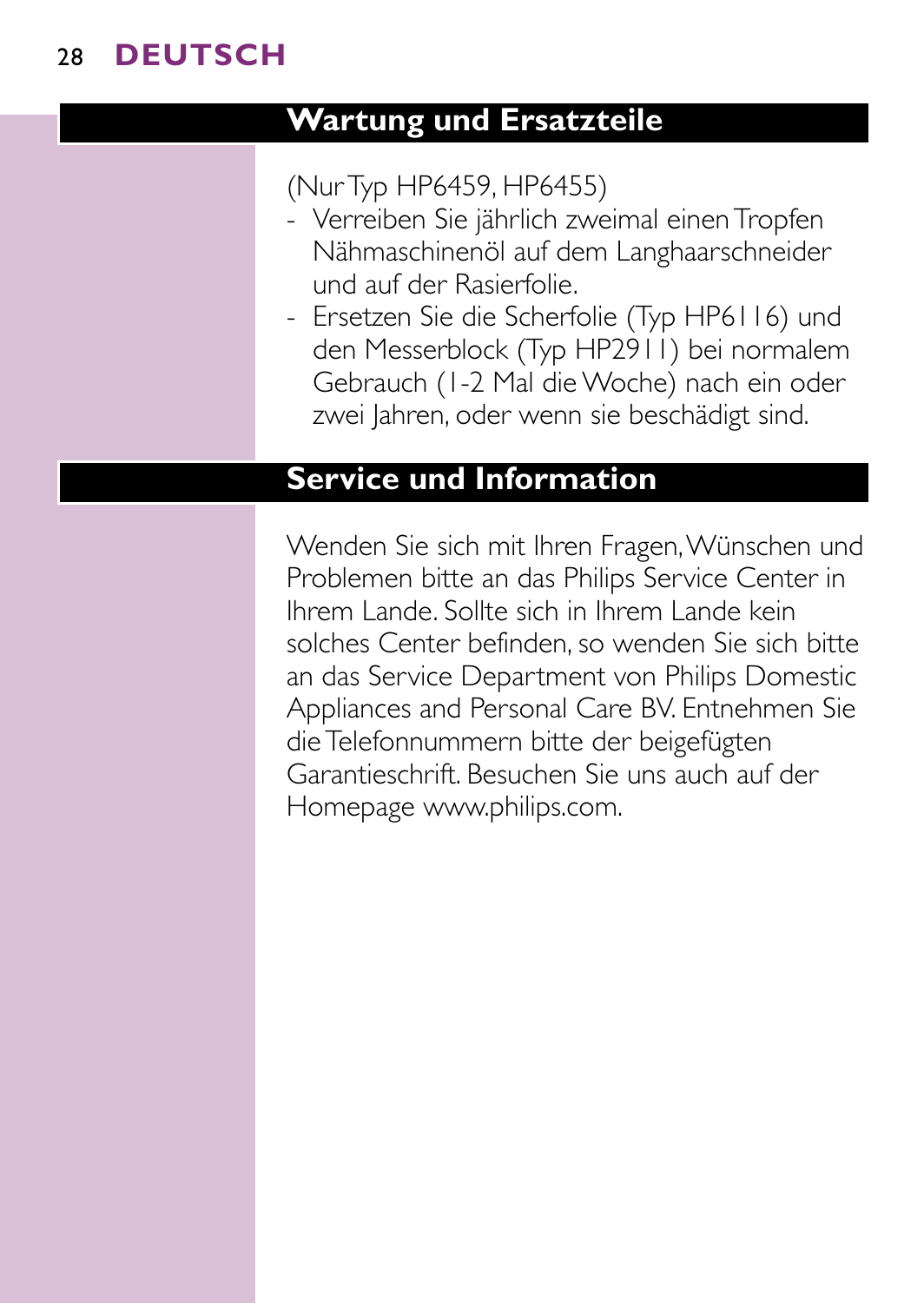## <span id="page-24-0"></span>**Introductie**

- ▶ Met uw nieuwe Satin•ice optima kunt u snel, gemakkelijk en doeltreffend ongewenste haartjes verwijderen. De combinatie van het beproefde epileerschijfjes-systeem met de nieuw ontwikkelde huidkoeler betekent een revolutie in epileren. Door de natuurlijke verdovende werking van het ijs op uw huid is epileren met de nieuwe Satin•ice optima prettiger en minder pijnlijk dan ooit. Het resultaat is een zijdezachte huid en 50% minder haargroei, indien u het apparaat om de vier weken gebruikt.
- ▶ De Satin•ice optima is bij uitstek geschikt voor het epileren van de benen.Type HP6459, HP6457 wordt geleverd met een huidkoeler die speciaal is ontwikkeld voor het epileren van gevoelige delen van het lichaam (oksels, bikinilijn). Deze delen erg gevoelig voor pijn, wat deze huidkoeler helpt te verminderen.
- ◗ De snel draaiende epileerschijfjes vangen zelfs de kortste haartjes (0,5 millimeter!) en trekken ze er met wortel en al uit. Hierdoor blijft uw huid tot wel vier weken glad en zijn de haartjes die mogelijk na enige tijd terugkomen donzig zacht. Dus geen stoppels!

### **Belangrijk**

◗ Controleer of het voltage dat op de adaptorstekker staat aangegeven overeenkomt met de plaatselijke netspanning voordat u de stekker in het stopcontact steekt.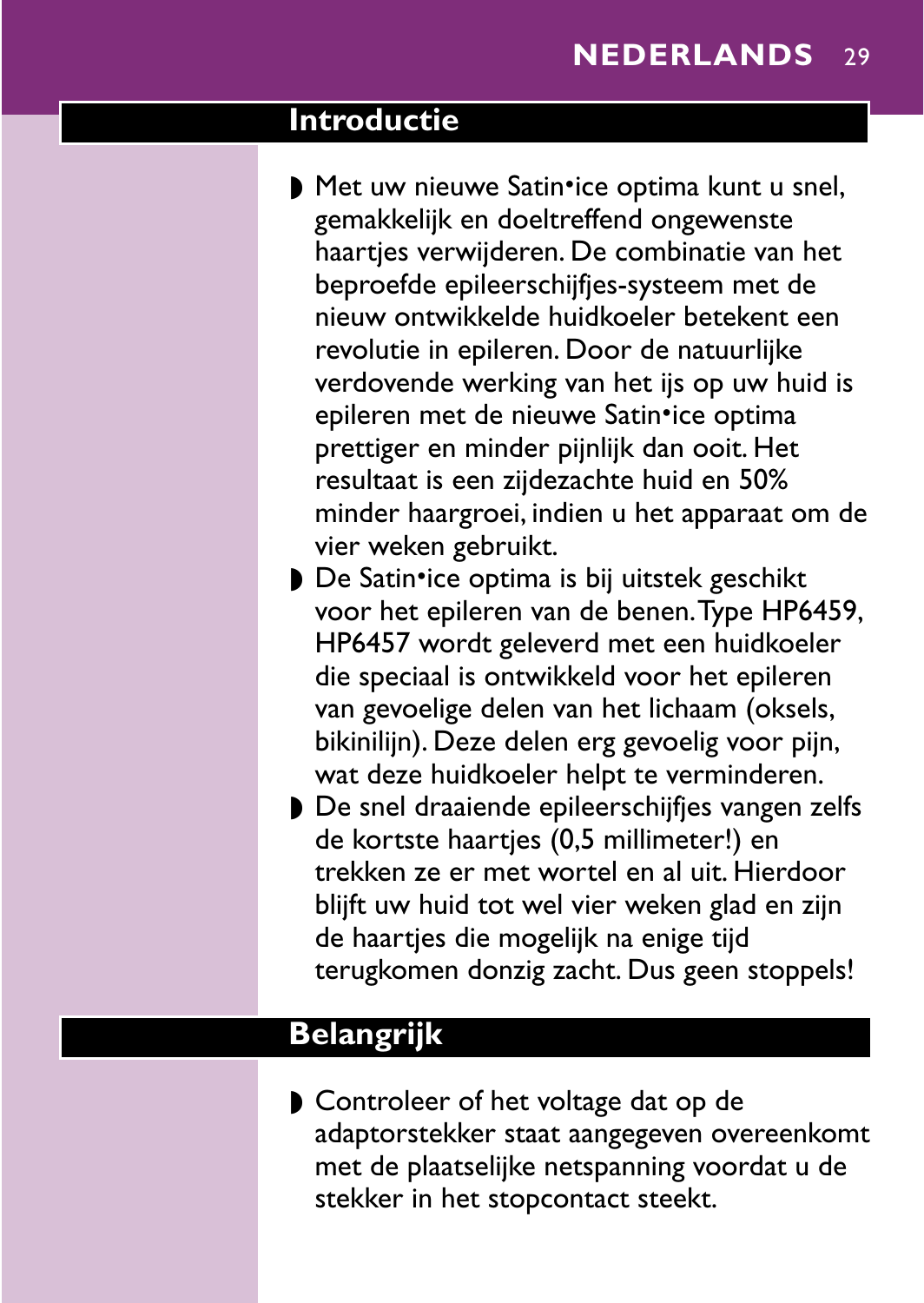- ◗ Gebruik het apparaat uitsluitend in combinatie met de bijgeleverde adaptorstekker.
- ◗ Zorg ervoor dat het apparaat en de adaptorstekker niet in contact komen met water.
- ◗ Houd dit apparaat uit de buurt van kinderen.
- ◗ Voorkom verwonding of beschadiging. Houd het ingeschakelde apparaat uit de buurt van hoofdhaar, wimpers, wenkbrauwen, kleding, draden, borstels, snoeren e.d.
- ◗ Indien de adaptorstekker van dit apparaat beschadigd is, dient het uitsluitend te worden vervangen door een originele adaptorstekker. Wend u tot uw Philips dealer of de Philipsorganisatie in uw land voor vervanging.
- ◗ Stel het apparaat niet bloot aan temperaturen lager dan 5  $^{\circ}$ C of hoger dan 35  $^{\circ}$ C.
- ◗ Gebruik het epileerhoofd niet zonder eerst uw huisarts te raadplegen indien de te epileren huid geïrriteerd is of wanneer er zich spataderen, uitslag, puistjes, moedervlekken (met haren) of wondjes op bevinden.Raadpleeg ook eerst uw huisarts wanneer uw weerstand verminderd is, bijvoorbeeld tijdens de zwangerschap, of wanneer u aan suikerziekte, de ziekte van Raynaud of immunodeficiëntie lijdt.

### **Algemene informatie over epileren**

- Epileren kan leiden tot ingegroeide haren of kleine wondjes, die ontstekingen veroorzaken doordat bacteriën de huid binnendringen. Het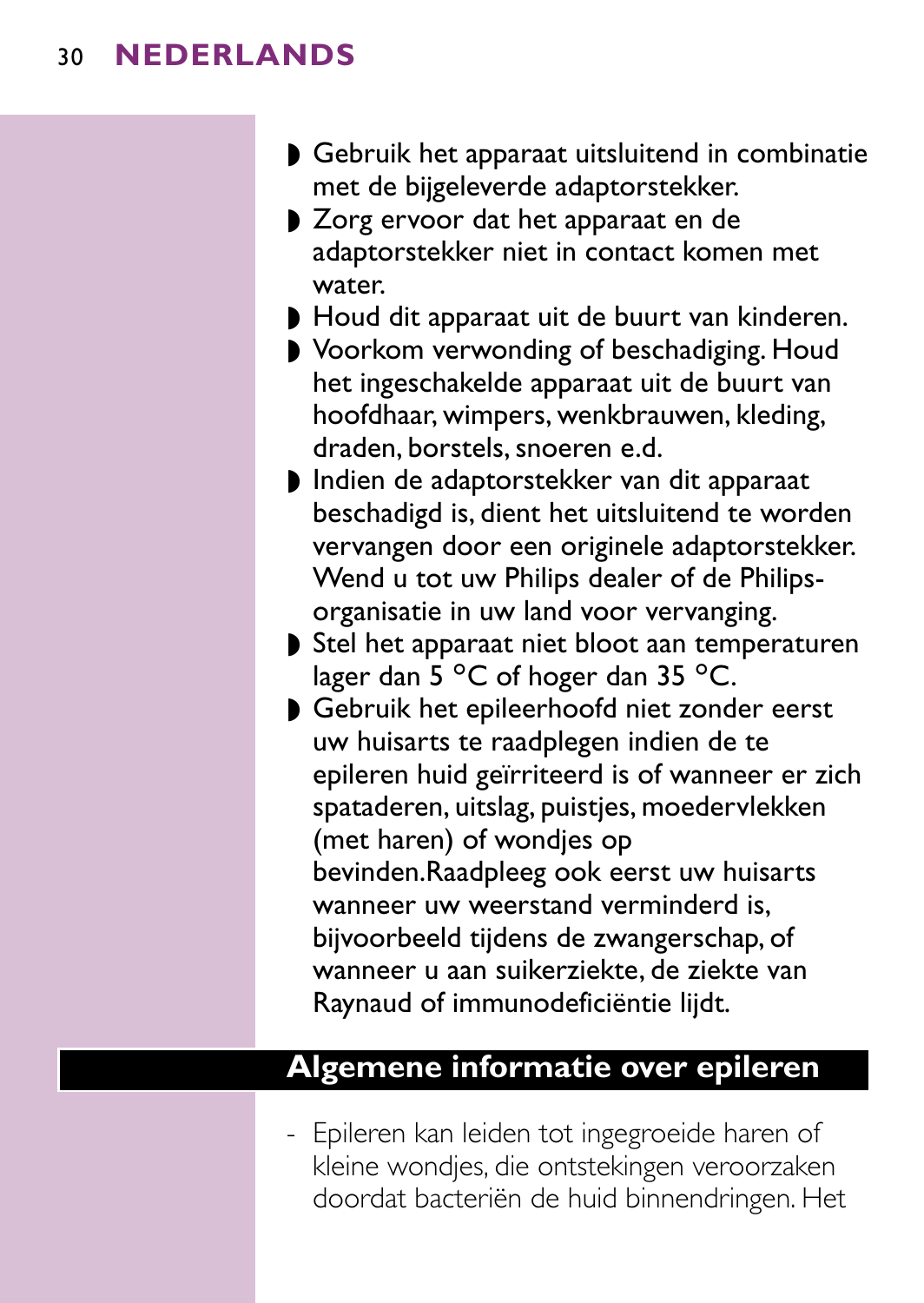is daarom belangrijk dat het epileerhoofd voor ieder gebruik zorgvuldig wordt gereinigd.

- Haren zijn makkelijker te epileren nadat u een bad of douche heeft genomen. Uw huid moet echter wel geheel droog zijn bij het epileren.
- Als u zich voor de eerste keer onthaart, raden we u aan het apparaat uit te proberen op een betrekkelijk licht behaard gedeelte. Op deze manier kunt u zich geleidelijk vertrouwd maken met deze methode van epileren.
- Na het epileren kunt u een milde crème of bodymilk opbrengen om uw huid te kalmeren en huidirritatie te verminderen.
- Wij adviseren u 's avonds te epileren, omdat de eventueel ontstane huidirritatie dan 's nachts kan wegtrekken.
- Uw huid kan de eerste paar keer dat u dit apparaat gebruikt wat rood en gevoelig zijn. Dit is een volstrekt normaal verschijnsel, dat snel verdwijnt. Naarmate u het apparaat vaker gebruikt, raakt uw huid gewend aan het epileren en zal de huidirritatie verminderen en worden de teruggegroeide haren dunner en zachter.Als de huidirritatie na drie dagen nog niet verdwenen is, adviseren we u een arts te raadplegen.
- Regelmatig gebruik van het peelinghoofd verbetert het uiterlijk van de huid en vermindert het risico op ingegroeide haren. Gebruik het peelinghoofd niet vlak voor of vlak na het epileren.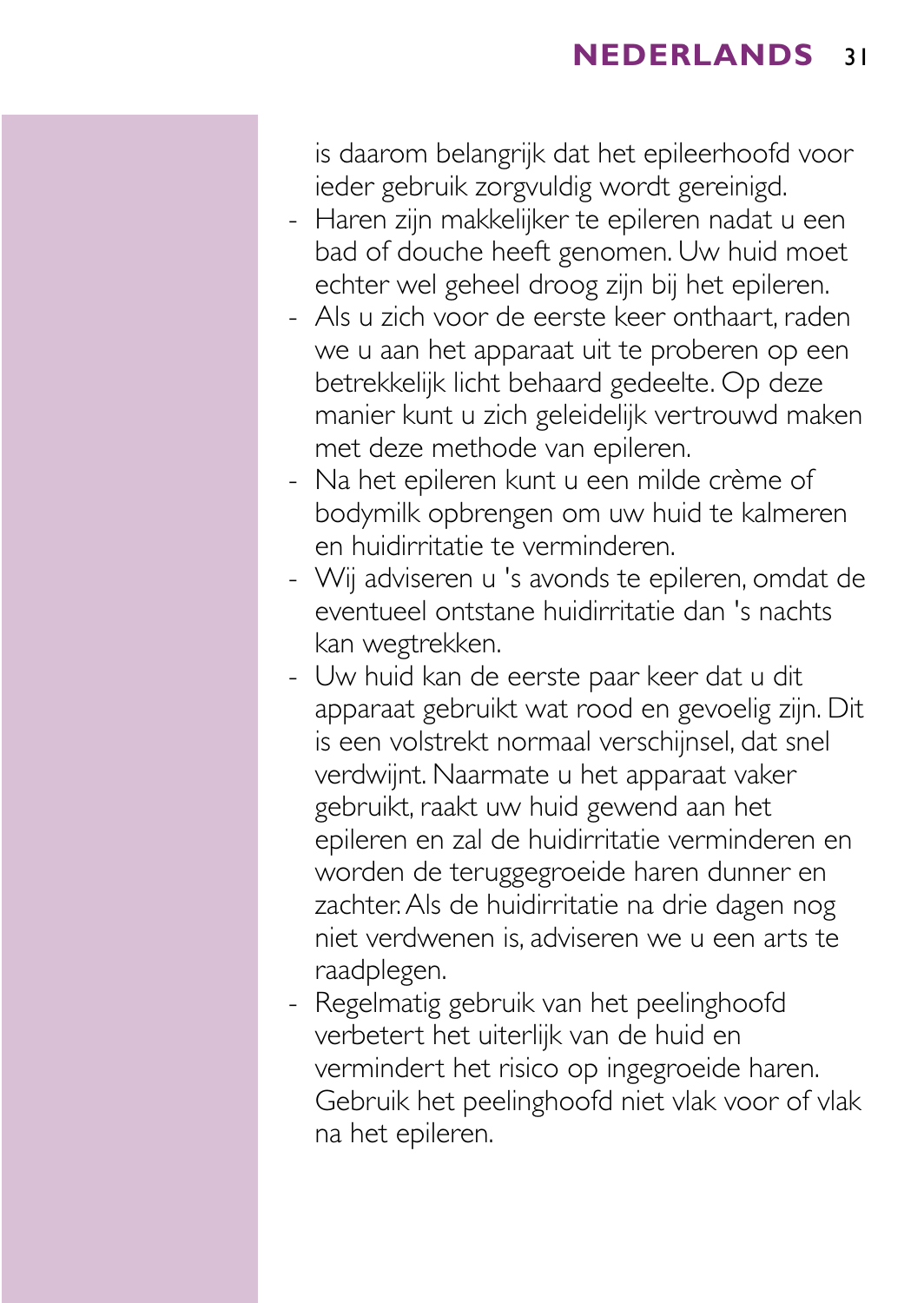## **Algemene beschrijving**

- A Beschermhuls
- **B** Huidkoeler voor het epileren van de benen
- C Huidkoeler voor het epileren van de oksels en bikiniliin
- D Beschermkap voor het epileerhoofd
- **B** Epileerhoofd
- F Beschermkap voor het peelinghoofd
- **G** Peelinghoofd
- **G** Beschermkap scheerhoofd
- I Scheerhoofd
- **J** Apparaat
- **K** Adaptorstekker

# **Huidkoeler invriezen**



Verwijder de beschermhoes van de huidkoeler.



2 Plaats de huidkoeler zonder beschermhuls in de vriescassette en leg deze in de diepvrieskist of in het vriesvak (\*\*\*) van uw koelkast. Laat de huidkoeler hier ten minste 6 uur liggen voordat u gaat epileren.

Zorg dat de buitenzijde van de huidkoeler droog is voor u deze invriest.

◗ Tip: U kunt de huidkoeler ook permanent in de vrieskist of het vriesvak bewaren.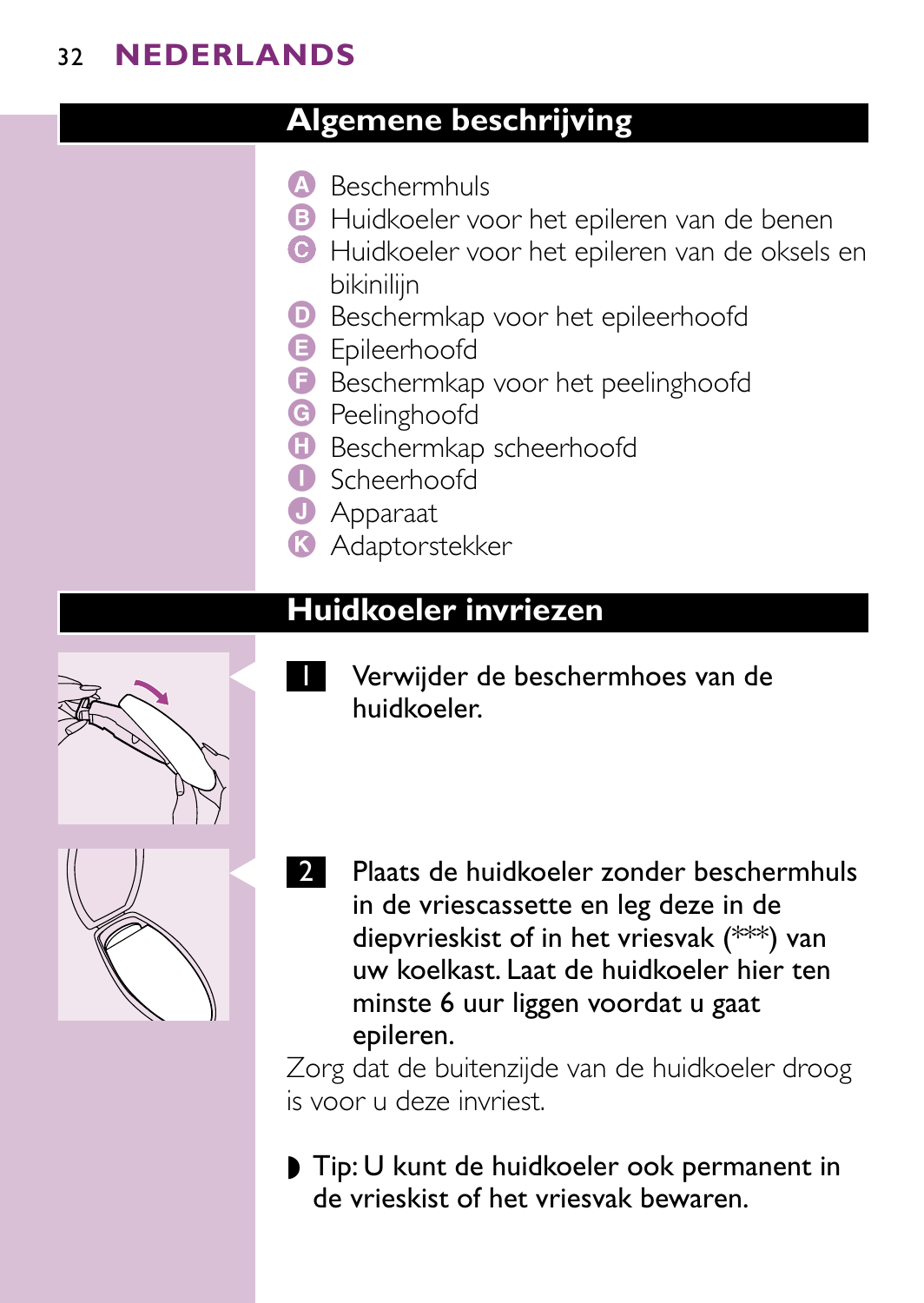### **Benen epileren**

Zorg ervoor dat uw huid schoon, droog en vrij van vet en crème is. Gebruik geen crème voordat u gaat epileren.



**T** Klik de beschermhuls om de huidkoeler. De beschermhuls voorkomt een onaangenaam koud gevoel in uw hand terwijl u het apparaat gebruikt.

Klik het apparaat op de huidkoeler.

**3** Steek de adaptorstekker in het

de onderkant van het apparaat.









stopcontact en het apparaatstekkertje in

Snelheid I:Voor delen met dunne beharing en/of waar het bot zich direct onder de huid bevindt (zoals de knieën en enkels).

Snelheid II:Voor grotere en/of sterk behaarde delen.

- 5 Trek de huid met uw vrije hand strak, zodat de haartjes goed rechtop staan.
- 6 Plaats het apparaat loodrecht op de huid en beweeg het tegen de haargroeirichting in.

Zorg ervoor dat zowel de epileerschijfjes als de huidkoeler contact maken met uw huid. Oefen tijdens het epileren geen druk uit op het apparaat.

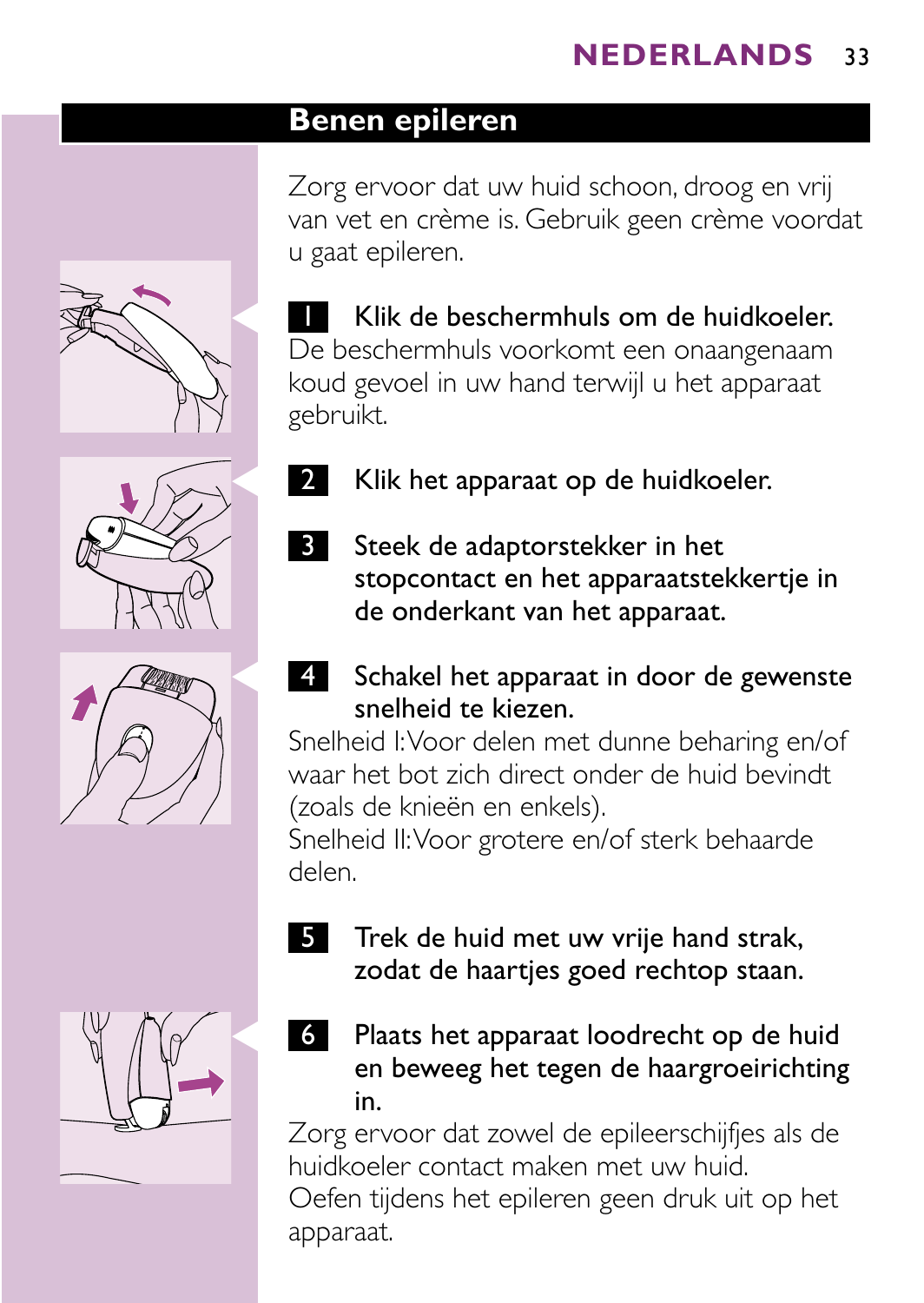## **Epileren van oksels en bikinilijn**

# Alleen type HP6459, HP6457

De speciale huidkoeler voor de oksels vermindert het aantal actieve epileerschijfjes en heeft een groot koeloppervlak. Hierdoor maakt deze speciale huidkoeler het epileren van gevoelige delen van het lichaam minder pijnlijk. U bereikt de beste resultaten als de haartjes niet al te lang zijn  $(max. I cm).$ 



**2** Klik het apparaat op de huidkoeler.

Schakel het apparaat in door de gewenste snelheid te kiezen.

Wij adviseren u snelheid II te gebruiken.

- Om de oksels te epileren, moet u een arm achter uw hoofd leggen om de huid strak te trekken en het apparaat met uw andere hand loodrecht op de huid plaatsen.
- 5 Beweeg het apparaat tegen de richting van de haargroei in.







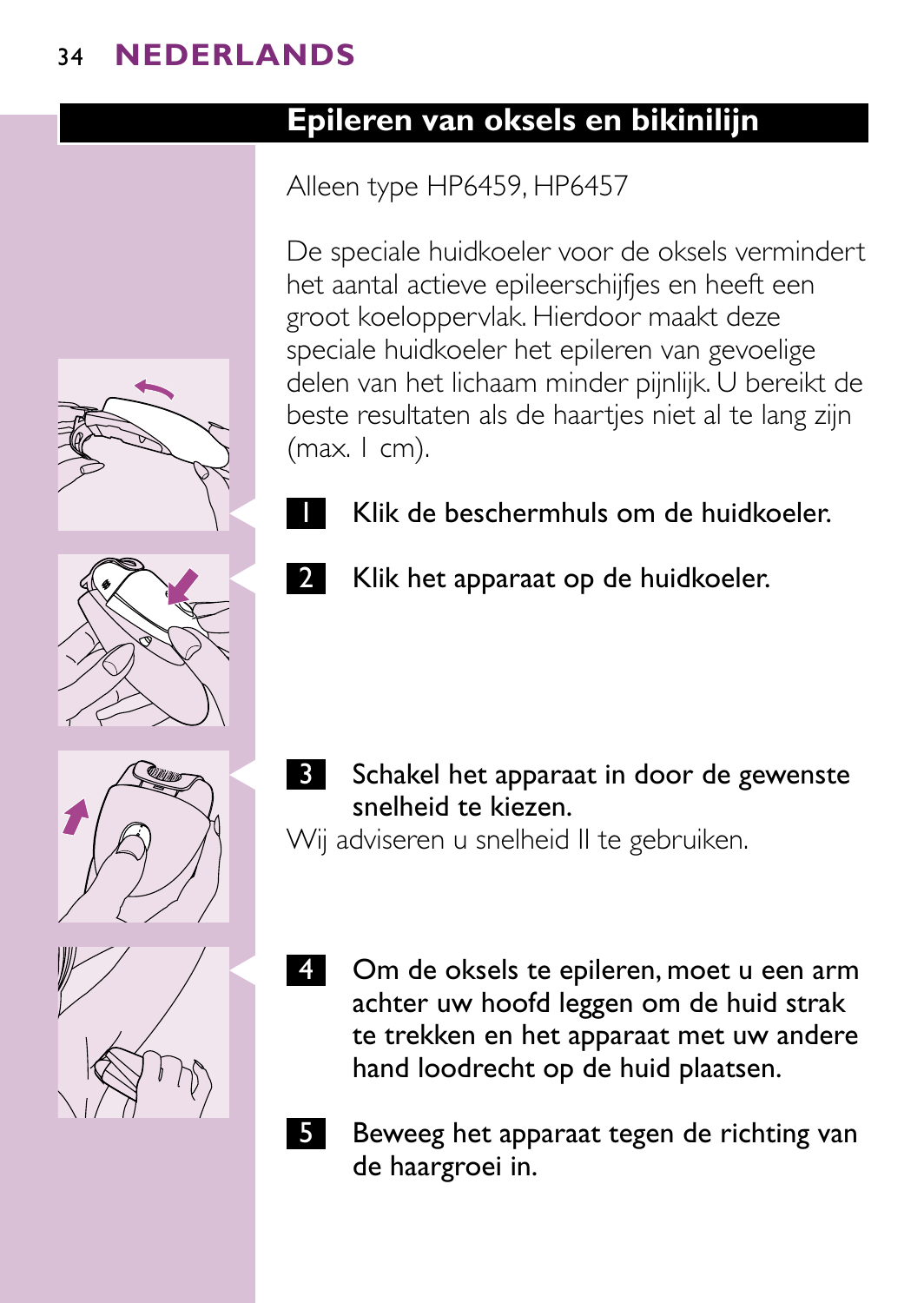### **Scheren**

# Alleen type HP6459, HP6455

Voor het ontharen van de gevoelige delen van het lichaam, zoals de oksels en de bikinilijn, kunt u het scheerhoofd gebruiken. Met het scheerhoofd bereikt u op een comfortabele en zachte manier een glad resultaat.

Schakel het apparaat uit.





# **3** Verwijder het epileerhoofd.

2 Verwijder de huidkoeler.

Druk op de geribbelde vlakjes en schuif het epileerhoofd in de richting van de pijl van het apparaat af.

4 Klik het scheerhoofd op het apparaat door het tegen de richting van de pijl te drukken ('klik').

Het scheerhoofd past maar op één manier op het apparaat.

### 5 Schakel het apparaat in door de gewenste snelheid te kiezen.

Wij adviseren u snelheid I te gebruiken.

6 Plaats het scheerhoofd op uw huid en beweeg het apparaat langzaam tegen de richting van de haargroei in terwijl u zachtjes drukt.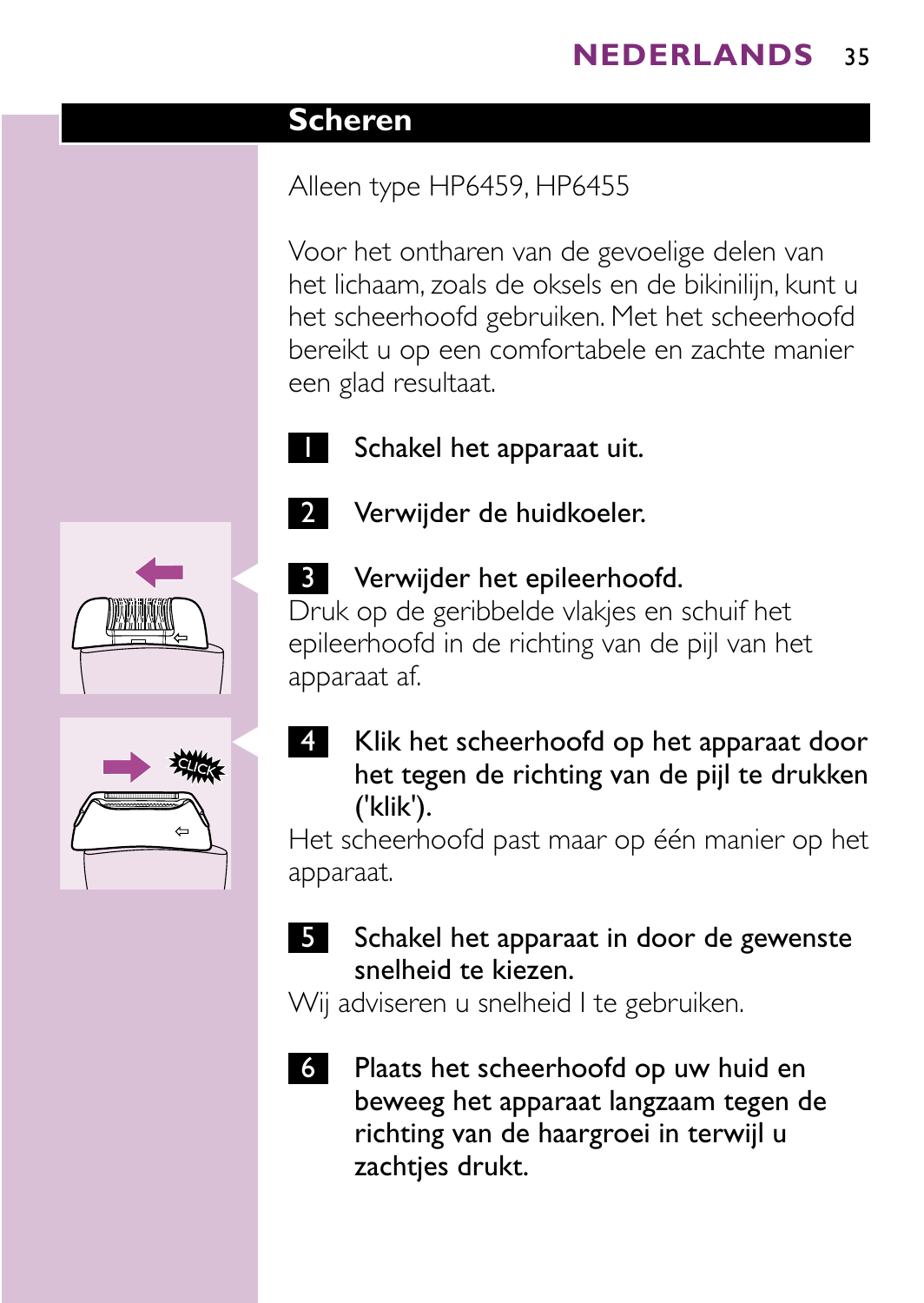# **Peelen**

Gebruik het peelinghoofd alleen op uw benen. Gebruik het niet op uw oksels of bikinilijn.



**1** Schakel het apparaat uit.







### **3** Verwijder het epileerhoofd.

Druk op de geribbelde vlakjes en schuif het epileerhoofd in de richting van de pijl van het apparaat af.

4 Klik het peelinghoofd op het apparaat door het in de richting van de pijl te drukken ('klik').

Het peelinghoofd past maar op een manier op het apparaat.

## 5 Schakel het apparaat in.

Kies snelheid I of II, afhankelijk van de gewenste intensiteit van het peelen.Wij raden u aan ieder been 1 tot 3 minuten te peelen.

- Gebruik het peelinghoofd een of twee keer per week om het uiterlijk van de huid te verbeteren.
- Gebruik geen crème, schuim, gel of lotion vlak voor of gedurende het peelen.
- Gebruik het peelinghoofd niet binnen twee dagen nadat u uw benen geëpileerd heeft.
- Vanwege de hygiëne dient het peelinghoofd slechts door een persoon gebruikt te worden.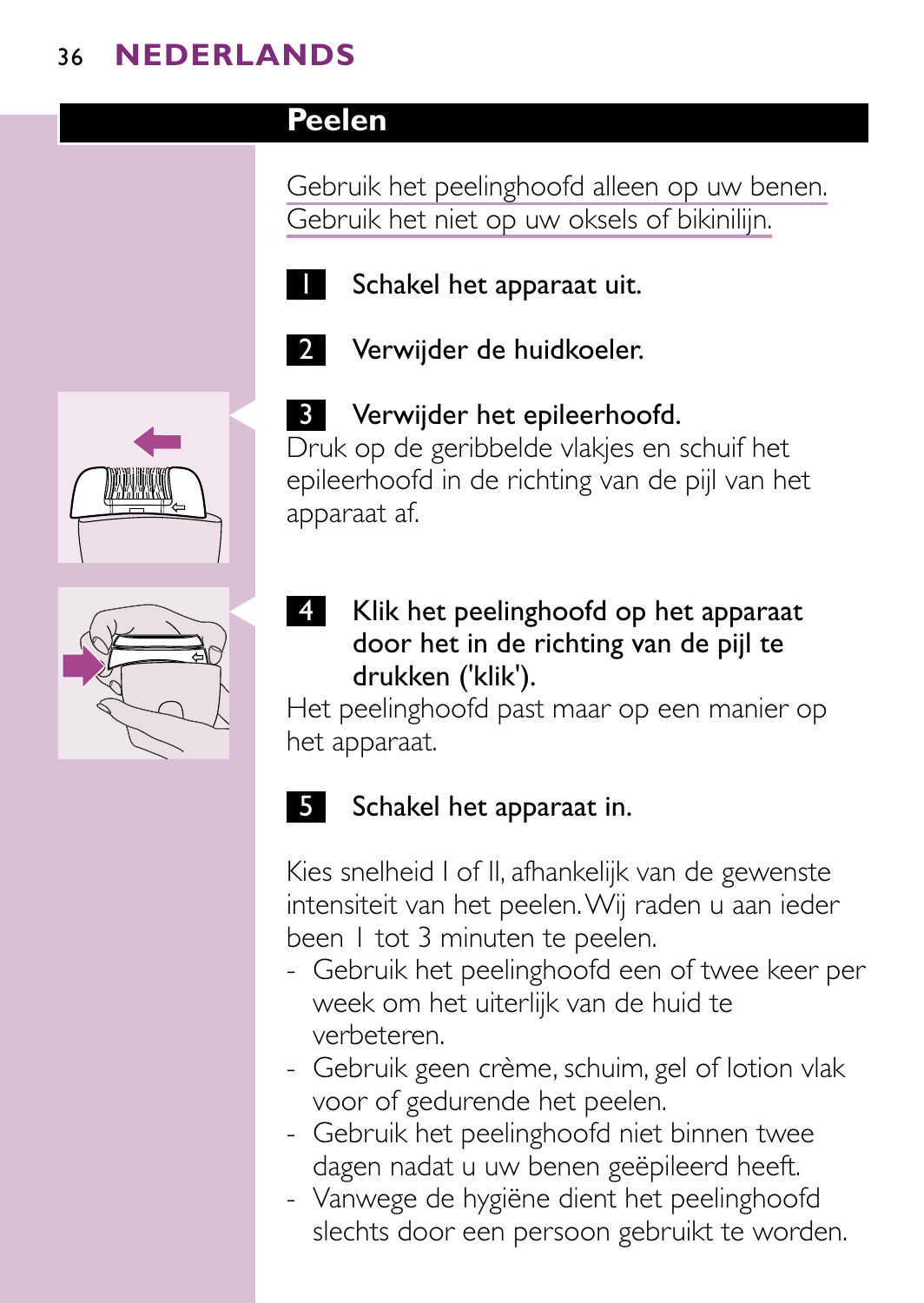- We raden u aan te peelen voordat u ´s avonds naar bed gaat. Eventuele huidirritatie kan dan 's nachts wegtrekken.
- Breng na het peelen een zachte crème of bodymilk aan.

### **Het apparaat schoonmaken**

Spoel het apparaat of de adaptorstekker nooit af onder de kraan.

Gebruik geen bijtende schoonmaakmiddelen schuursponsjes of -doekjes, benzine, aceton en dergelijke om het apparaat schoon te maken.

- Schakel het apparaat uit, trek de stekker uit het stopcontact en trek het apparaatstekkertje uit het apparaat.
- 2 Verwijder de huidkoeler van het apparaat en schuif de beschermhuls van de huidkoeler.
- 3 Maak de huidkoeler, het apparaat en de beschermhuls met een vochtige doek schoon.

### 4 Verwijder het epileerhoofd.

Druk op de geribbelde vlakjes en schuif het epileerhoofd in de richting van de pijl van het apparaat af.

Borstel alle bereikbare delen en de epileerschijfjes schoon.



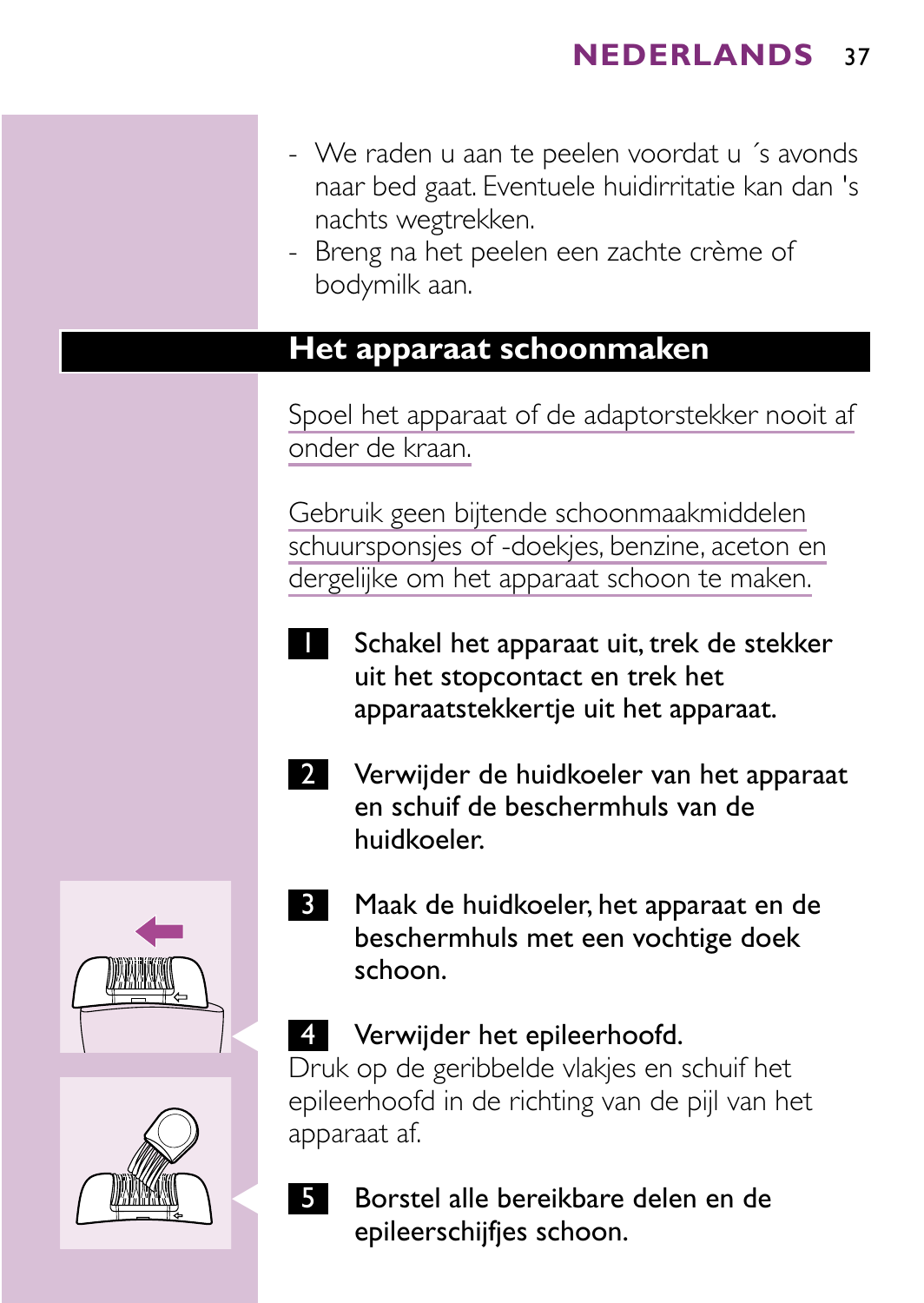

Probeer nooit de epileerschijfjes los te maken van het apparaat.

C <sup>6</sup> Plaats het epileerhoofd weer terug op het apparaat door het tegen de richting van de pijlen in te schuiven.

Het epileerhoofd kan slechts op een manier op het apparaat worden geschoven.

# Schoonmaken van het scheerhoofd

### (alleen type HP6459, HP6455)



Schakel het apparaat uit.

- 
- 2 Verwijder de scheerfolie



Borstel de haarkamer en het messenblok schoon.

Oefen geen druk uit op het scheerblad om beschadigingen te voorkomen.

# Schoonmaken van het peelinghoofd

- Schakel het apparaat uit.
	-
- 2 Schuif het peelinghoofd van het apparaat in de richting van de pijl.



**3** Maak het peelinghoofd regelmatig met een borstel schoon.

U kunt het peelinghoofd grondiger reinigen door het onder de kraan af te spoelen.

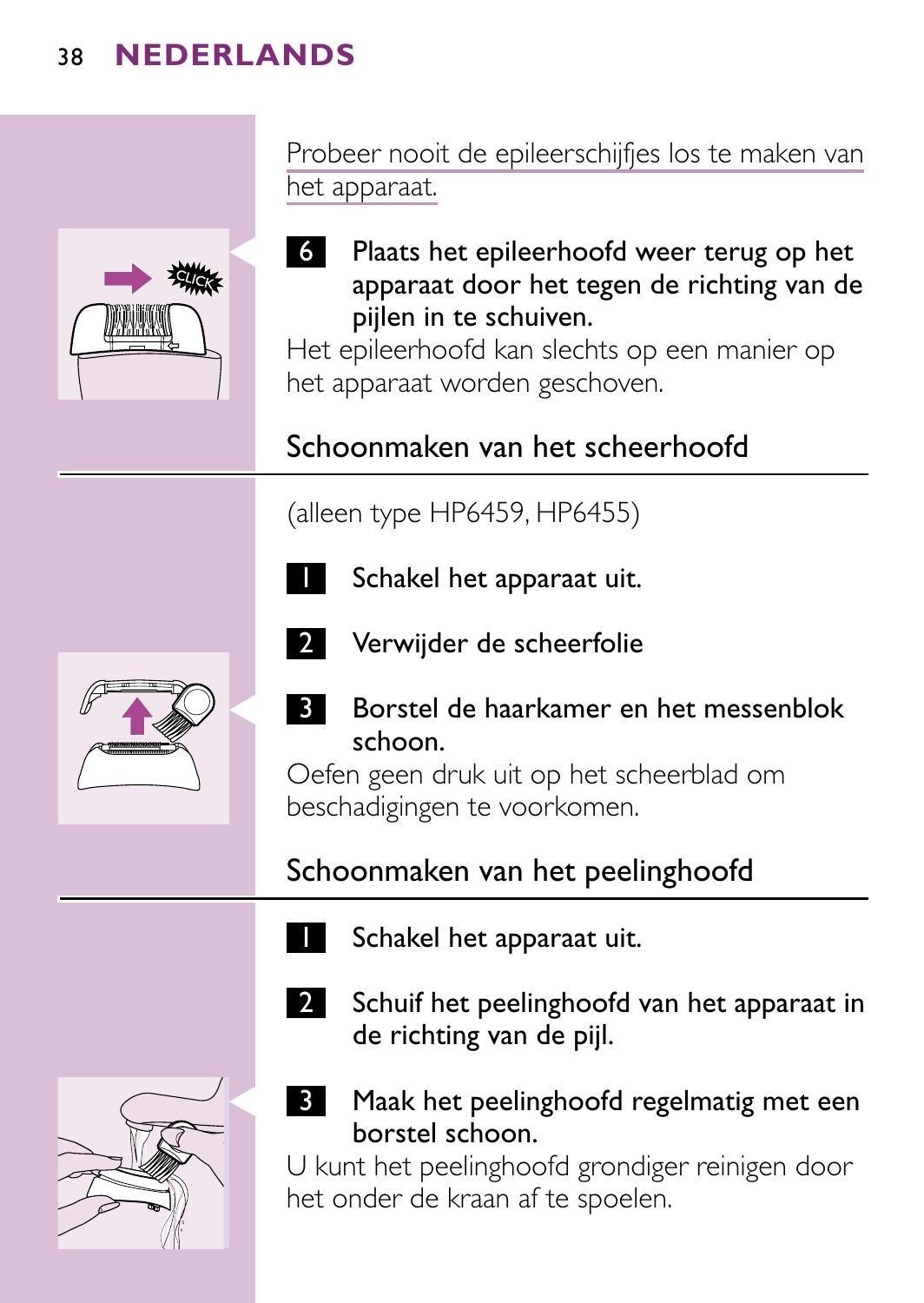Spoel nooit de adaptorstekker of het apparaat zelf af onder de kraan.

### **Opbergen**

- Plaats na gebruik de beschermkap terug op het epileerhoofd, het scheerhoofd en/of peelinghoofd.
- **2** Bewaar het apparaat en de accessoires in het etui.
	- 3 Plaats de huidkoeler in de vriescassette.

## **Onderhoud en vervanging**

Alleen type HP6459, HP6455

- Smeer zowel de tondeuse als het scheerblad twee keer per jaar in met een druppeltje naaimachine-olie.
- Wanneer u het apparaat een paar keer per week gebruikt, vervang de scheerfolie (type HP6116) en het messenblok (type HP2911) dan na 1 of 2 jaar of wanneer deze onderdelen beschadigd zijn geraakt.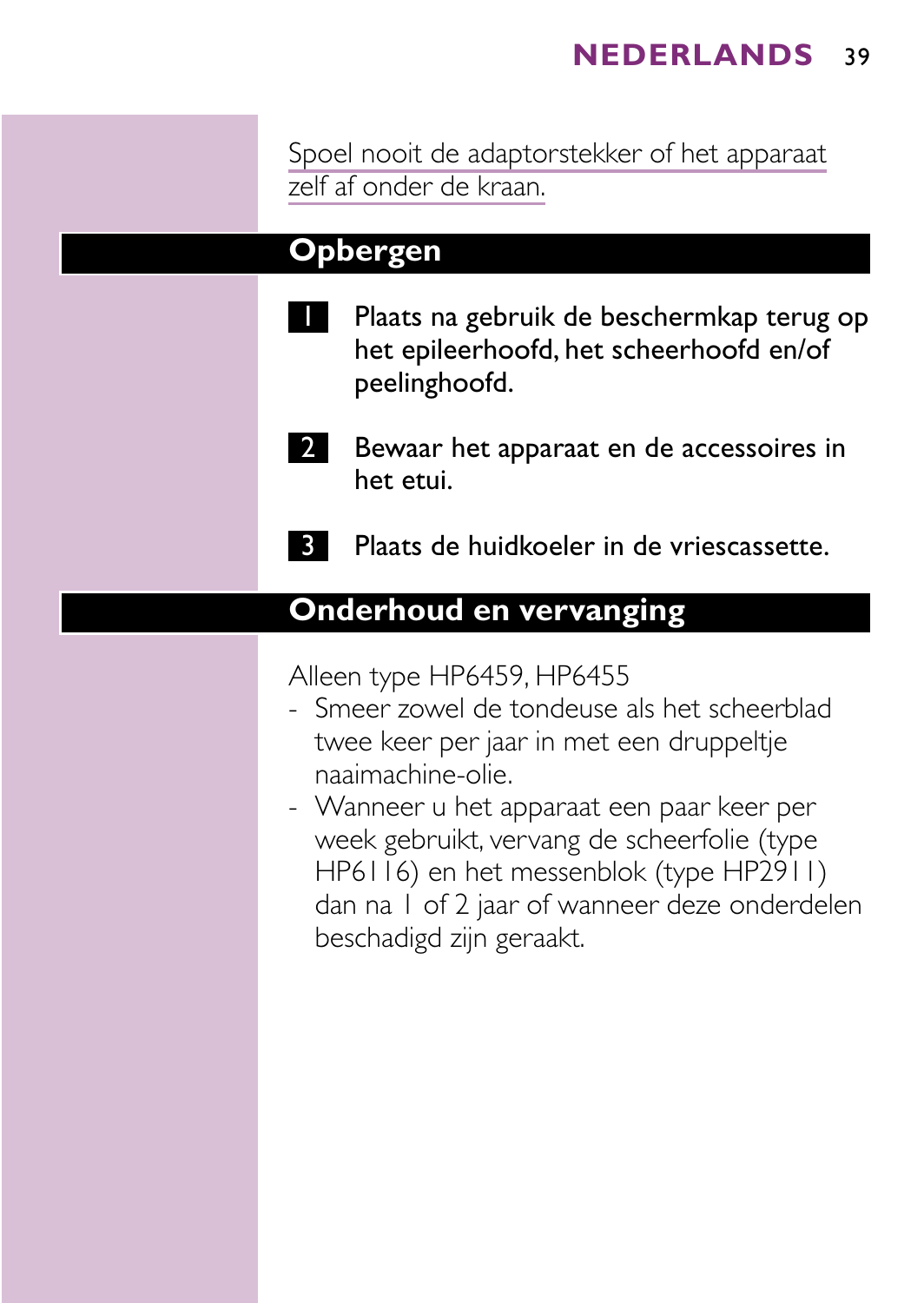### **Service & informatie**

Als u informatie nodig heeft of als u een probleem heeft, bezoek dan de Philips Website (www.philips.com), of neem contact op met het Philips Customer Care Centre in uw land (u vindt het telefoonnummer in het 'worldwide guarantee' vouwblad).Als er geen Customer Care Centre in uw land is, ga dan naar uw Philips dealer of neem contact op met de afdeling Service van Philips Domestic Appliances and Personal Care BV.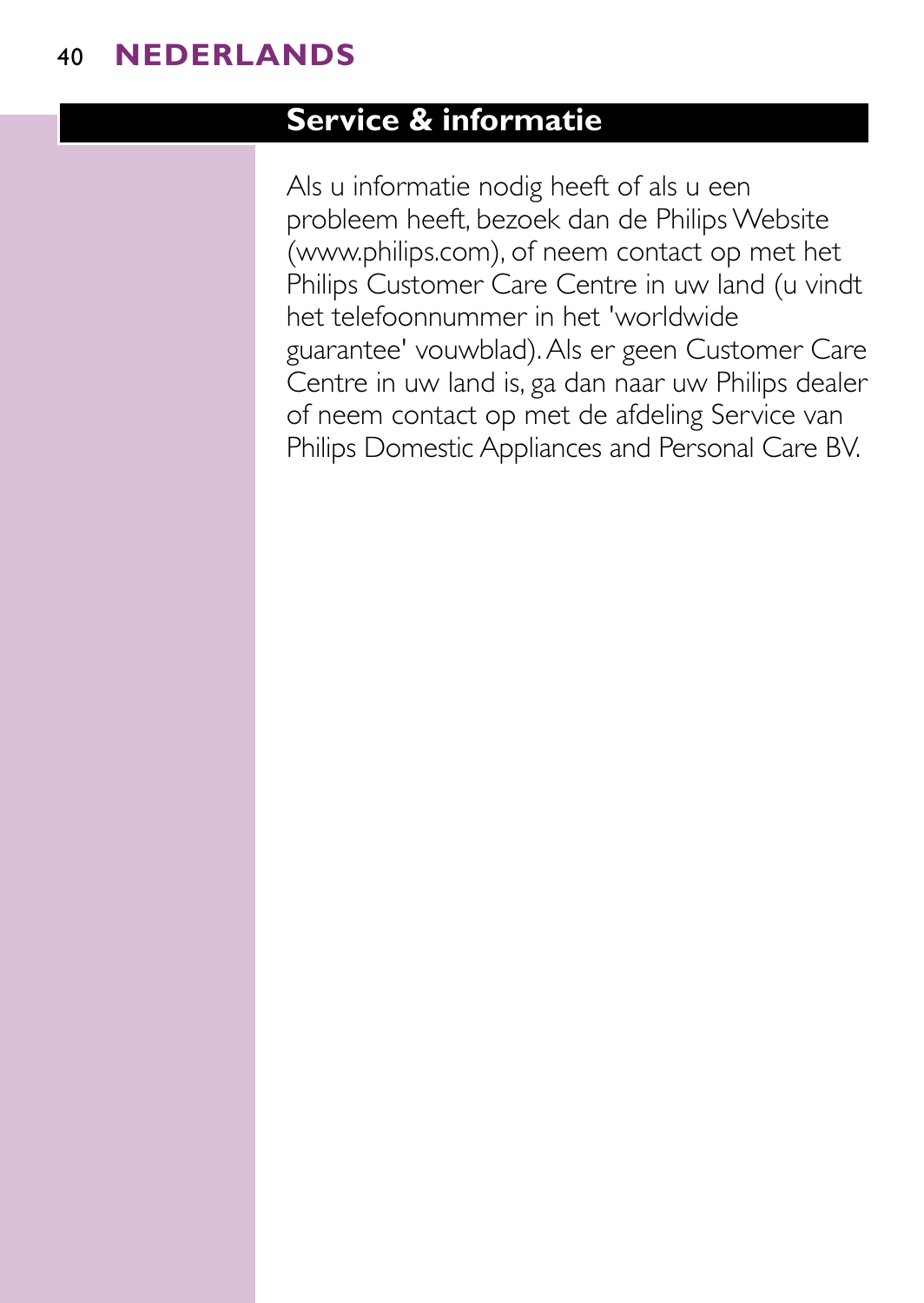#### **Introduksjon**

- Med Deres nye Satin•ice optima fjerner De uønsket hårvekst raskt, enkelt og effektivt. Kombinasjonen av det velprøvde epileringsskivesystemet og den nyutviklede hudkjøleren er en revolusjon innen epilering. Isen gjør huden nummen på naturlig vis, og epileringen med nye Satin•ice blir mindre ubehagelig og smertefull enn noensinne. Resultatet er en silkemyk hud og redusert hårvekst med opptil 50 % ved bruk hver 4 uke.
- ▶ Satin•ice optima er spesielt egnet for fjerning av hår på bena. Utgaven HP6459, HP6457 leveres også med en hudkjøler som er spesielt utviklet for epilering av følsomme områder (armhulen, bikinilinjen). Med denne spesielle hudkjøleren kan De redusere ubehaget som følger med hårfjerning av disse følsomme områdene.
- ◗ De hurtigroterende epileringsskivene fanger opp selv de korteste hårene (0,5 millimeter!) og trekker dem ut med roten. Resultatet blir en hudoverflate som forblir glatt i opptil fire uker, og en ettervekst som er myk og dunete.

# **Viktig**

- ◗ Kontroller at nettspenningen som er merket på adapterstøpselet, er lik den lokale nettspenningen før De kobler til apparatet.
- ◗ Apparatet må bare brukes med det medfølgende adapterstøpselet.
- ◗ Apparatet og adapterstøpselet må ikke komme i kontakt med vann.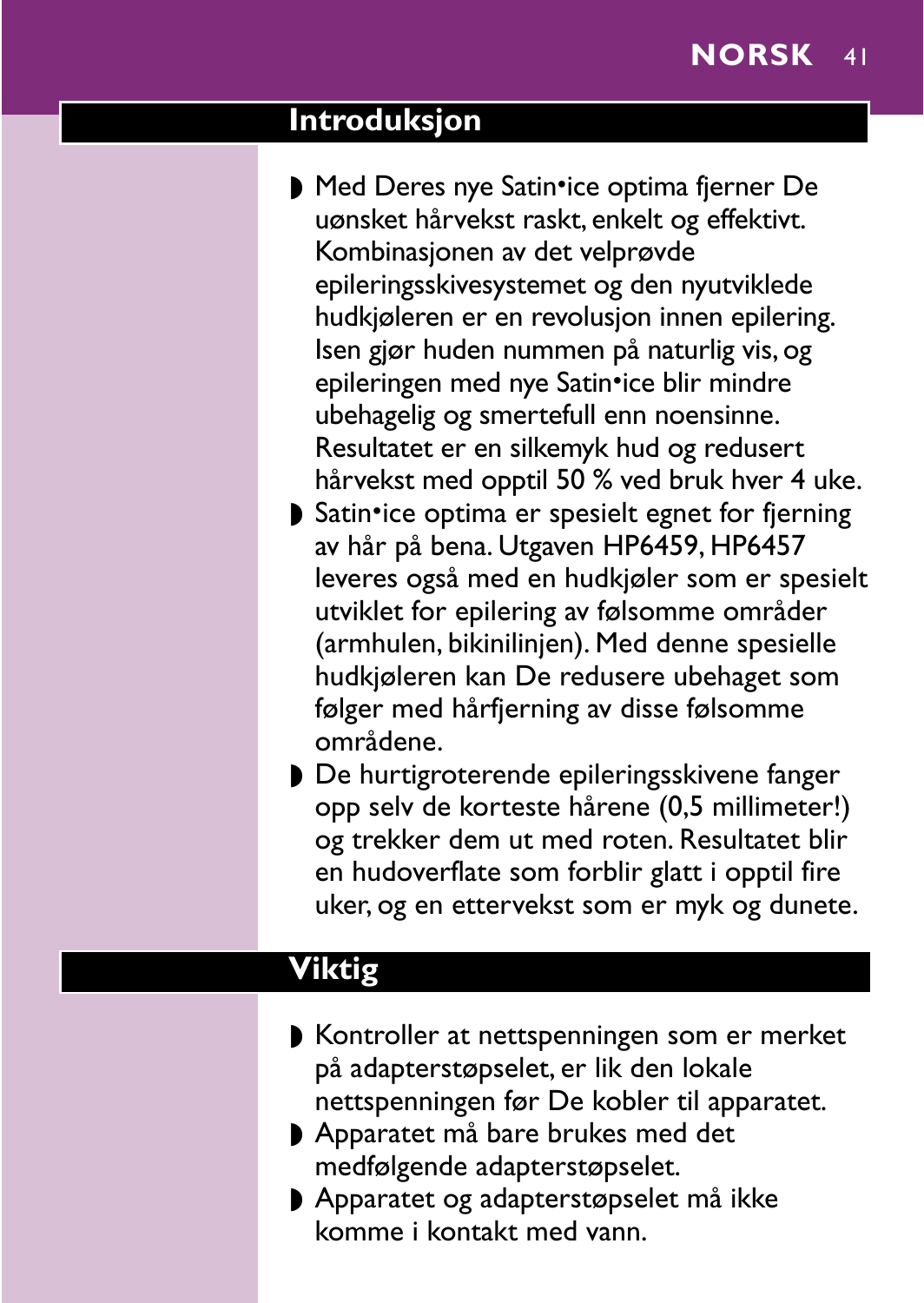- ◗ Oppbevar apparatet utilgjengelig for barn.
- ◗ For å unngå uhell og skader er det viktig at epilatoren ikke kommer i nærheten av håret, øyenbrynene, øyenvippene, klær, tråder, ledninger, børster o.l.
- ◗ Hvis apparatets adapterstøpsel skades, må det erstattes av et originalt adapterstøpsel. Henvend Dem til Deres Philips-forhandler eller til Philips-kontoret i Deres land for å skaffe nytt støpsel.
- ◗ Ikke utsett apparatet for temperaturer under 5°C eller høyere enn 35°C.
- ◗ Ikke bruk apparatet på irritert hud eller hvis De har åreknuter, utslett, kviser, føflekker (med hår) eller sår uten først å konsultere lege. Personer med redusert immunforsvar, f.eks. ved graviditet, eller som lider av sukkersyke, "hvite fingre" eller immunsvikt, bør først kontakte lege.

#### **Generell informasjon om epilering**

- Epilering kan føre til inngrodde hår og mindre hudskader som kan gi betennelse på grunn av bakterier som kommer inn under huden. Det er derfor viktig å rengjøre epileringshodet nøye før hver gangs bruk.
- Epilering er enklere like etter at De har badet eller dusjet. Huden må være helt tørr før De starter epileringen.
- Når De skal bruke epilatoren for første gang, anbefaler vi at De prøver ut apparatet på et område med liten hårvekst slik at De venner Dem til epileringsprosessen.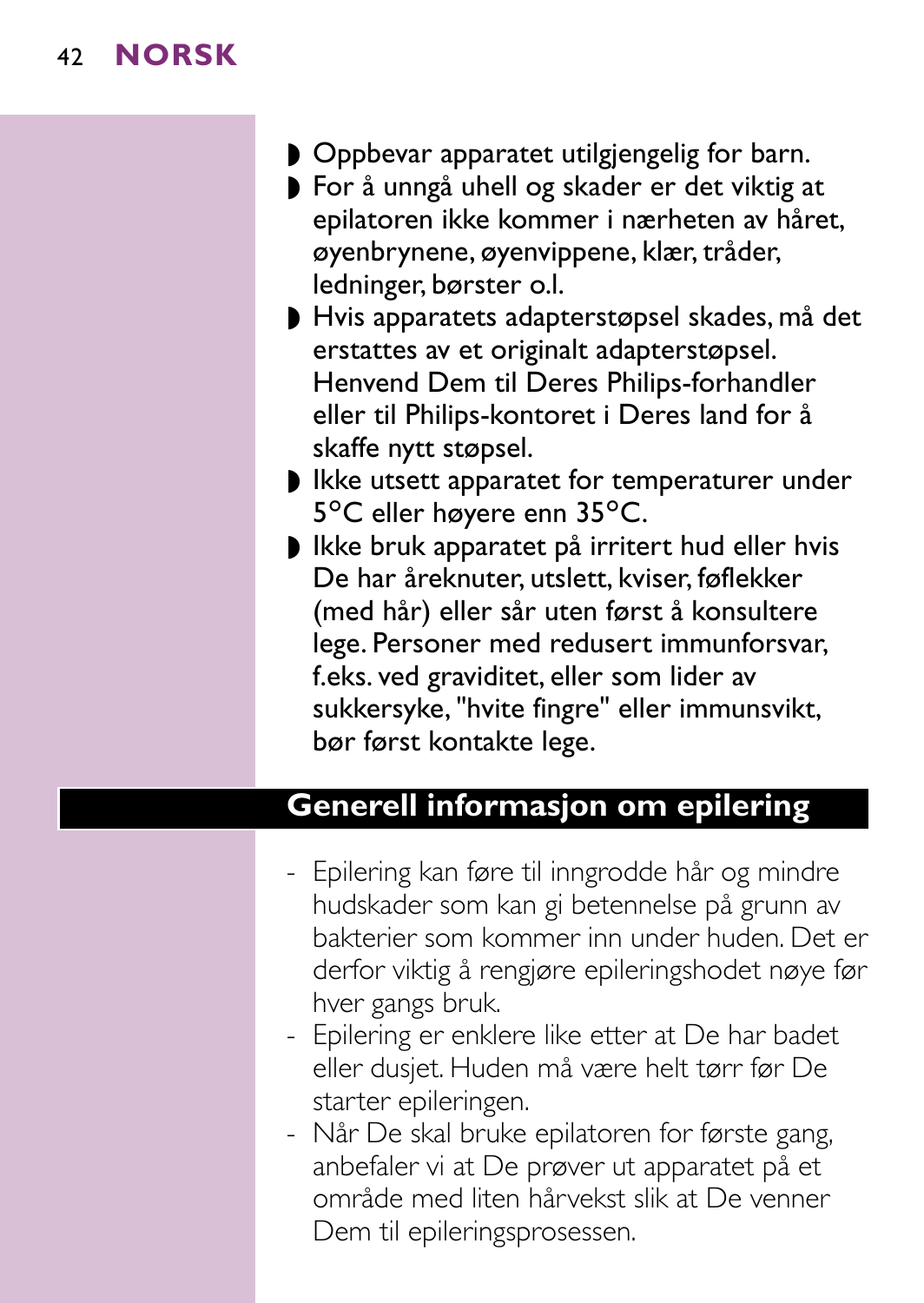- Etter epileringen kan De påføre en mild hudkrem eller -lotion for å lindre huden og redusere irritasjon.
- Vi anbefaler epilering om kvelden ettersom eventuell begynnende hudirritasjon kan forsvinne i løpet av natten.
- Huden kan bli litt rød og irritert de første par gangene De bruker epilatoren. Dette er helt normalt og forsvinner raskt. Etter hvert som De bruker apparatet, vil huden venne seg til epileringen, irritasjonen vil avta og etterveksten vil bli tynnere og mykere. Hvis irritasjonen ikke har forsvunnet i løpet av tre dager, bør De kontakte lege.
- Jevnlig bruk av peelinghodet forbedrer hudens utseende og reduserer risikoen for inngrodde hår. Ikke bruk peelinghode rett før eller etter epileringen.

#### **Generell beskrivelse**

- A Beskyttelsesomslag
- **B** Hudkjøler til bena
- C Hudkjøler til armhulen
- D Beskyttelseshette til epileringshodet
- **B** Epileringshode
- F Beskyttelseshette til peelinghodet
- **G** Peelinghode
- **H** Beskyttelseshette til skjærehodet
- **O** Skjærehode
- **J** Apparat
- **K** Adapterstøpsel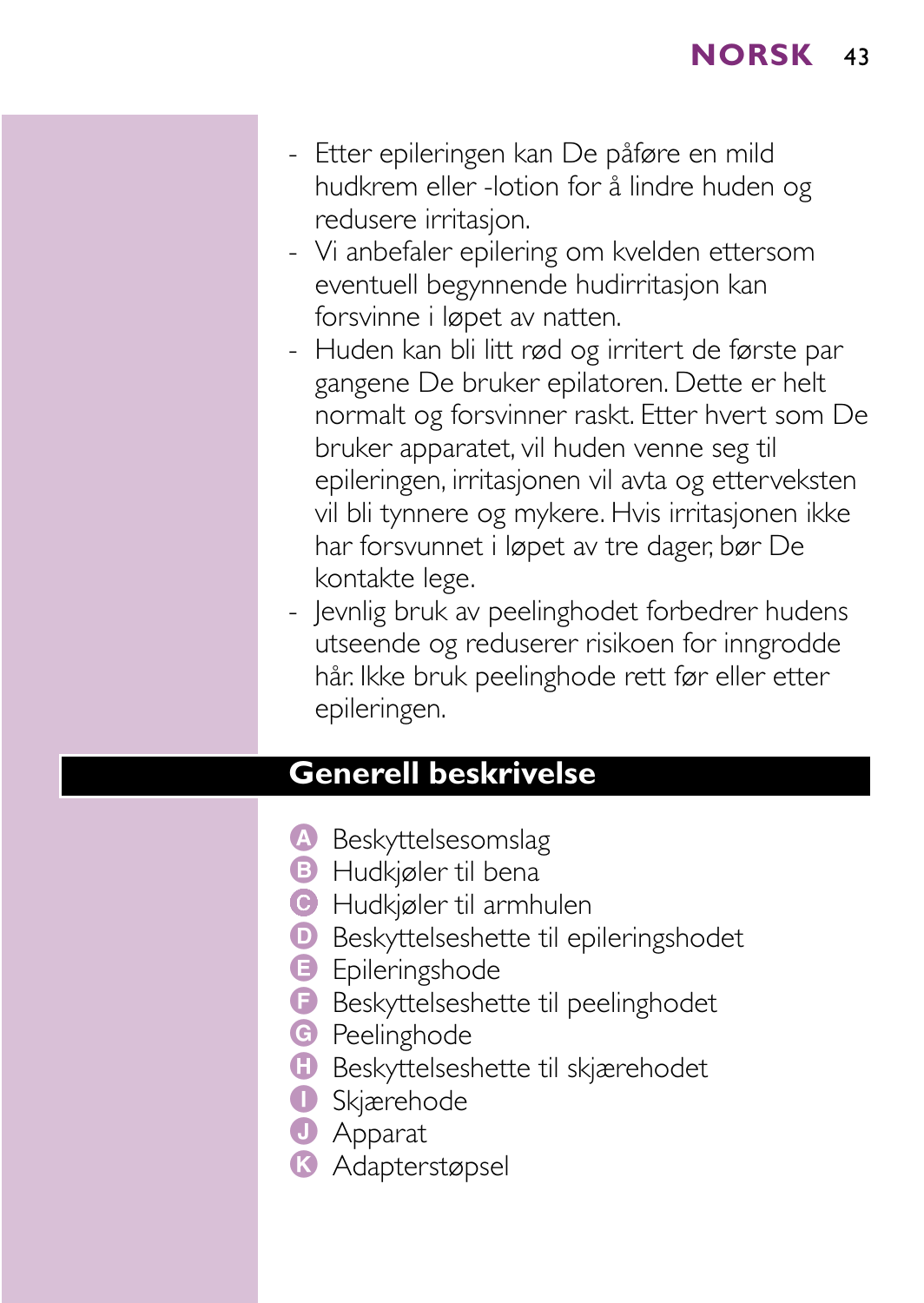

# **Frysing av hudkjøleren**

Fjern det beskyttende omslaget fra hudkjøleren.



Legg hudkjøleren uten det beskyttende omslaget i frysebeholderen og sett den i fryseren eller fryseboksen (\*\*\*) minst 6 timer før De starter epileringen.

Pass på at utsiden av hudkjøleren er helt tørr før De fryser den.

◗ Tips: Det enkleste er å gjøre det til en vane å legge hudkjøleren tilbake i fryseren etter bruk.

# **Hårfjerning på bena**



Sørg for at huden er ren, tørr og fettfri. Ikke påfør hudkrem før De starter epileringen.

**T** Fest beskyttelsesomslaget på hudkjøleren. Med beskyttelsesomslaget unngår De å bli kald på hånden når De bruker apparatet.



- Fest apparatet på hudkjøleren.
- 3 Sett støpselet i stikkontaken og fest apparatpluggen i kontakten nederst på apparatet.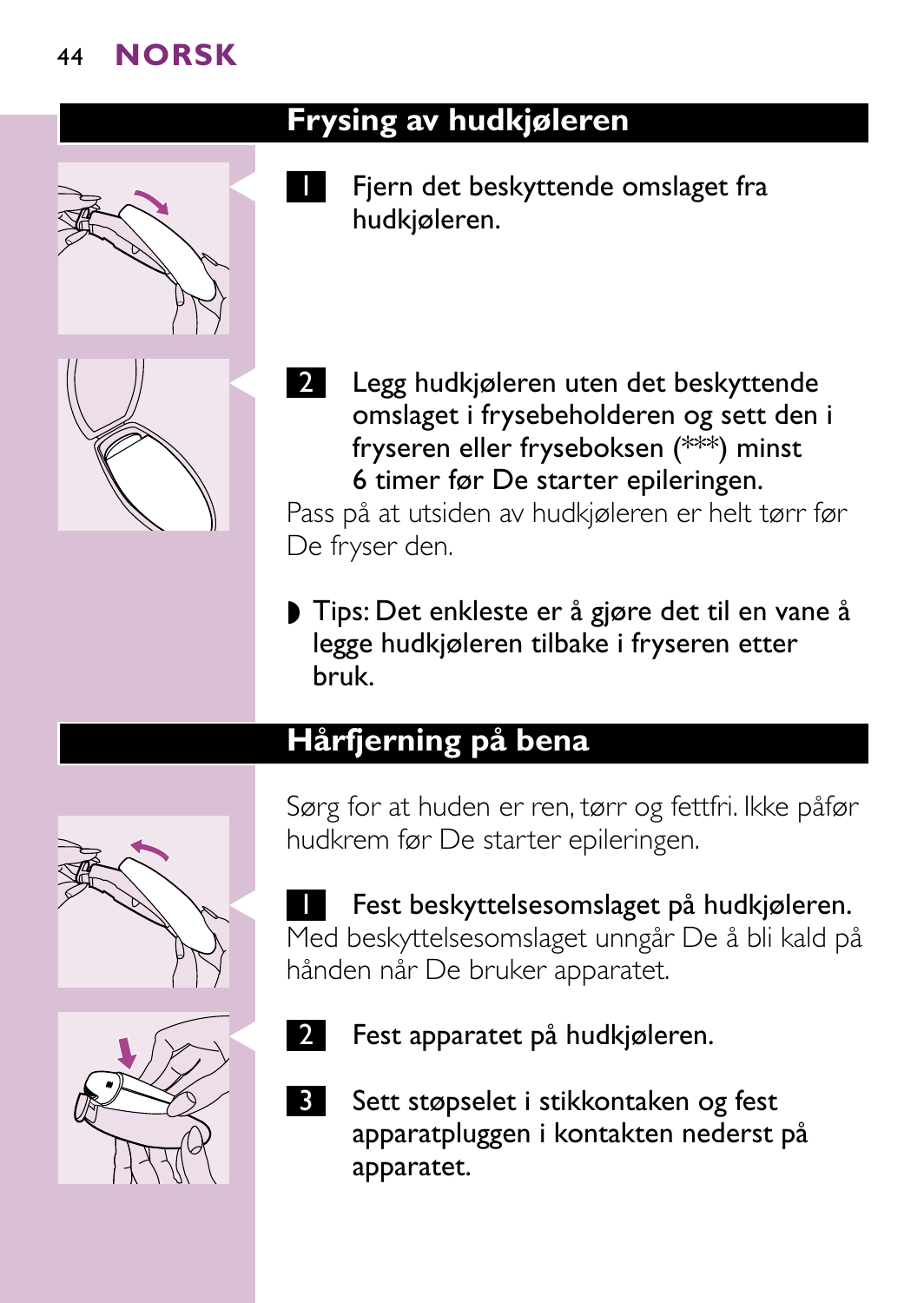

# 4 Slå epilatoren på ved å velge ønsket hastighet.

Hastighet I: For områder med lite hårvekst og/eller med ben like under huden (f.eks. knær og ankler).

Hastighet II: For større områder og/eller områder med sterkere hårvekst.

5 Stram huden med den ledige hånden slik at hårene står rett opp.



6 Plasser apparatet loddrett mot huden og beveg det mot hårets vekstretning. Pass på at både epileringsskivene og hudkjøleren

er i kontakt med huden.

Ikke press epilatoren mot huden.

# **Epilere armhuler og bikinilinje**

Gjelder kun typen HP6459, HP6457

Den spesielle hudkjøleren for armhulen sørger for at færre epileringsskiver er aktive. Kombinert med en større nedkjølingsflate, blir epileringen av følsomme områder mindre smertefull med denne spesielle hudkjøleren. Det beste resultatet får De hvis hårene ikke er for lange (maks. 1 cm).



#### Fest beskyttelsesomslaget på hudkjøleren.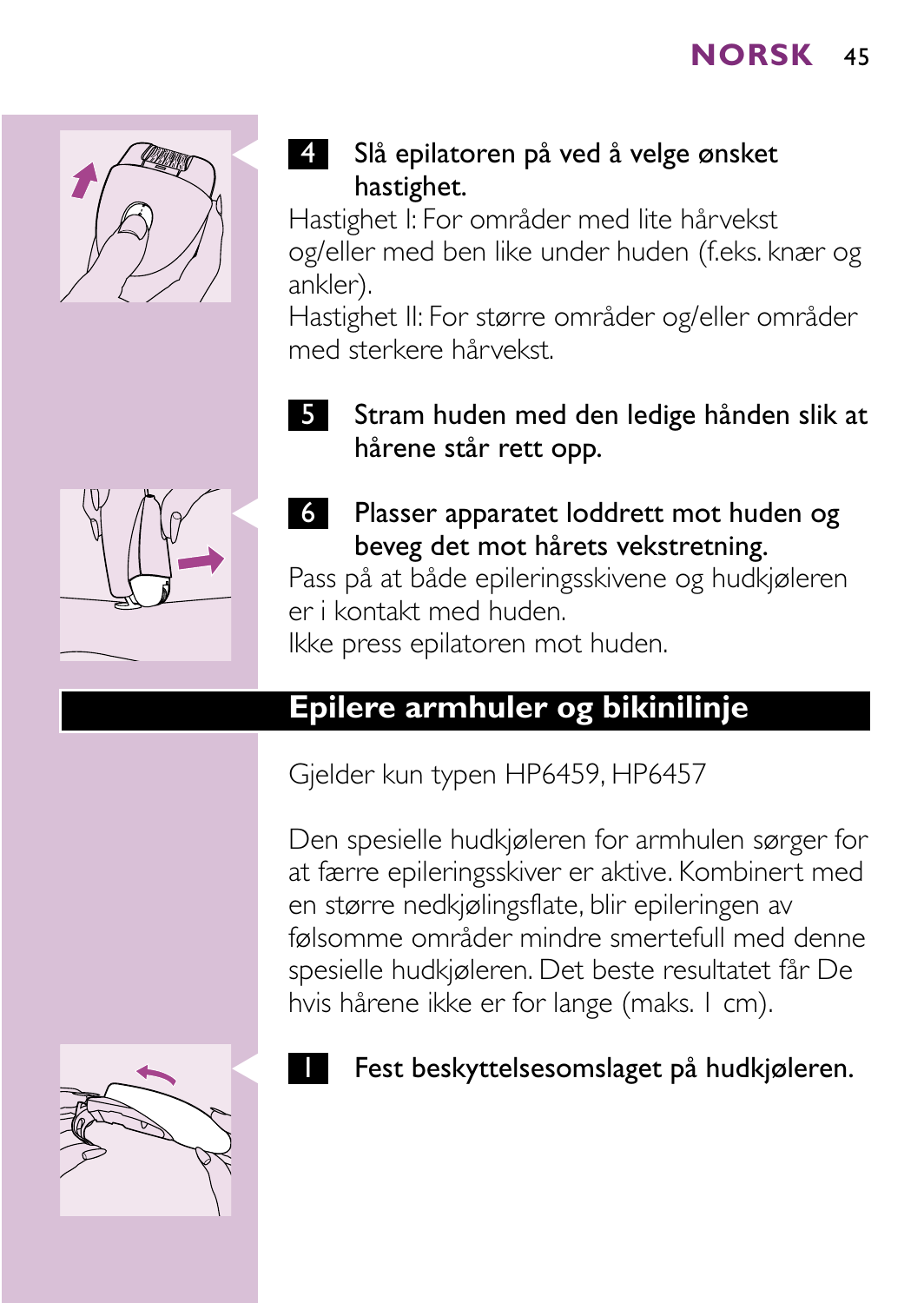

2 Fest apparatet på hudkjøleren.





**3** Slå epilatoren på ved å velge ønsket hastighet.

Det anbefales å bruke hastighet II.

- **2. Når De barberer armhulen, legger De den** ene armen bak hodet for å strekke huden, og plasserer apparatet loddrett på huden med den frie hånden.
- 5 Før epilatoren sakte over huden mot hårets vekstretning.

# **Barbering**

Gjelder kun typen HP6459, HP6455

Bruk skjærehodet når De skal barbere følsomme områder på kroppen, f.eks. armhuler og bikinilinjen. Med skjærehodet får De et glatt resultat på en behagelig og skånsom måte.



- Se til at apparatet er slått av.
- Ta av hudkjøleren.
- Ta av epileringshodet.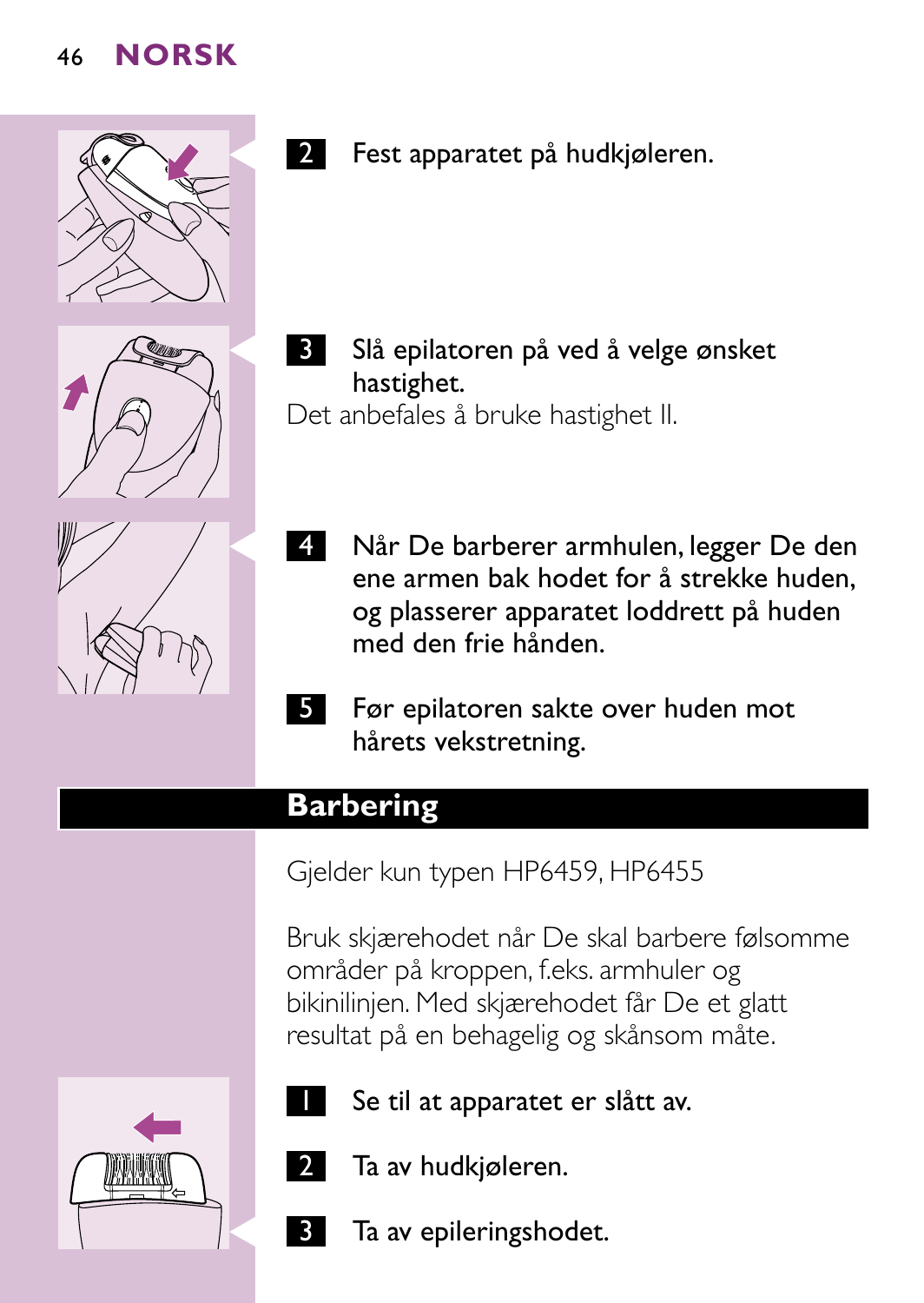Trykk ned de riflede knappene og skyv epileringshodet i pilens retning slik at De kan ta det av.



4 Fest skjærehodet på apparatet ved å skyve det i motsatt retning av pilen (til De hører et klikk).

Skjærehodet kan bare settes på apparatet på én måte.

5 Slå epilatoren på ved å velge ønsket hastighet.

Vi anbefaler å bruke hastighet I.

6 Plasser skjærehodet mot huden og før apparatet langsomt mot hårets vekstretning samtidig som De legger et lett trykk på det.

# **Peeling**

Bruk peelinghodet bare på bena, ikke under armene eller langs bikinilinjen.



- Se til at apparatet er slått av.
- 2 Ta av hudkjøleren.



#### **3** Ta av epileringshodet.

Trykk ned de riflede knappene og skyv epileringshodet i pilens retning slik at De kan ta det av.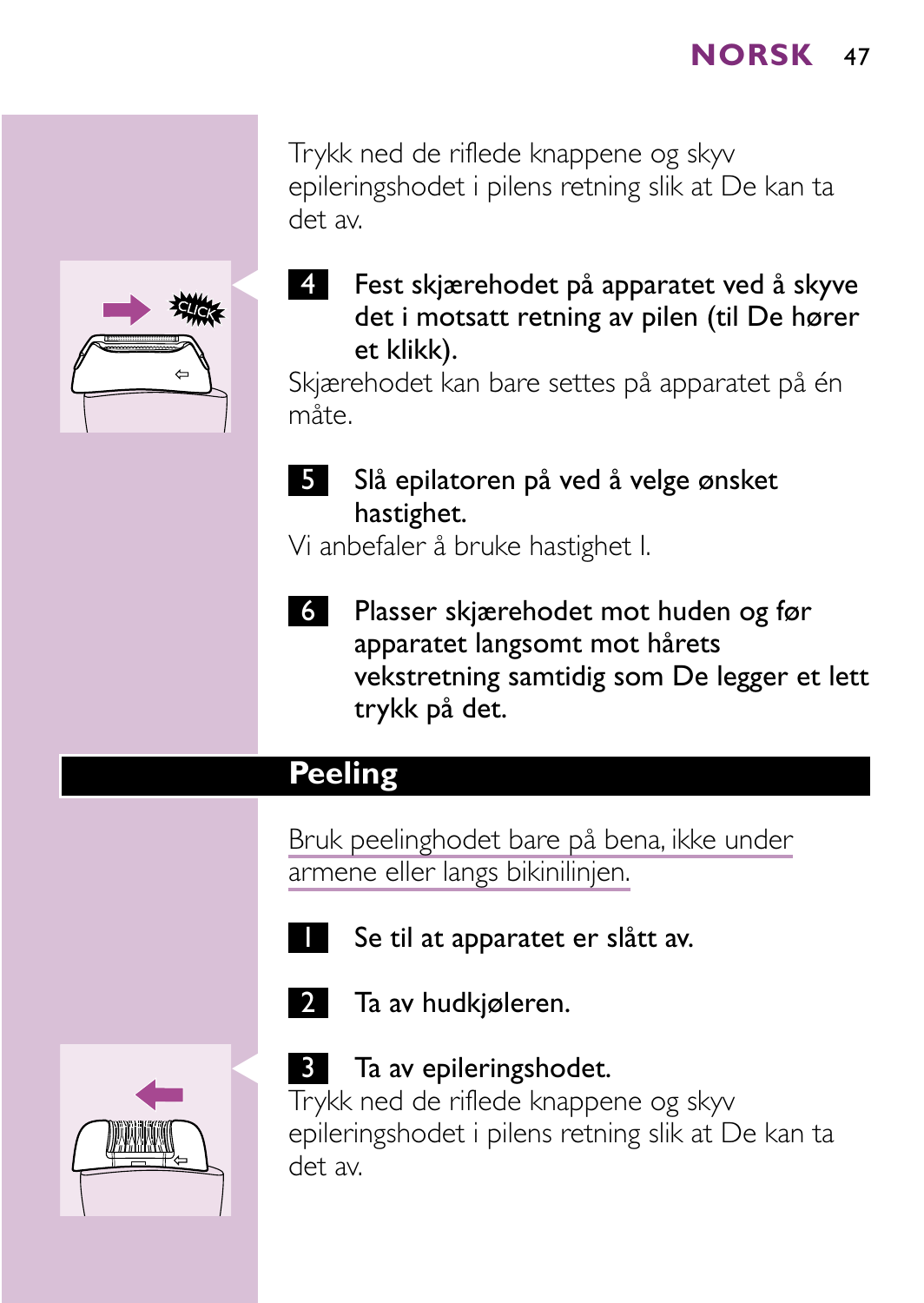

4 Fest peelinghodet på apparatet ved å skyve det i motsatt retning av pilen (til De hører et klikk).

Peelinghodet kan bare settes på apparatet på én måte.

# 5 Slå på apparatet.

Velg hastighet I eller II, avhengig av hvilken peelingstyrke som er nødvendig.Vi anbefaler 1-3 minutters peeling av hvert ben.

- Bruk peelinghodet én eller to ganger i uken hvis De vil forbedre hudens utseende.
- Ikke bruk hudkrem, skum, gele eller lotion like før eller under peelingen.
- Vent to dager etter epilering før De bruker peelinghodet.
- Av hygieniske årsaker bør peelinghodet bare brukes av én person.
- Vi anbefaler peeling om kvelden før De legger Dem. Eventuell hudirritasjon reduseres i løpet av natten.
- Påfør en mild hudkrem eller -lotion etter peelingen.

# **Rengjøring av apparatet**

Skyll aldri apparatet eller adapterstøpselet med vann.

Ikke bruk etsende vaskemidler, skurekluter eller svamper, bensin, aceton osv. til å rengjøre apparatet.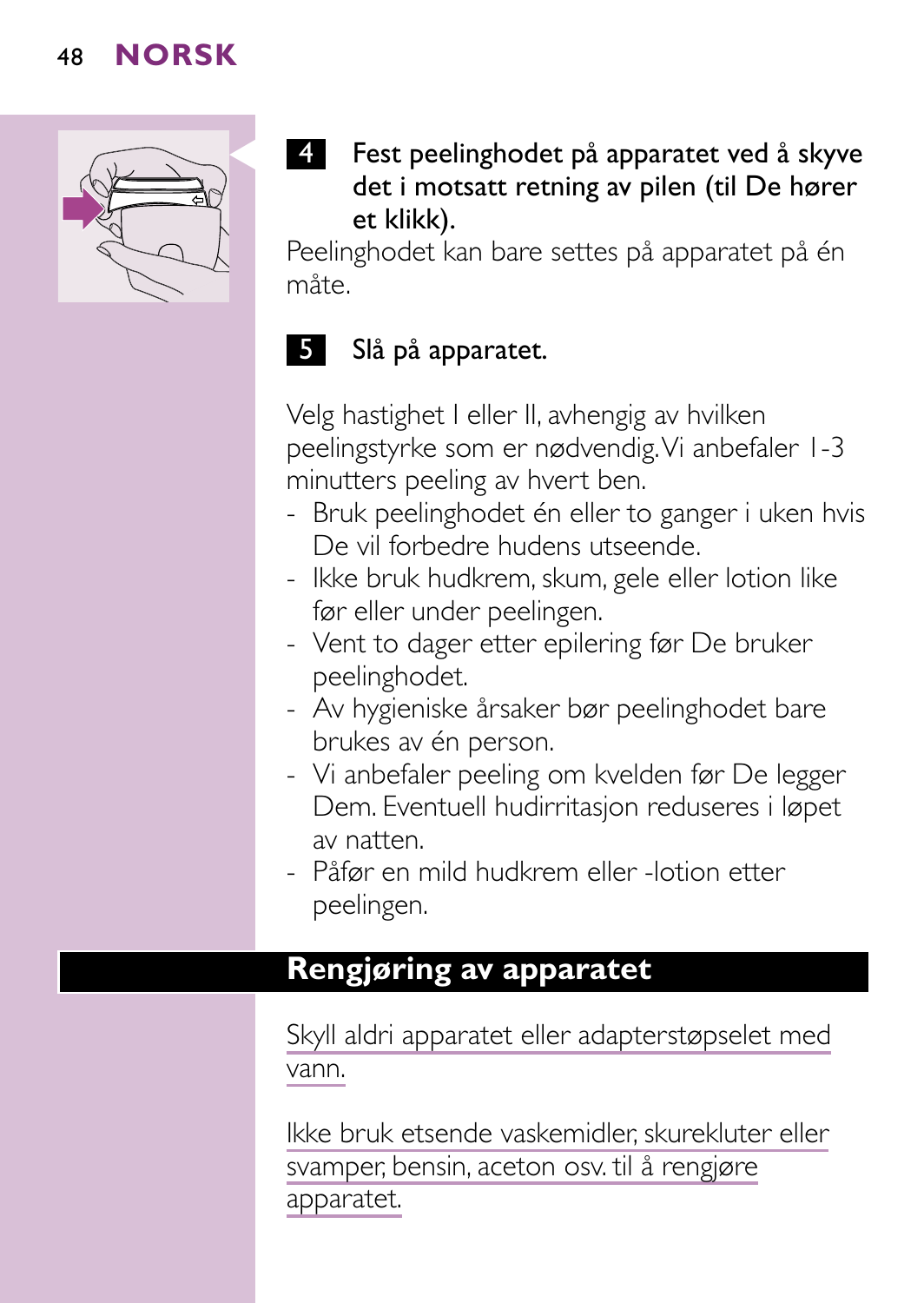- 1 Skru av apparatet, trekk ut støpselet av stikkontakten og ta apparatpluggen ut av apparatkontaken.
- 2 Fjen hudkjøleren fra apparatet og skyv det beskyttende omslaget av hudkjøleren.
	- 3 Rengjør hudkjøleren, apparatet og det beskyttende omslaget med en fuktig klut.

#### 4 Ta av epileringshodet.

Trykk ned de riflede knappene og skyv epileringshodet i pilens retning slik at De kan ta det av.

5 Rengjør alle tilgjengelige deler og epileringsskivene med børsten.

Forsøk aldri å løsne epileringsskivene fra apparatet.

C <sup>6</sup> Skyv epileringshodet tilbake på maskinen mot pilens retning.

Epileringshodet kan bare settes på apparatet på én måte.

# Rengjøre skjærehodet

(gjelder kun typen HP6459, HP6455)



Se til at apparatet er slått av.



Fjern barberfolien





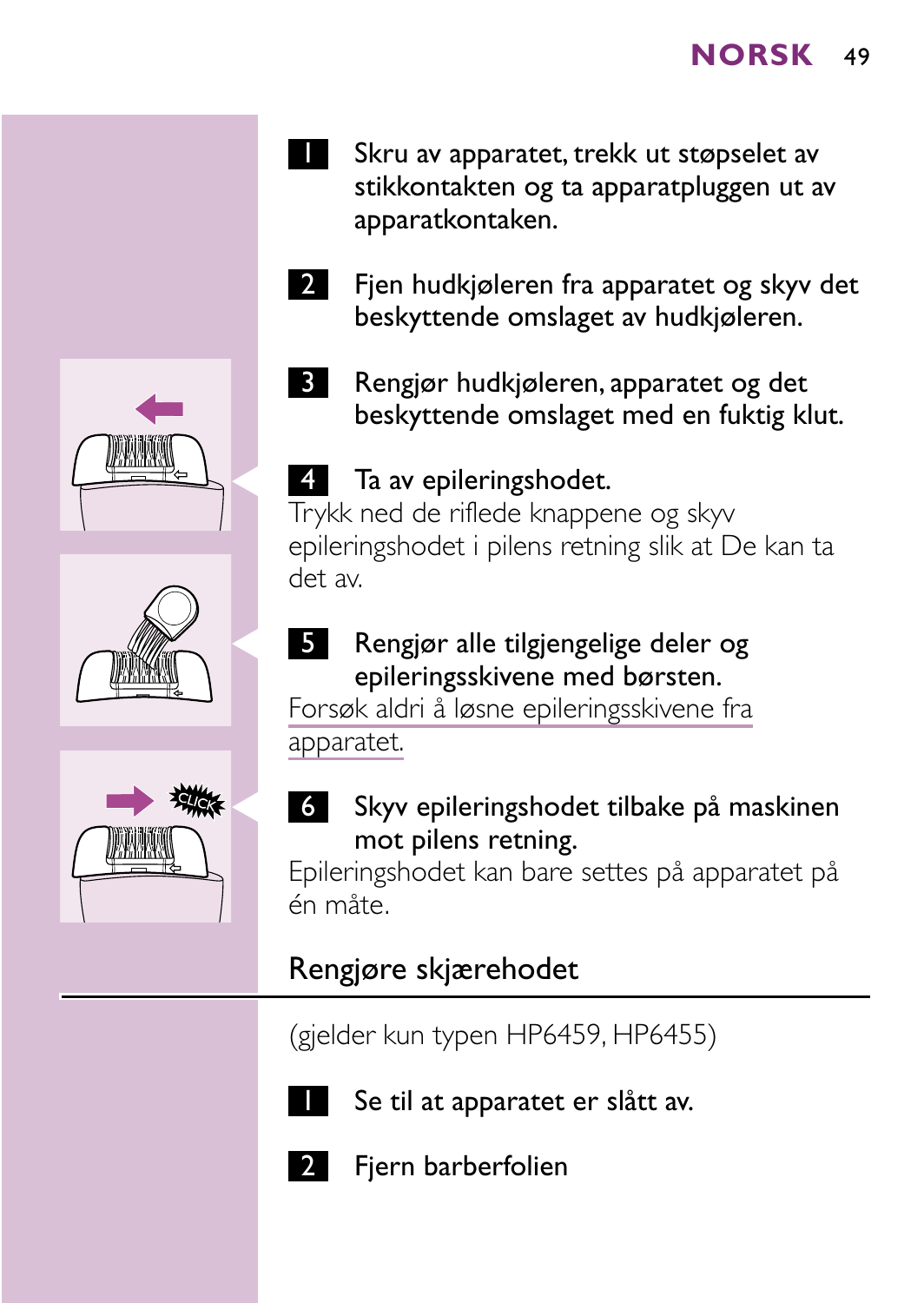

# **3** Rens hårkammeret og skjæreblokken med børsten.

Ikke legg press på barberfolien, dette for å unngå skade på den.

# Rengjøre peelinghodet

Se til at apparatet er slått av.



2 Skyv peelinghodet i pilens retning slik at De kan ta det av.

**B** Rengjør jevnlig peelinghodet med børsten. De kan rengjøre peelinghodet grundigere ved å skylle det under rennende vann.

Skyll aldri adapterstøpselet eller selve epilatoren med vann.

# **Oppbevaring**

- Sett beskyttelseshettene tilbake på epileringshodet, skjærehodet og/eller peelinghodet etter bruk.
- 
- 2 Lagre epilatoren og tilbehøret i posen.
	- Legg hudkjøleren i frysebeholderen.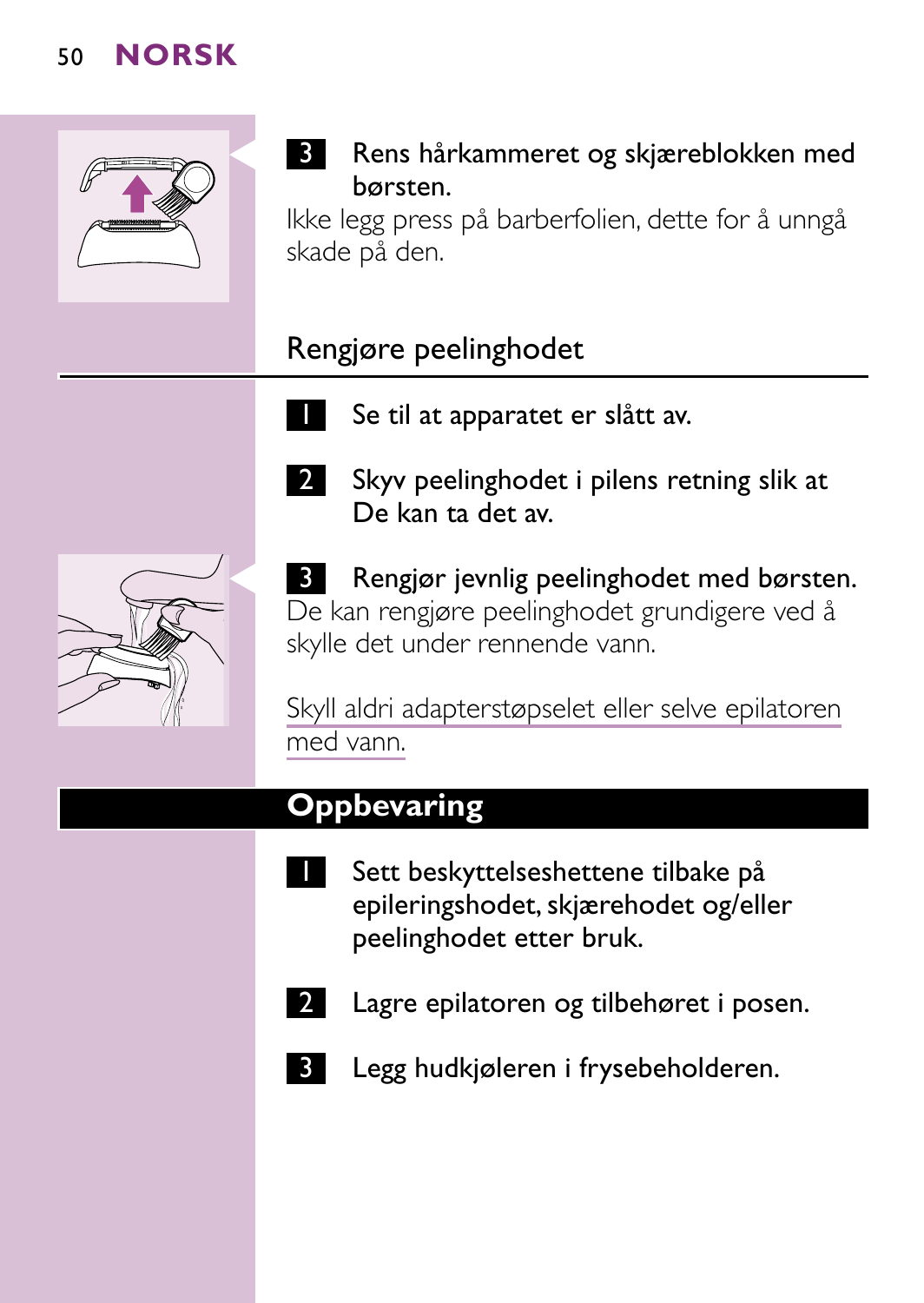# **Vedlikehold og utskifting**

Gjelder kun typen HP6459, HP6455

- Gni en dråpe symaskinolje på trimmeren og barberfolien to ganger i året.
- Hvis De bruker apparatet flere ganger i uken, bør De bytte ut barberfolien (type HP6116) og skjæreblokken (type HP2911) etter 1 eller 2 års bruk, eller når disse delene er skadet.

#### **Garanti og service**

Hvis De trenger service eller informasjon, kan De se Philips' Web-område på www.philips.com eller kontakte Philips Kundetjeneste i landet hvor De befinner Dem (se telefonnummer i garantiheftet). Hvis det ikke er noe Philips Kundetjeneste-senter i landet hvor De befinner Dem, kan De kontakte Deres lokale Philips-forhandler eller serviceavdelingen ved Philips Domestic Appliances and Personal Care BV.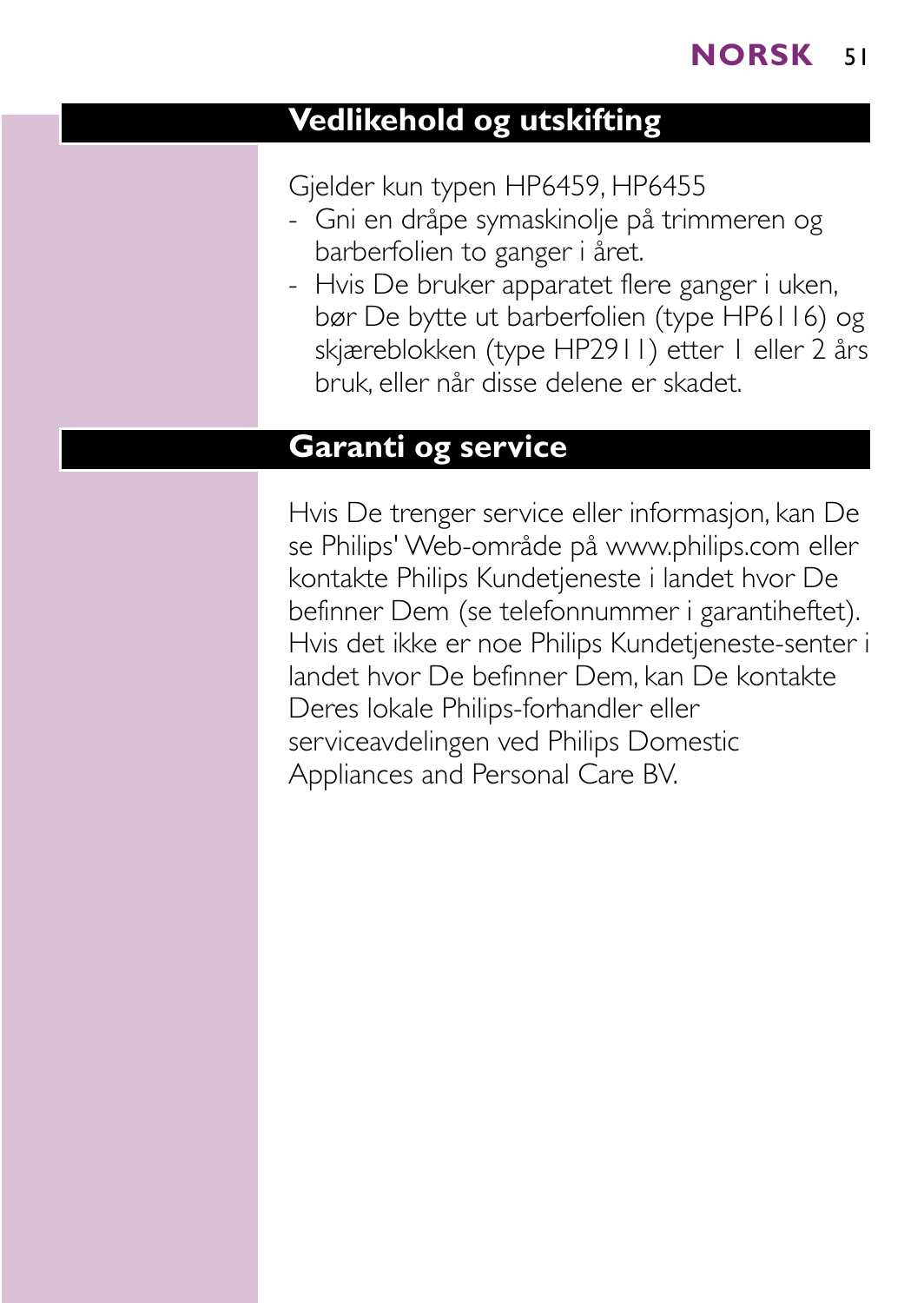#### **Introduktion**

- Med nya Satin•ice tar du varsamt bort oönskat hår - snabbt och effektivt. Det välbeprövade systemet med epilatorskivor är tillsammans med det nya sättet att svalka huden revolutionerande inom epileringsområdet.Tack vare den naturliga domning som is ger på huden gör epilering med nya Satin•ice det bekvämare och mindre smärtsam än någonsin. Resultatet blir en silkeslen hud och minskad hårväxt med upp till 50% vid regelbunden användning var 4 vecka.
- ▶ Satin•ice är speciellt lämpad för användning på benen. Modell HP6459, HP6457 är utrustad med en hudkylare som har utvecklats speciellt för känsliga områden (armhålorna, bikinilinjen). Dessa områden är extra känsliga, och den speciella hudkylaren hjälper till att ta bort smärta vid epilering där.
- ◗ De snabbt roterande epileringsskivorna tar tag i även de kortaste hårstrån (0,5 millimeter) och drar upp dem med rötterna. Det gör huden len upp till fyra veckor, och återväxten är mjuk och dunig.

# **Viktigt**

- ◗ Kontrollera att den spänning som anges på adaptern stämmer med din lokala nätspänning innan du ansluter epilatorn.
- ◗ Epilatorn får endast användas tillsammans med den medföljande adaptern.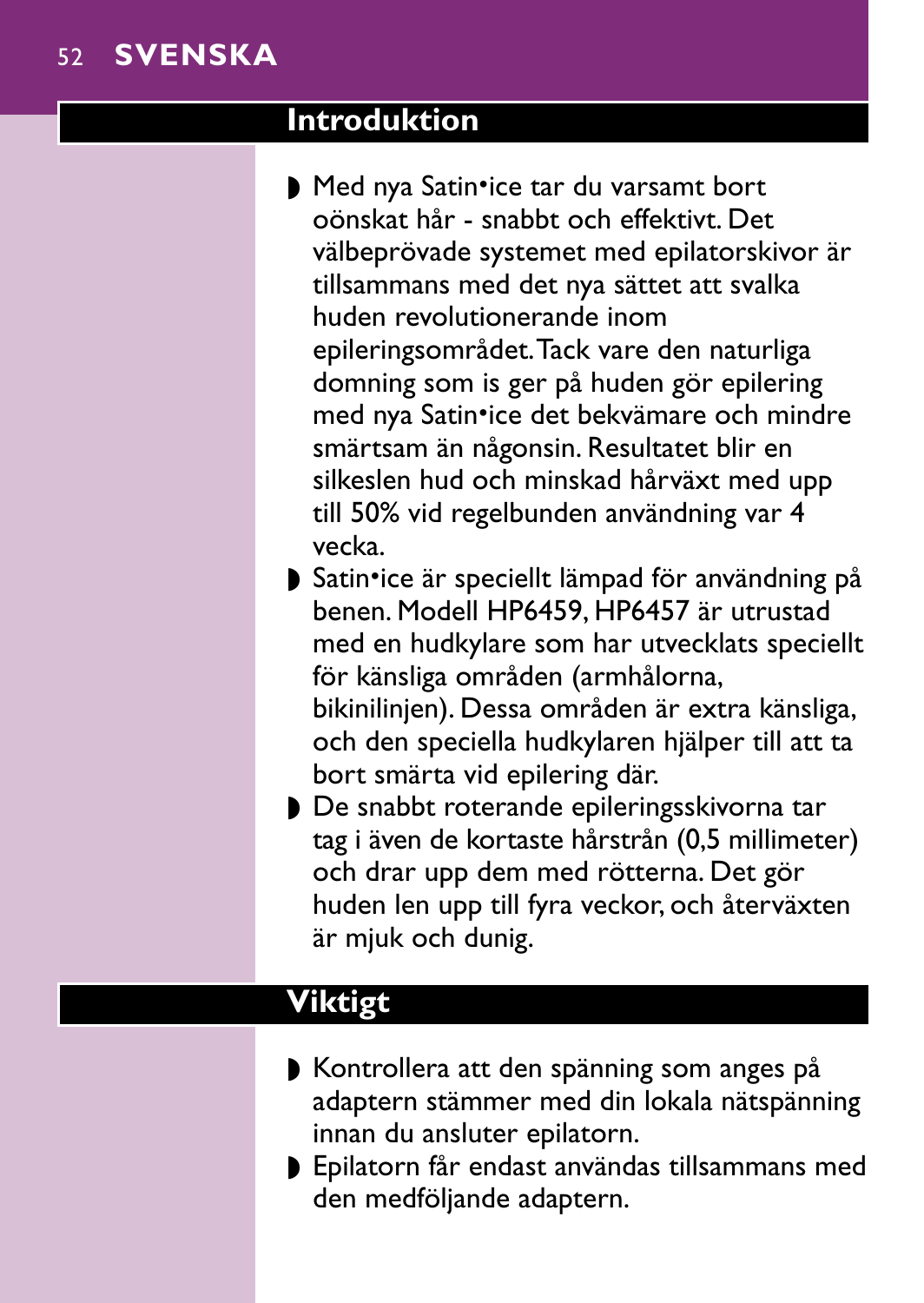- ◗ Epilatorn och adaptern får inte komma i kontakt med vatten/vätska.
- ◗ Håll epilatorn utom räckhåll för barn.
- ◗ För att undvika skador ska du hålla den påslagna epilatorn borta från håret, ögonbrynen, ögonfransarna, kläder, garn, sladdar, borstar och liknande.
- ◗ Om adaptern har skadats får den endast bytas ut mot en originaladapter.Vänd dig till din Philipsåterförsäljare eller någon av Philips serviceombud i ditt land för ny adapter.
- ◗ Utsätt inte epilatorn för temperaturer under 5°C eller över 35°C.
- ◗ Använd inte epilatorn på hud som är irriterad, har åderbrock eller är finnig, på leverfläckar (med hår) eller på skadad hud utan att först tala med din läkare. Personer med nedsatt immunförsvar under t.ex. graviditet, och personer med sockersjuka, blödarsjuka eller immunbrist ska först tala med sin läkare.

#### **Allmän information om epilering**

- Epilering kan göra att hårstrån växer inåt, eller ge mindre hudskador, som kan förorsaka inflammation när bakterier tränger in i huden. Därför är det viktigt att rengöra epilatorhuvudet omsorgsfullt efter varje användning.
- Det är lättare att epilera direkt efter duschen eller badet.Var noga med att huden är ordentligt torr när du börjar epileringen.
- När du använder epilatorn för första gången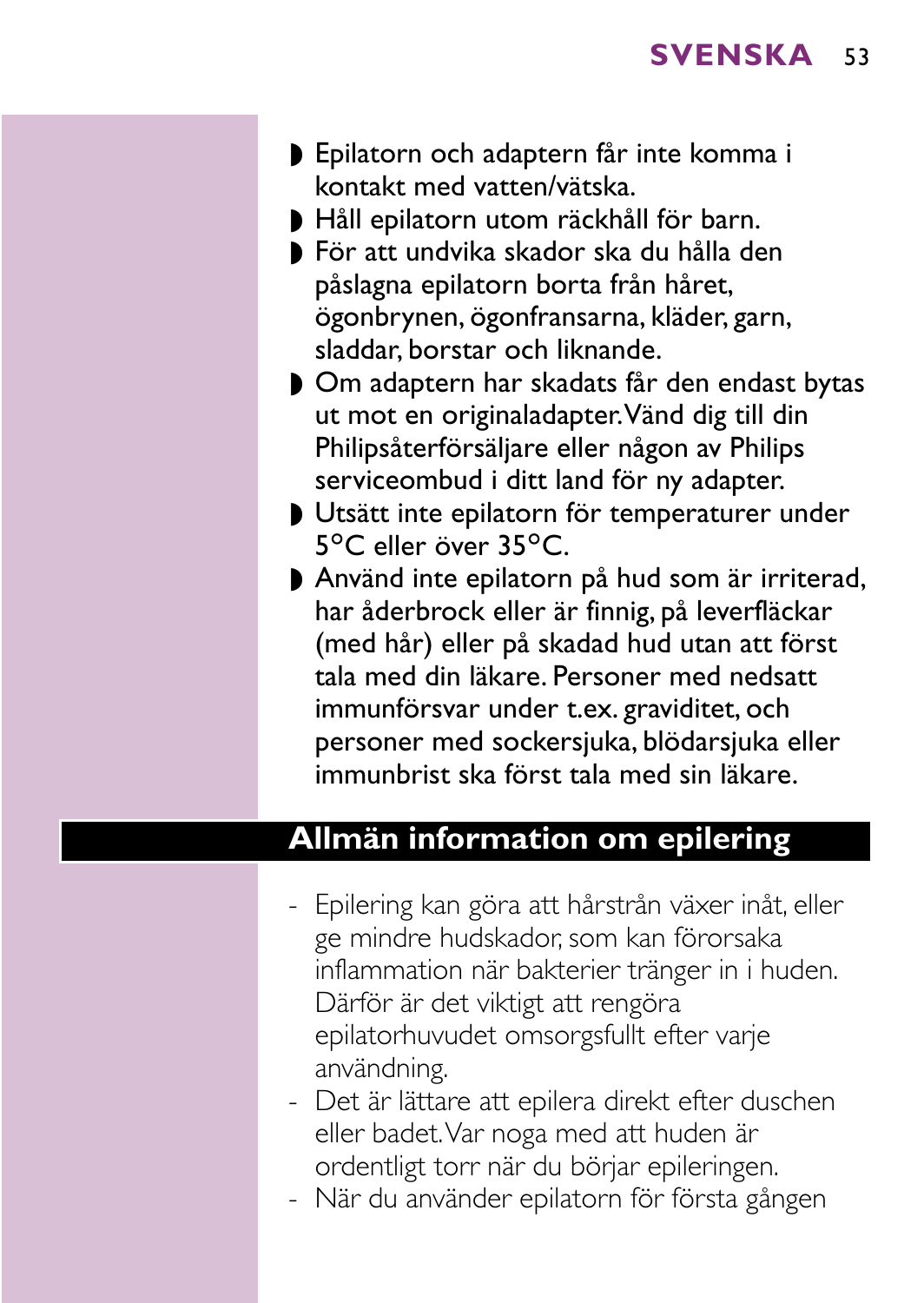rekommenderar vi att du gör det på ett område med bara lite hårstrån innan du blir van.

- Efter epileringen kan du smörja in huden med en mild kräm eller kroppslotion för att lena huden och motverka hudirritation.
- Vi rekommenderar att du epilerar på kvällen innan du går och lägger dig. Den hudirritation som kan uppkomma minskar då under natten.
- Din hud kan bli lite röd och irriterad de första gångerna du använder epilatorn. Det är helt normalt och går snabbt över.Allt eftersom du använder epilatorn vänjer huden sig och hudirritationen minskar och återväxten blir tunnare och mjukare. Om irritationen inte går bort inom tre dagar rekommenderar vi dig att tala med din läkare.
- När man använder peelinghuvudet och regelbundet förbättras huden och risken för att hårstrån ska växa inåt minskar.Använd inte peelinghuvud omedelbart före eller efter epilering.

#### **Allmän beskrivning**

- A Skyddsfodral
- **B** Hudkylare för benen
- C Hudkylare för armhålorna
- **D** Skyddskåpa för epileringshuvudet
- **B** Epileringshuvud
- F Skyddskåpa för peelinghuvudet
- **G** Peelinghuvud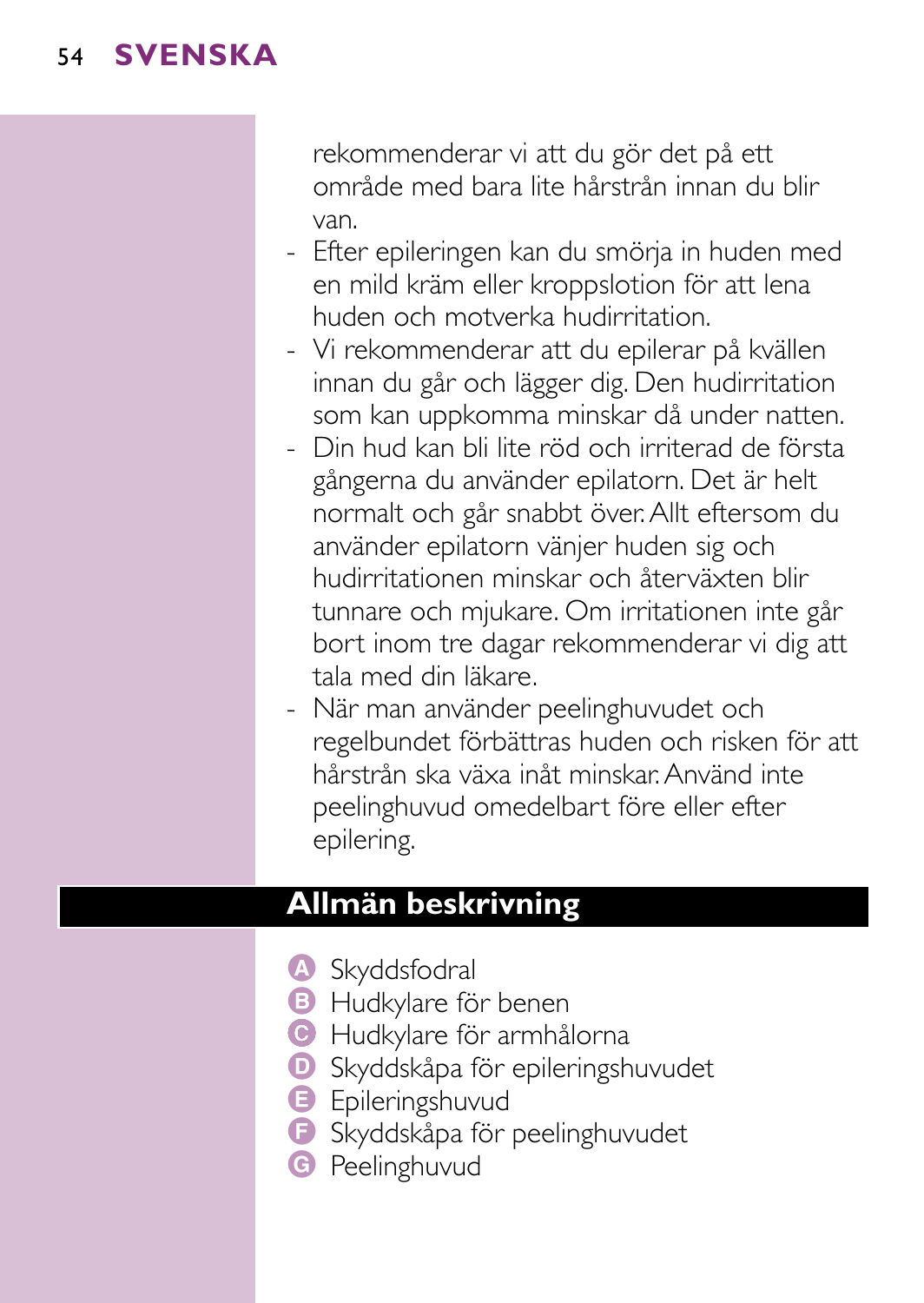- **H** Skyddskåpa för rakhuvudet
	- I Rakhuvud
	- J Epilatorn
- **R** Adapter

## **Frysa hudkylaren**

Ta bort skyddet från hudkylaren.

- 
- 2 Lägg hudkylaren utan sitt skyddsfodral i frysbehållaren och lägg in i frysen eller frysfacket (\*\*\*) i minst sex timmar innan du börjar epileringen.

Se till att hudkylarens yttersida är helt torr innan du fryser den.

◗ Tips. Du kan förvara hudkylaren i frysen hela tiden.

#### **Epilering av benen**

Din hud ska vara ren, torr och fettfri.Använd ingen kräm eller lotion innan du epilerar.



**I** Snäpp fast skyddsfodralet på hudkylaren. Skyddsfodralet förhindrar att handen blir oangenämt kall när du använder epilatorn.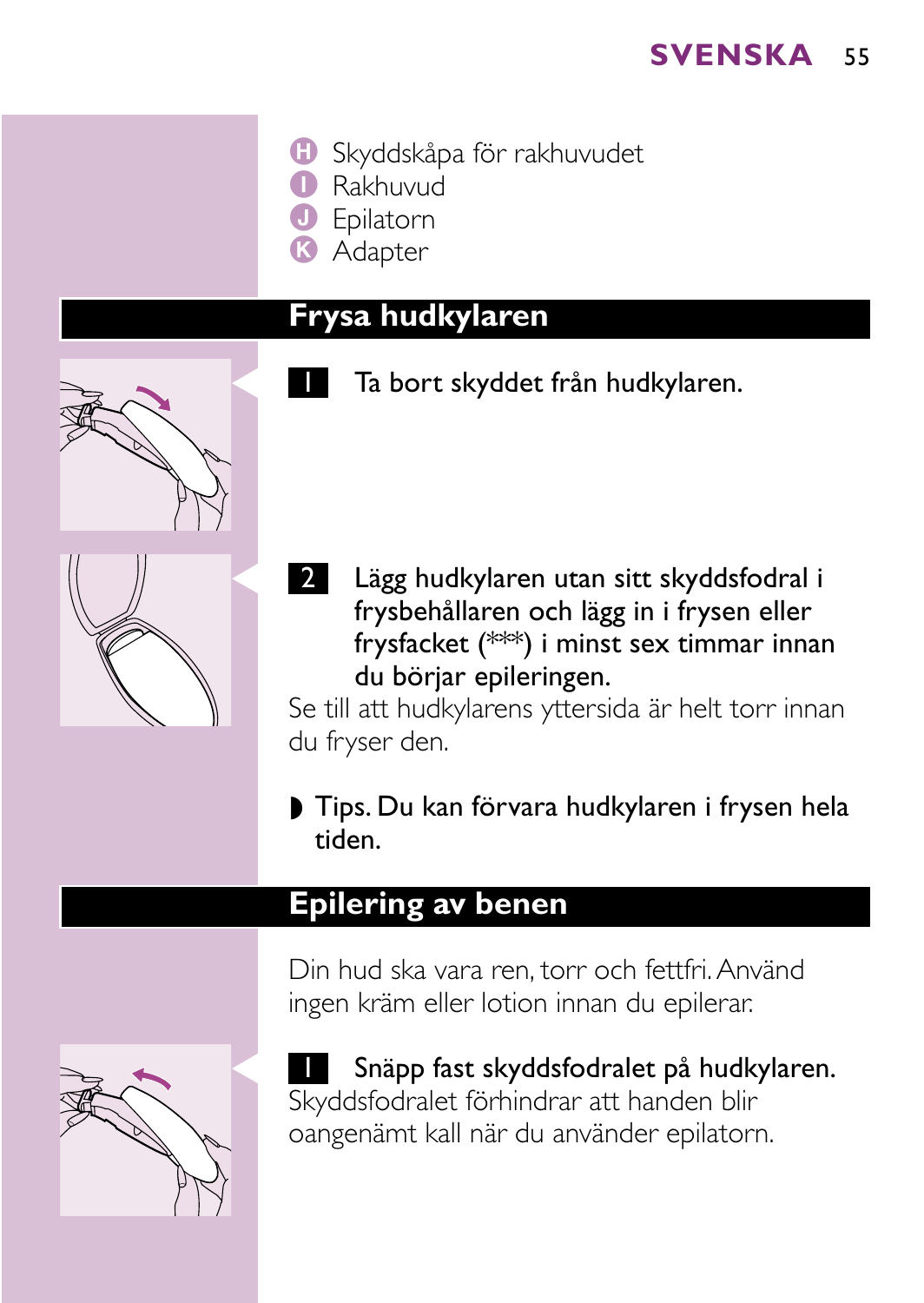





- 2 Snäpp fast epilatorn på hudkylaren.
- **3** Sätt in stickkontakten i vägguttaget och och anslut adapterns kontakt till uttaget på epilatorns undersida.

4 Starta genom att välja önskad hastighet. Hastighet I: för hud med endast lite hårväxt och/eller för ytor där ben ligger precis under huden (knän och anklar).

Hastighet II: för större hudytor och/eller områden med kraftigare hårväxt.

- **5** Sträck ut huden med den fria handen så att hårstråna står rakt upp.
- C <sup>6</sup> Sätt epilatorn vinkelrätt mot huden och för den i motsatt riktning mot den håret växer i.

Se till att både epileringsskivorna och hudkylaren kommer i kontakt med huden. Tryck inte epilatorn mot huden.

**Epilera armhålorna och bikinilinjen**

Endast modell HP6459, HP6457

Den speciella hudkylaren för armhålorna reducerar antalet aktiva epileringsskivor. Kombinerat med den större avkylningsytan gör den speciella underarmsavkylaren epilering på känsliga områden mindre smärtsam. Du får bäst resultat om hårstråna inte är för långa (max. 1 cm).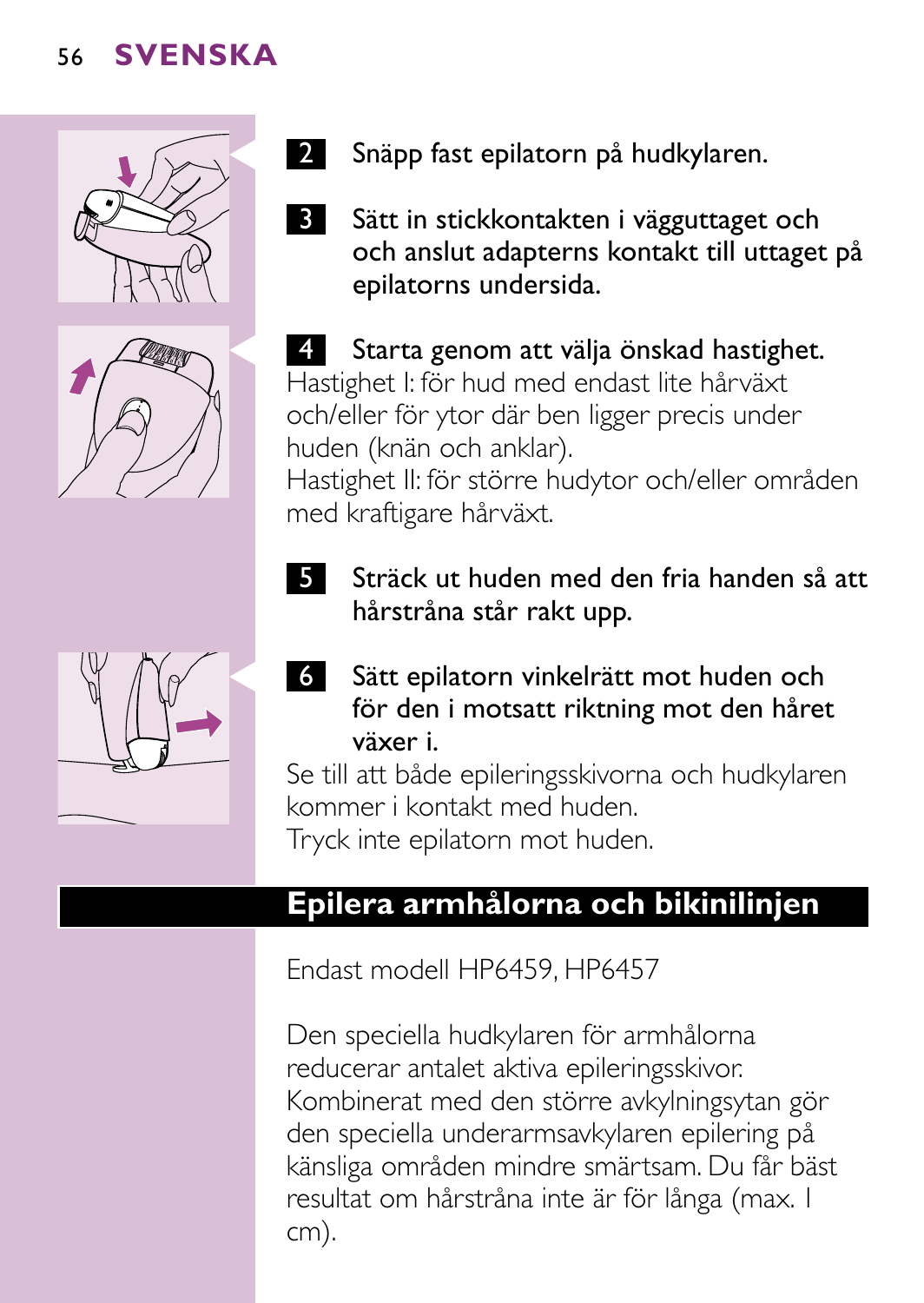- 
- Snäpp fast skyddsfodralet på hudkylaren.

Snäpp fast epilatorn på hudkylaren.

- **3** Starta genom att välja önskad hastighet. Vi rekommenderar hastighet II.
- 4 När du epilerar dig under armarna är det en bra metod att lägga armen bakom huvudet för att sträcka ut huden under armen. Med den andra handen sätter du apparaten vinkelrätt mot huden.
- 5 För apparaten långsamt över huden i riktning mot hårstråna.

#### **Rakning**

Endast modell HP6459, HP6455

Använd rakapparaten för att raka känsliga områden på kroppen, som exempelvis armhålorna



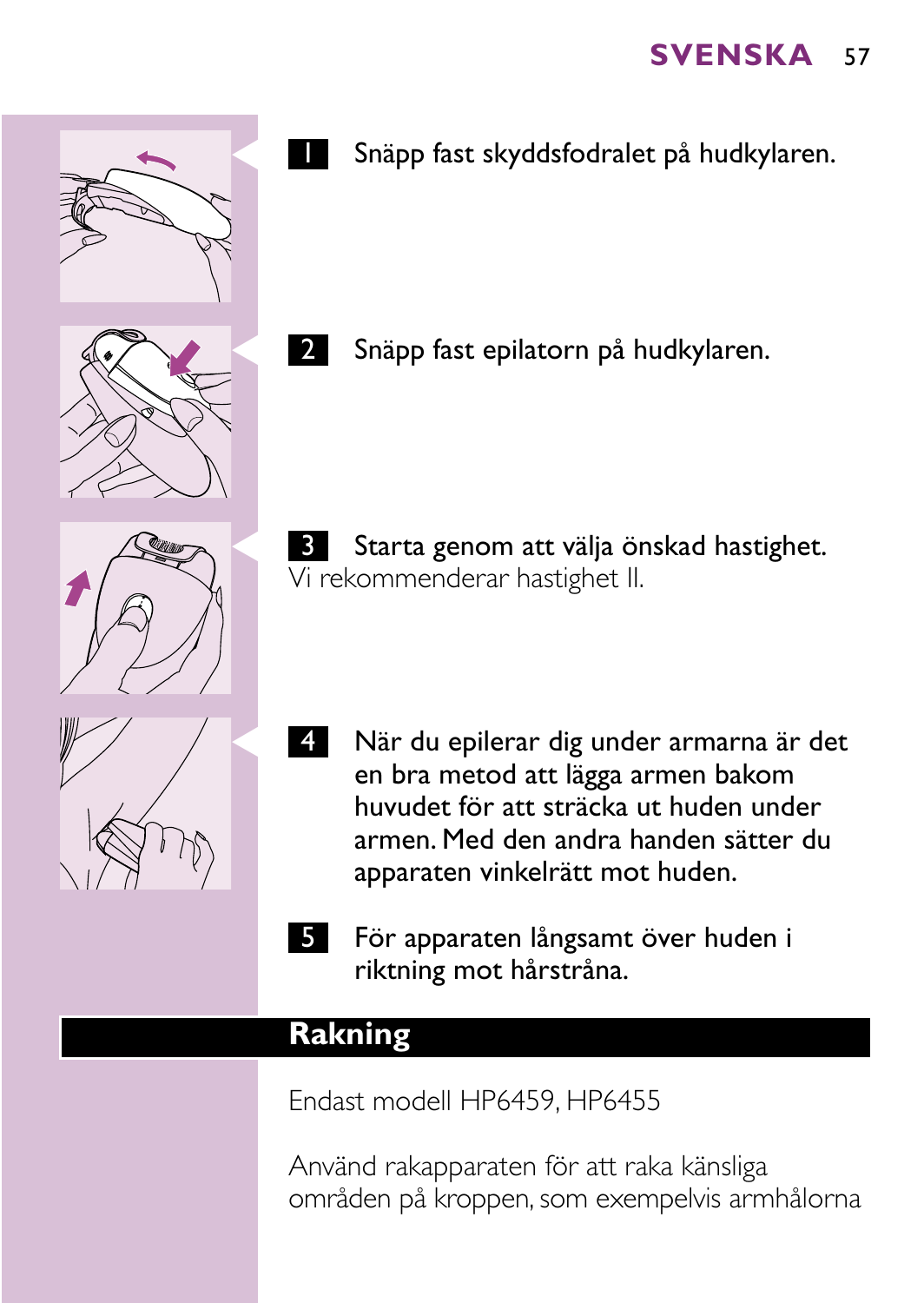och bikinilinjen. Med rakapparaten får du ett lent resultat på ett bekvämt och angenämt sätt.



2 Ta av hudkylaren.

**3** Ta av epilatorhuvudet. Tryck på de räfflade delarna och skjut

('klick').

Stäng av apparaten.





epilatorhuvudet i pilens riktning. 4 Snäpp fast rakhuvudet på epilatorn genom att trycka det i motsatt riktning mot pilen

Rakhuvudet kan bara sättas fast på ett sätt.



6 Sätt rakhuvudet mot huden och för rakapparaten långsamt i motsatt riktning mot den håret växer i, och tryck samtidigt en aning.

# **Peeling**

Använd peelinghuvudet endast på benen - inte i armhålorna eller på

bikinilinjen.



Stäng av apparaten.



Ta av hudkylaren.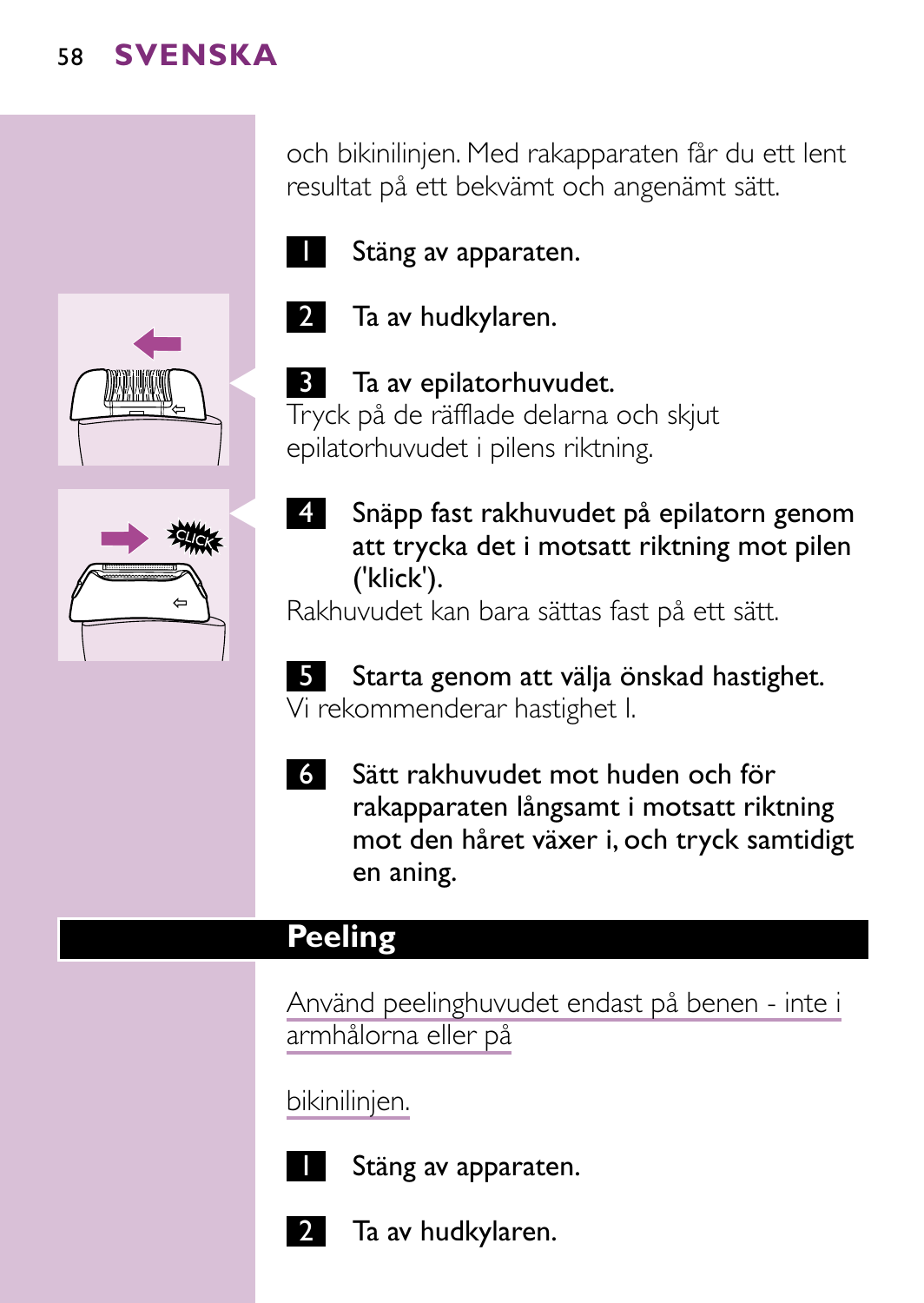

# **3** Ta av epilatorhuvudet.

Tryck på den räfflade delen och skjut av epileringshuvudet från epilatorn i pilens riktning.

4 Snäpp fast peelinghuvudet genom att trycka det i pilens riktning ('klick').

Peelinghuvudet kan bara sättas fast på ett sätt.

## 5 Starta epilatorn.

Välj hastighet I eller II, beroende på vilken intensitet du vill ha.Vi rekommenderar att du peelar varje ben i 1-3 minuter.

- Använd peelinghuvudet en eller två gånger per vecka för att förbättra hudens utseende.
- Använd inte kräm, skum, gel eller lotion strax före eller under peelingen.
- Använd inte peelinghuvudet inom två dagar efter epilering.
- Av hygieniska skäl ska peelinghuvudet endast användas av en person.
- Vi rekommenderar att du gör en peeling innan du går och lägger dig på kvällen. Eventuell hudirritation försvinner över natten.
- Smörj in dig med en mild kräm eller kroppslotion efter peelingen.

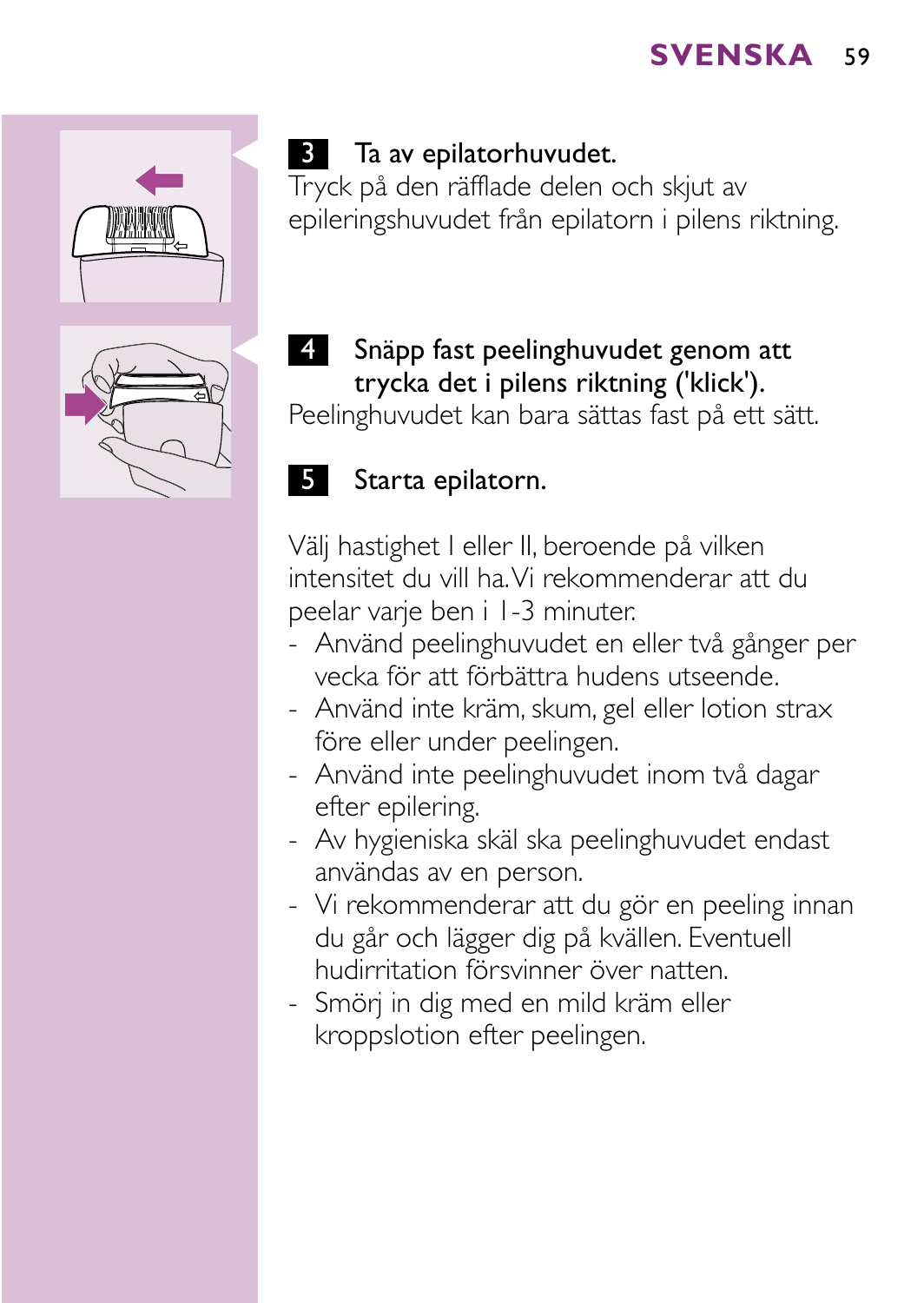## **Rengöra apparaten**

Skölj aldrig epilatorn eller adaptern i vatten.

Använd inte frätande rengöringsmedel, stålull nötande trasor, bensin, aceton eller liknande för att rengöra epilatorn.

- Stäng av epilatorn, ta ut stickkontakten ur vägguttaget och ta ut kontakten ur uttaget på epilatorn.
- 2 Ta av hudkylaren från epilatorn och skjut av skyddsfodralet från hudkylaren.
- 3 Gör ren hudkylaren, epilatorn och skyddsfodralet med en fuktad trasa.



Tryck på de räfflade delarna och skjut epilatorhuvudet i pilens riktning.

5 Rengör åtkomliga delar och epileringsskivor med rengöringsborsten. Försök aldrig ta bort epileringsskivorna.



C <sup>6</sup> Skjut tillbaka epilatorhuvudet i motsatt riktning mot pilen.

Epilatorhuvudet kan bara monteras på ett sätt.





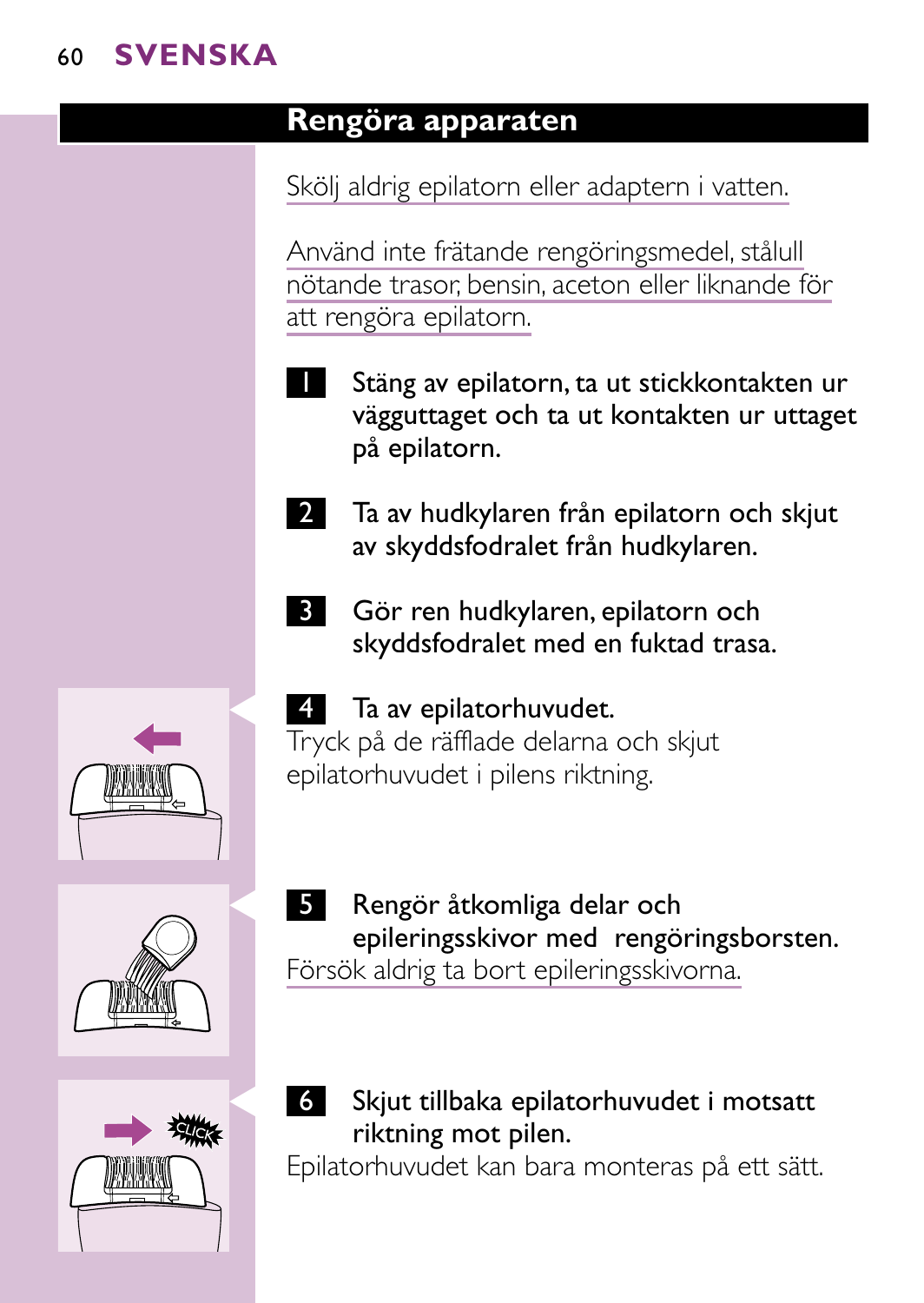# Rengöring av rakhuvudet

(endast modell HP6459, HP6455)



Stäng av apparaten.



- Ta av rakhuvudets metallfolie.
- Rengör hårbehållare och skärblock med rengöringsborsten.

Undvik tryck mot metallfoliern eftersom den annars kan skadas.

# Rengöring av peelinghuvudet

Stäng av apparaten.



- 2 Skjut av peelinghuvudet från epilatorn i pilens riktning.
- **3** Rengör peelinghuvudet regelbundet med en borste.

Rengör peelinghuvudet mer omsprgsfullt genom att skölja det under rinnande vatten. Skölj aldrig adaptern eller epilatorn med vatten.

# **Förvaring**

- Sätt tillbaka skyddskåporna på epileringshuvudet, rakhuvudet och/eller peelinghuvudet efter användning.
	- 2 Förvara epilatorn och tillbehören i etuit.
- Lägg hudkylaren i frysbehållaren.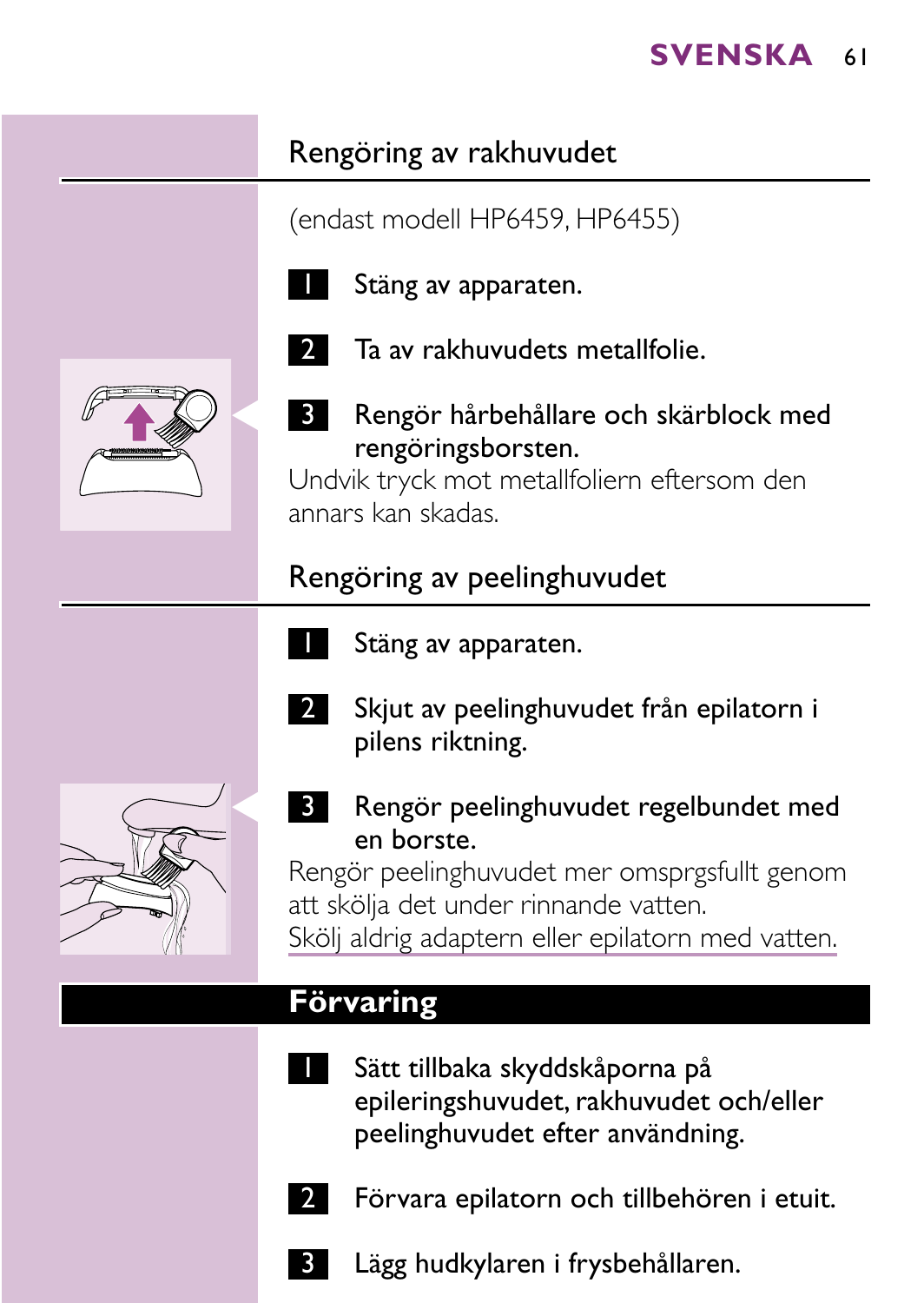## **Underhåll och byte av delar**

#### Endast modell HP6455

- Smörj trimsaxen och metallfolien med en droppe symaskinsolja två gånger om året.
- Om du använder epilatorn flera gånger i veckan ska du byta ut metallfolien (modell HP6116) och skärblocket (modell HP2911) efter ett eller två års användning, eller om de skadats.

# **Garanti & service**

Om du behöver service eller information, eller om du har problem, ska du söka upp Philips webbsida på adressen www.philips.com eller kontakta Philips kundtjänst i ditt land (rätt telefonnummer hittar du i världsgarantibroschyren). Om det inte finns någon kundtjänst i ditt land, ska du vända dig till din lokala återförsäljare eller kontakta serviceavdelningen på Philips Domestic Appliances and Personal Care BV.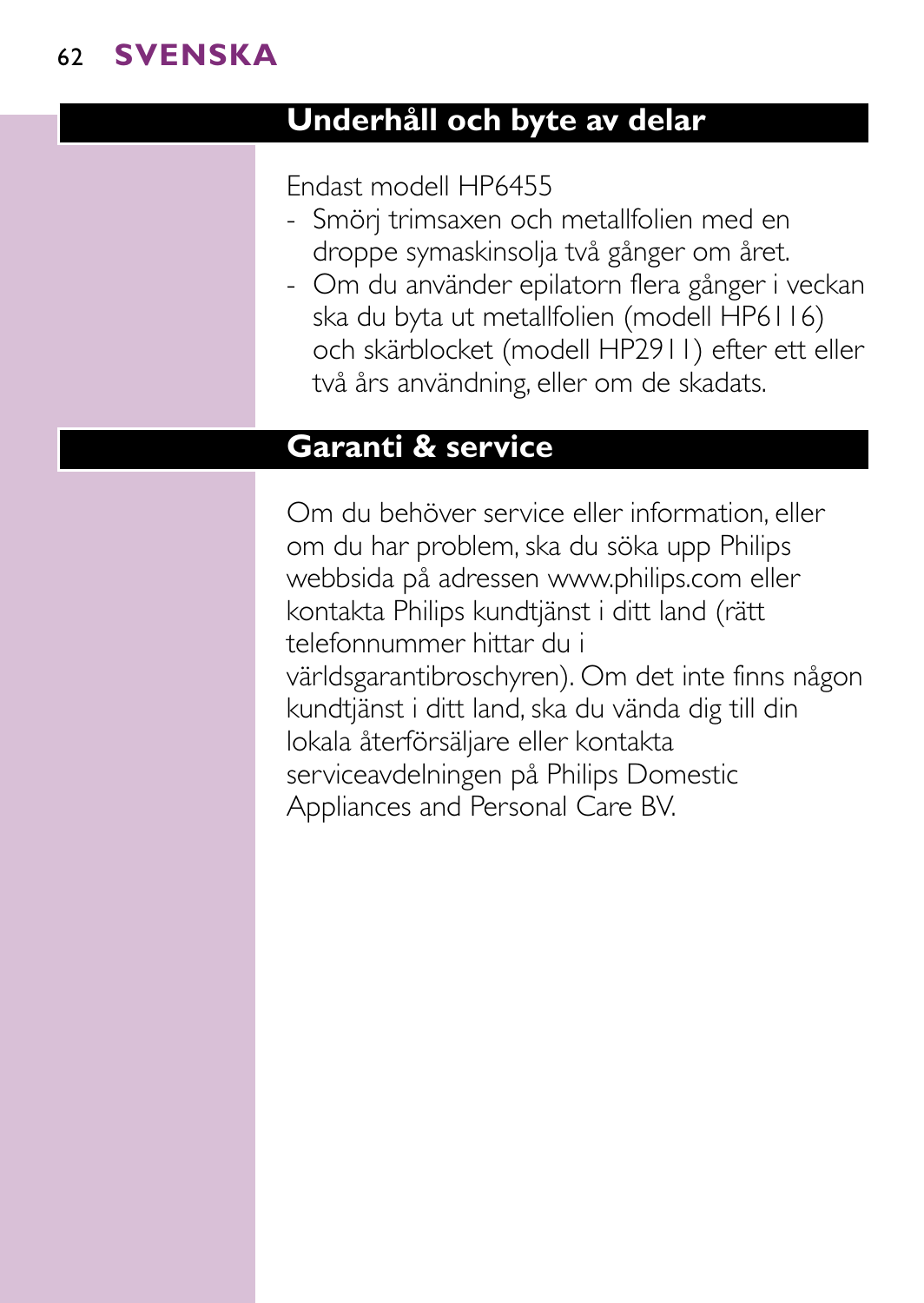## **Johdanto**

- ▶ Uusi Satin•ice optima poistaa ihokarvat nopeasti, vaivattomasti ja tehokkaasti. Hyväksi todettu pyöriviin pinsettilevyihin perustuva tekniikka ja uusi skin cooler jäähdytyselementti mullistavat ihokarvojen poiston. Jään ihoa puuduttavan vaikutuksen ansiosta ihokarvojen poisto Satin•ice optimalla on miellyttävämpää ja kivuttomampaa kuin koskaan ennen.Tuloksena on silkinpehmeä iho ja jopa 50 prosenttia alentunut karvankasvu edellyttäen, että laitetta käytetään säännöllisesti kolmen viikon välein.
- ▶ Satin•ice optima sopii erityisen hyvin säärikarvojen poistamiseen. Mallissa HP6459, HP6457 on myös erityisesti herkkien alueiden (kainalot, bikiniraja) ihokarvojen poistoon kehitetty jäähdytyselementti.
- ◗ Lyhyetkin ihokarvat (0,5 mm!) tarttuvat nopeasti pyörivien pinsettilevyjen väliin ja irtoavat juurineen. Ihokarvat kasvavat uudelleen pehmeinä ja taipuisina.

#### **Tärkeää**

- ◗ Ennen kuin yhdistät verkkolaitteen pistorasiaan, tarkasta että sen jännitemerkintä vastaa paikallista verkkojännitettä.
- ◗ Käytä laitetta vain mukana tulevan verkkolaitteen kanssa.
- ◗ Laite ja verkkolaite eivät saa joutua kosketuksiin veden kanssa.
- ◗ Pidä laite poissa lasten ulottuvilta.
- ◗ Älä anna lasten käyttää laitetta ilman valvontaa.
- ◗ Älä pidä käynnissä olevaa laitetta lähellä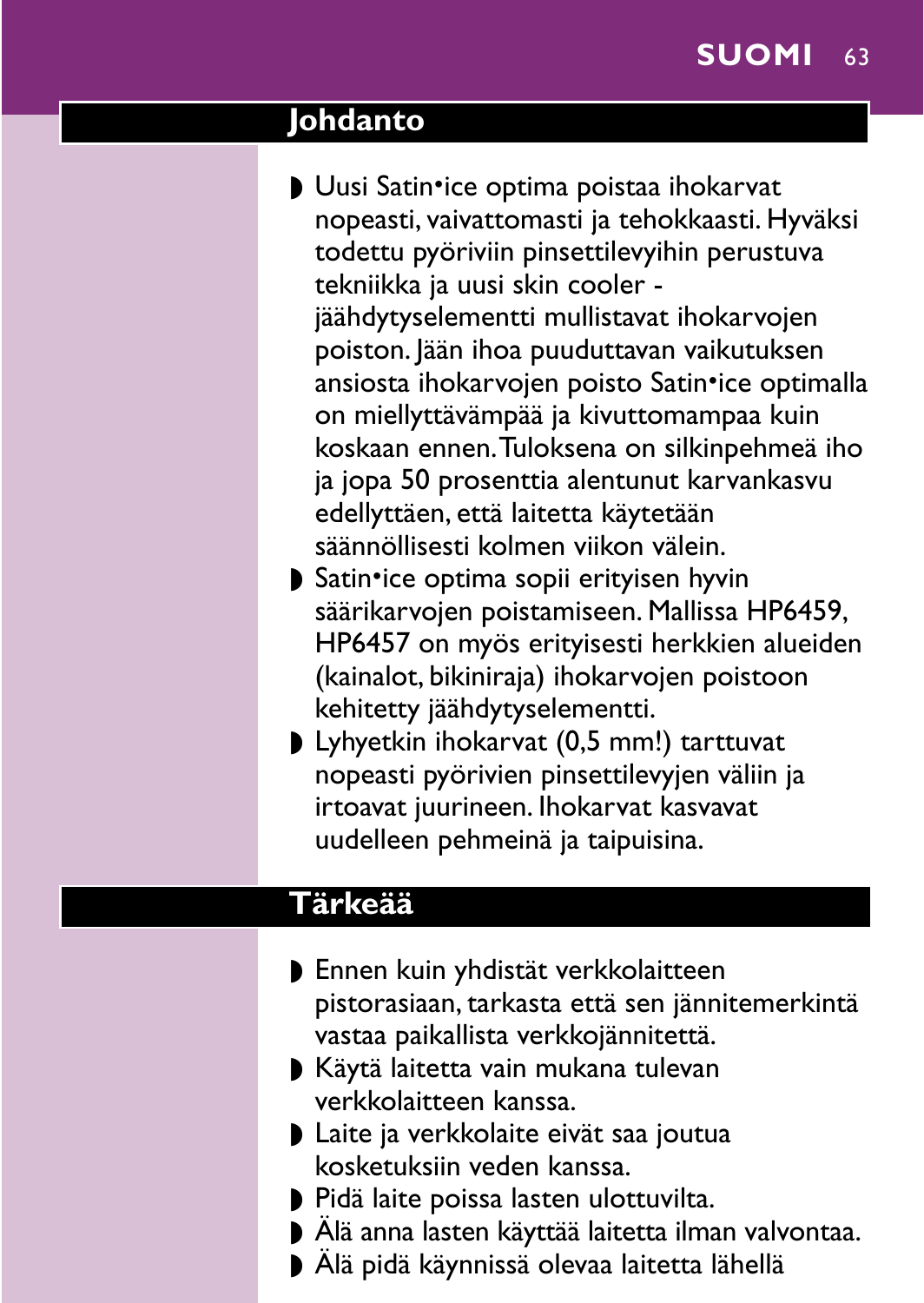hiuksia, silmäripsiä, kulmakarvoja, vaatteita, johtoja, harjoja yms., ettet loukkaa itseäsi tai aiheuta vahinkoa.

- ◗ Jos tämän laitteen verkkolaite vaurioituu, se on korvattava alkuperäisellä varaosalla. Ota yhteys Philips-myyjään tai Philips Kodinkoneiden valtuuttamaan huoltoliikkeeseen.
- Älä pidä laitetta alle 5°C:n tai yli 35°C:n lämpötilassa.
- ◗ Älä käytä laitetta, jos iho on ärtynyt tai jos ihossa on suonikohjuja, näppylöitä, luomia (joissa on ihokarvoja) tai haavoja, ennen kuin olet kysynyt lääkäriltä. Myös henkilöiden, joiden vastustuskyky on alentunut, esim. raskaana olevat naiset, diabeetikot, verenvuototautia tai immuunikatoa sairastavat, tulisi ensin kysyä neuvoa lääkäriltä.

#### **Yleistä tietoa ihokarvojen poistosta**

- Ihokarvojen poistaminen saattaa aiheuttaa ihokarvojen kasvamista sisäänpäin tai pieniä ihovaurioita, jotka voivat tulehtua, jos ihoon pääsee bakteereja. Siksi on tärkeää puhdistaa epilointipää huolellisesti aina ennen käyttöä.
- Ihokarvat on helpointa poistaa kylvyn tai suihkun jälkeen. Ihon tulee olla täysin kuiva aloitettaessa ihokarvojen poisto.
- Ensimmäisellä kerralla on paras aloittaa sellaisesta kohdasta, jossa on vain vähän ihokarvoja, sillä näin voidaan vähitellen totutella ihokarvojen poistoon.
- Kosteusvoiteen levittäminen iholle ihokarvojen poistamisen jälkeen auttaa lievittämään mahdollista ihon ärsytystä.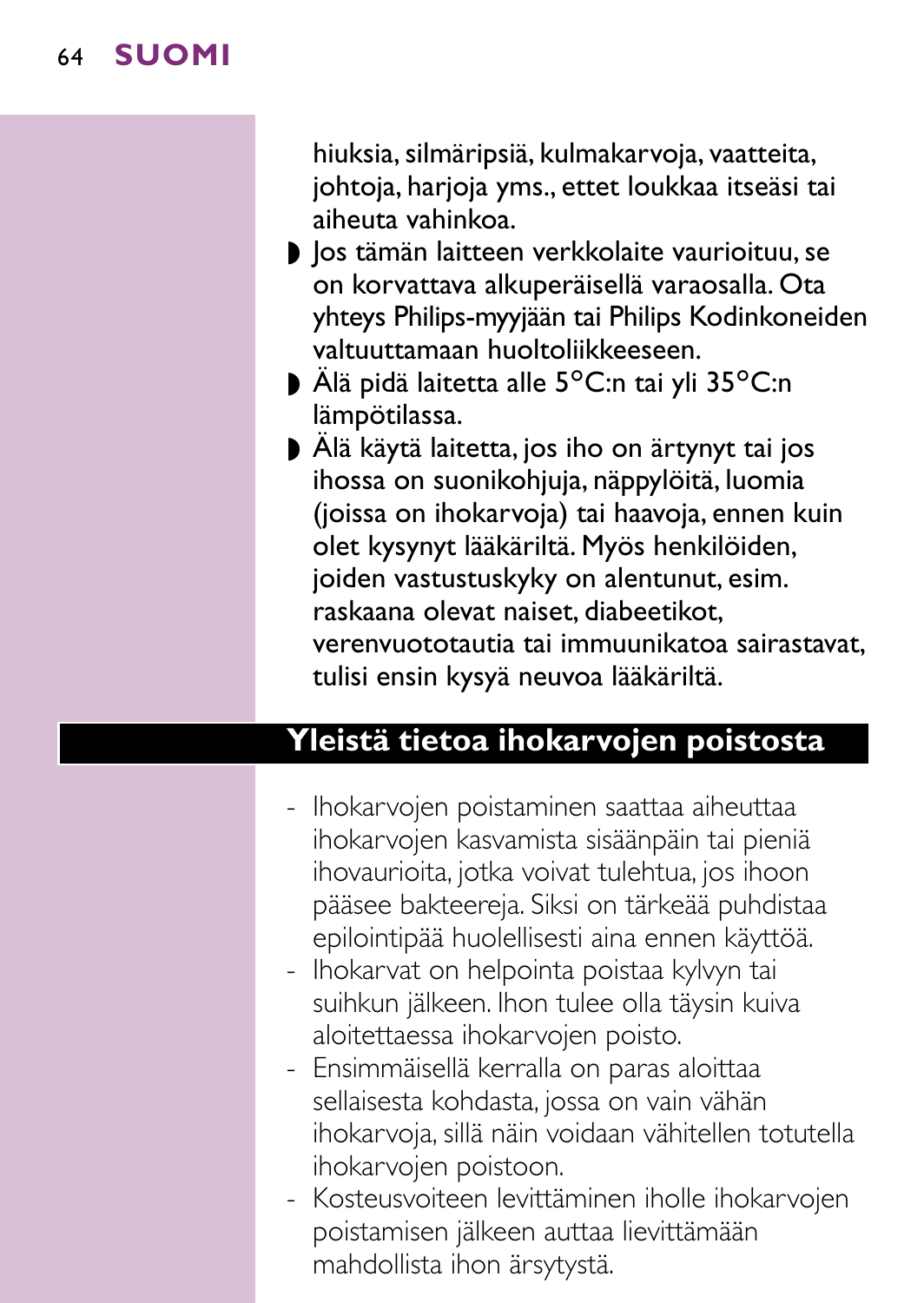- Ihokarvat kannattaa poistaa illalla, jolloin mahdollinen ihon ärsytys ehtii hävitä yön aikana.
- Iho saattaa hieman aristaa tai punoittaa muutaman ensimmäisen ihokarvojen poistokerran jälkeen.Tämä on aivan normaali ilmiö ja häviää nopeasti. Kun laitetta käytetään useammin, iho tottuu ihokarvojen poistoon, ihon ärsytys vähenee ja takaisin kasvavat ihokarvat muuttuvat pehmeämmiksi ja ohuemmiksi. Jos ihon ärsytys ei häviä kolmessa vuorokaudessa, kannattaa kysyä lääkäriltä.
- Kuorintapään säännöllinen käyttö parantaa ihon ulkonäköä ja vähentää sisäänpäin kasvavien ihokarvojen riskiä. Älä hiero ihoa juuri ennen ihokarvojen poistamista tai heti ihokarvojen poistamisen jälkeen.

#### **Laitteen osat**

- A Suojakotelo
- **B** Säärien jäähdytyselementti
- C Kainaloiden jäähdytyselementti
- **D** Epilointipään suojus
- **B** Epilointipää
- F Kuorintapään suojus
- **G** Kuorintapää
- **H** Ajopään suojus
- **D** Ajopää
- $\bigcap$  Laite
- K Verkkolaite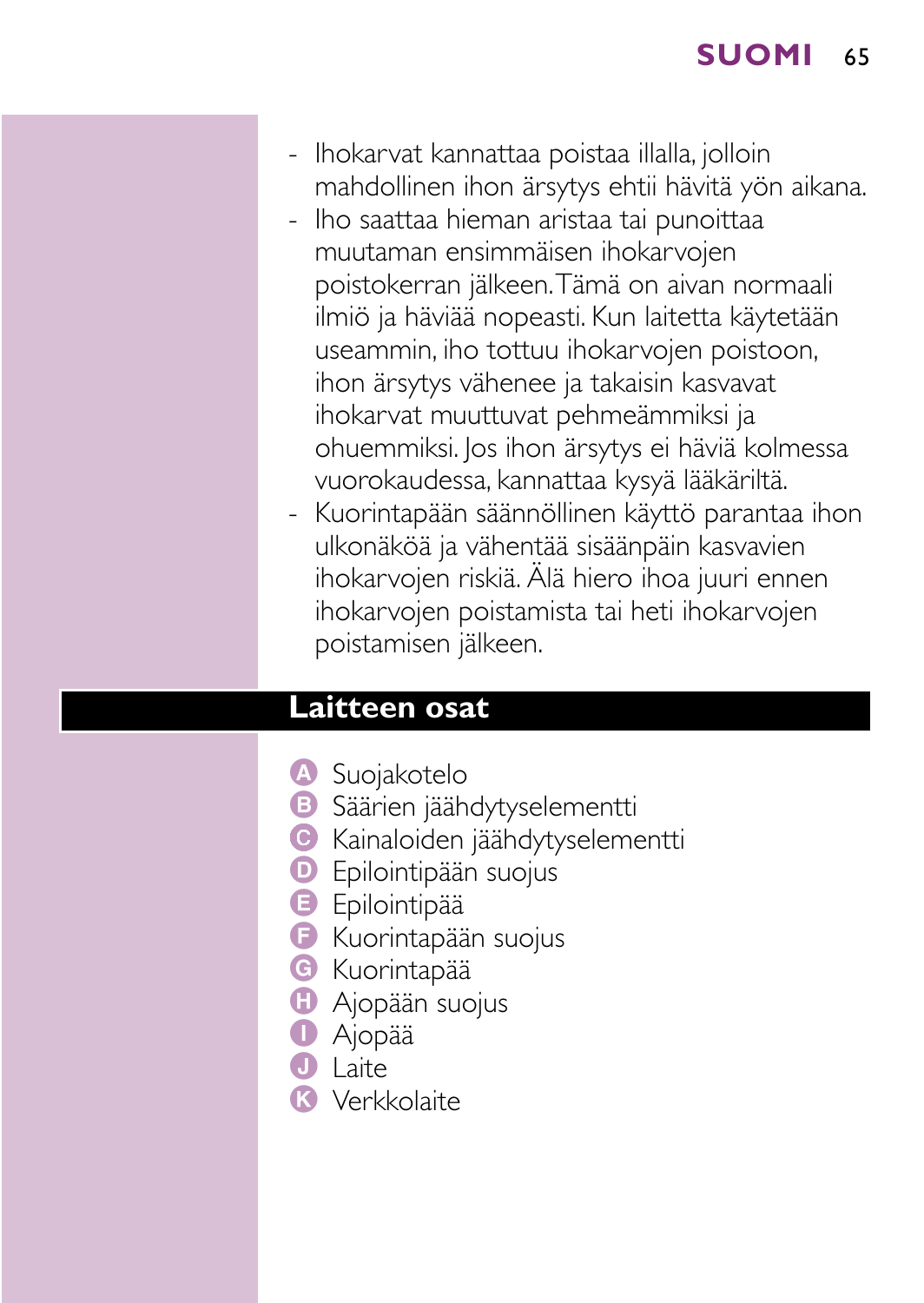

#### **Skin cooler -jäähdytyselementin jäädyttäminen**

Poista jäähdytyselementin suojakotelo.

Laita jäähdytyselementti ilman suojusta pakastuskoteloon ja sitten pakastimeen tai pakastuslokeroon (\*\*\*) vähintään 6 tunniksi, ennen kuin aloitat ihokarvojen poistamisen.

Pakastimeen laitettavan jäähdytyselementin ulkopinnan on oltava täysin kuiva.

#### ◗ Vinkki:Voit pitää jäähdytyselementtiä pakastimessa jatkuvasti.

#### **Ihokarvojen poisto sääristä**

Varmista, että iho on puhdas ja kuiva eikä se ole rasvainen. Älä käytä mitään voidetta juuri ennen ihokarvojen poistoa.

Paina suojakotelo jäähdytyselementin





päälle.

Paina laite jäähdytyselementin päälle.



3 Liitä verkkolaite pistorasiaan ja pistoke laitteen pohjassa olevaan vastakkeeseen.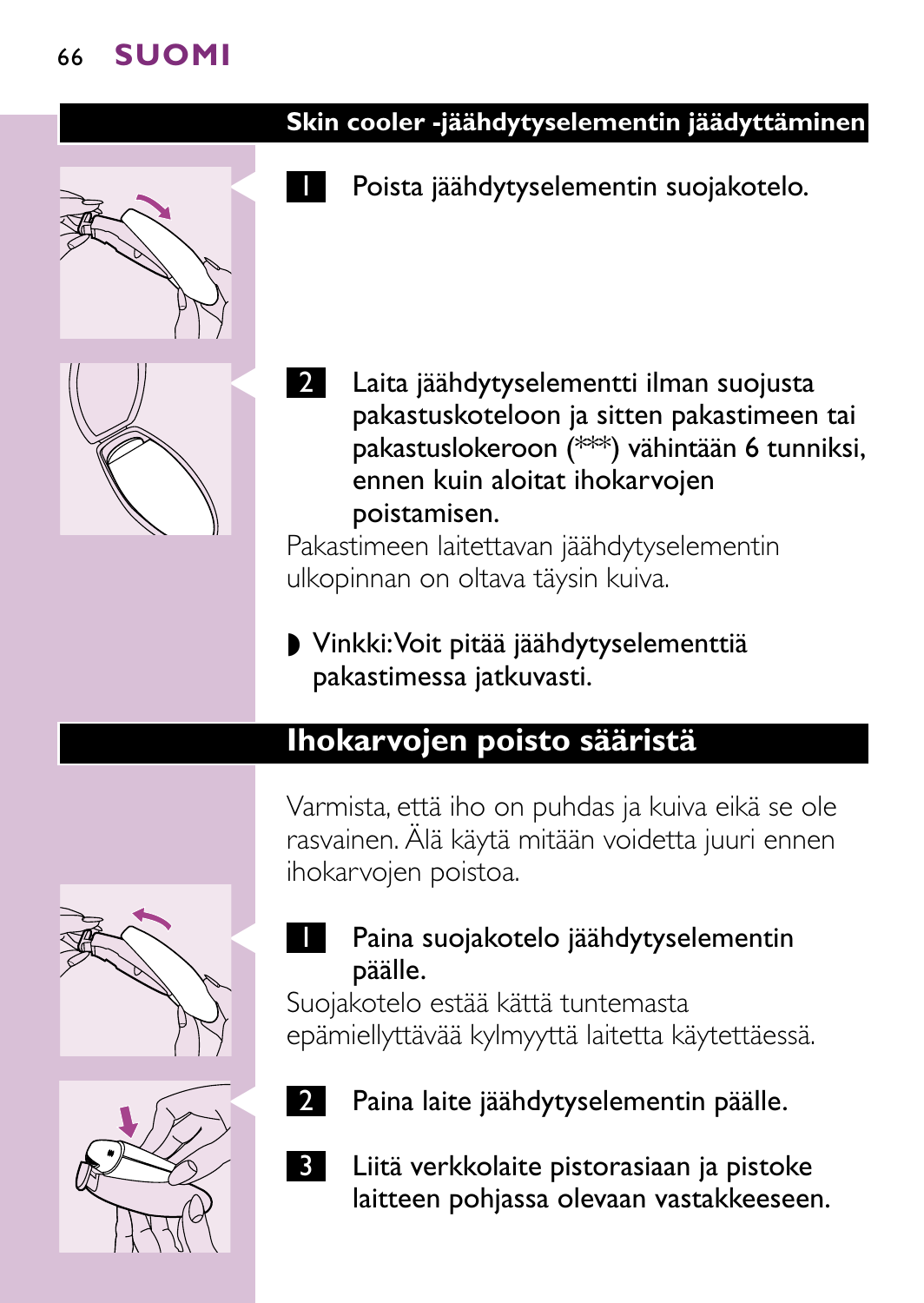

## Käynnistä laite valitsemalla haluamasi nopeus.

Nopeus I: alueille, joilla ihokarvat ovat ohuita ja/tai joilla luu on heti ihon alla (kuten polvet ja nilkat). Nopeus II: suuremmille ja/tai voimakkaamman karvankasvun alueille.

5 Venytä iho vapaalla kädellä kireäksi, niin että ihokarvat nousevat pystyyn.



C <sup>6</sup> Aseta laite kohtisuorassa ihoa vasten ja liikuta sitä ihokarvojen kasvusuuntaa vastaan.

Varmista että sekä pyörivät pinsettilevyt että jäähdytyselementti koskettavat ihoa. Älä paina laitetta ihoa vasten.

#### **Ihokarvojen poisto kainaloista ja bikinirajasta**

Vain malli HP6459, HP6457.

Kainaloiden ihokarvojen poistoon tarkoitettu jäähdytyselementti vähentää toimivien pinsettilevyjen määrää.Yhdessä suuremman jäähdytyspinnan kanssa tämä jäähdytyselementti vähentää arkojen alueiden ihokarvojen poiston aiheuttamaa epämukavuutta. Lopputulos on parempi, jos ihokarvat eivät ole kovin pitkiä (enintään 1 cm).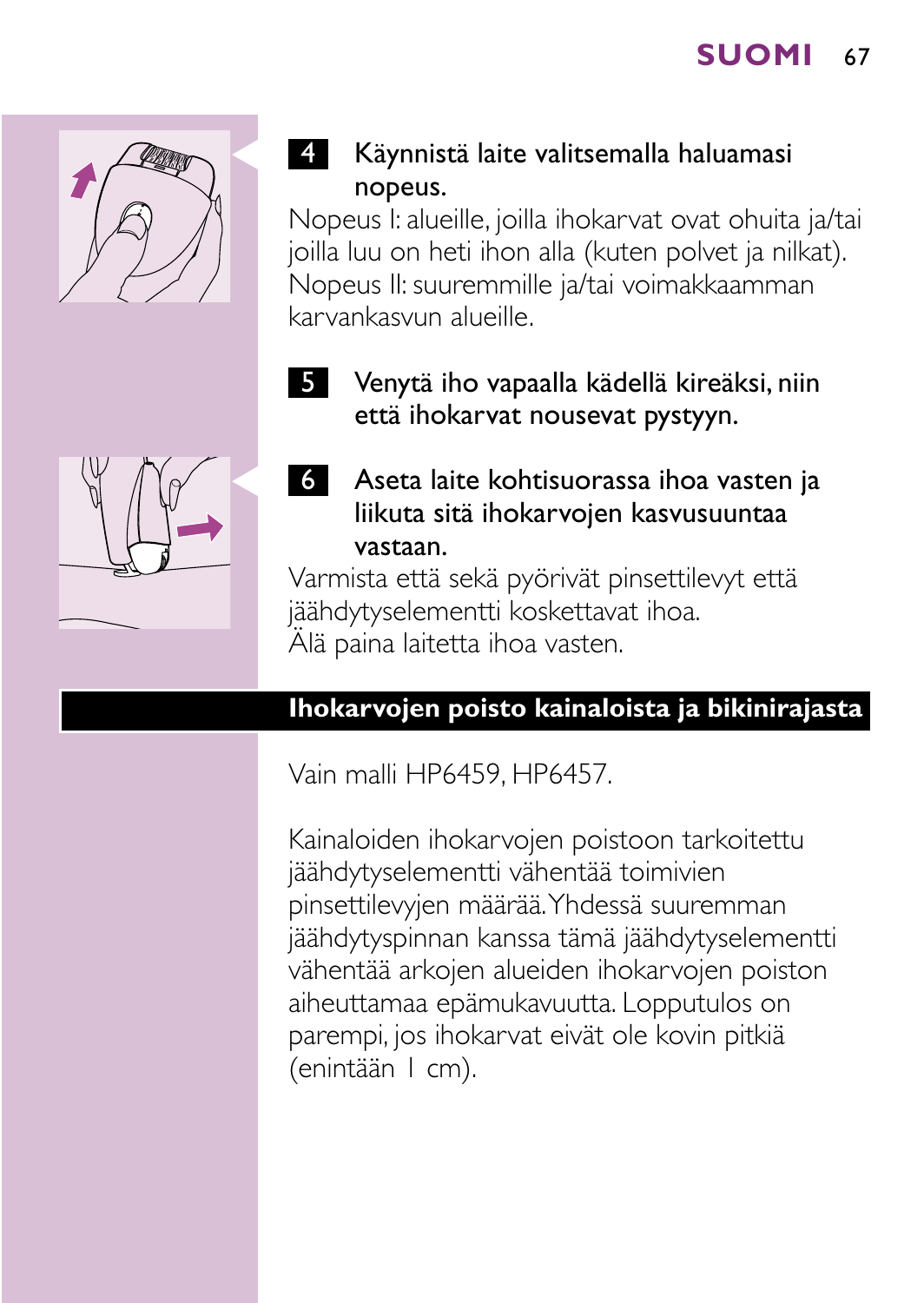

- **I** Paina suojakotelo jäähdytyselementin päälle.
	- Paina laite jäähdytyselementin päälle.



**3 Käynnistä laite valitsemalla haluamasi** nopeus.

Suosittelemme nopeutta II.



- 4 Ihokarvojen poisto kainalosta: nosta toinen käsivarsi pään taakse, niin että iho kiristyy, ja aseta toisella kädellä laite kohtisuorassa ihoa vasten.
- 5 Liikuta laitetta hitaasti iholla ihokarvojen kasvusuuntaa vastaan.

# **Ihokarvojen ajo**

Vain malli HP6459, HP6455.

Voit käyttää Ladyshave-ajopäätä ihokarvojen ajamiseen kehon herkiltä alueilta, kuten kainaloista ja bikinirajasta.Ajopää tekee ihon sileäksi miellyttävästi ja hellävaraisesti.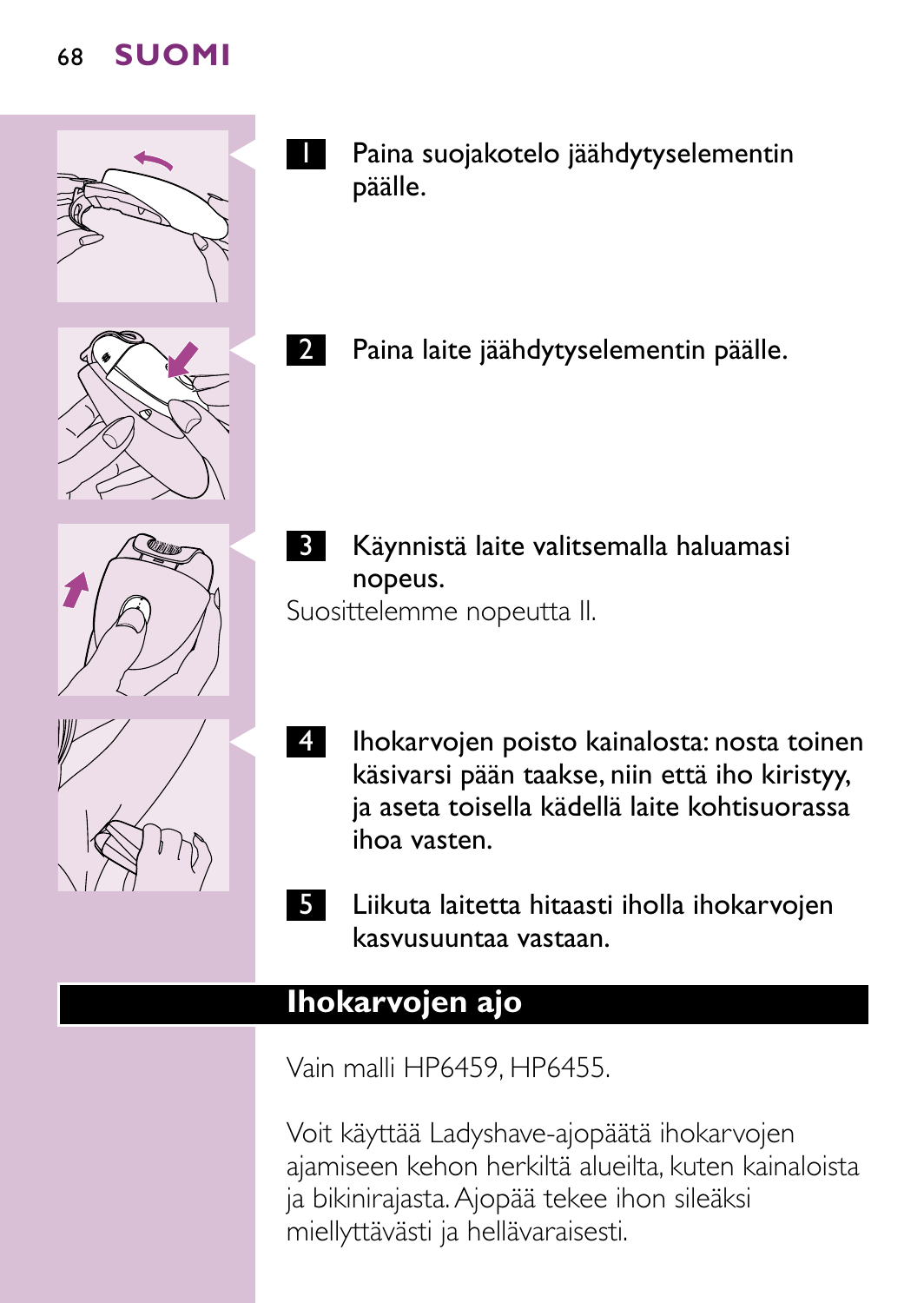





2 Irrota jäähdytyselementti.

#### Irrota epilointipää.

Paina uurrettuja kohtia ja vedä epilointipää irti laitteesta nuolen osoittamaan suuntaan.



4 Kiinnitä Ladyshave-ajopää laitteeseen painamalla vasten nuolen suuntaa (naps).

Ladyshave-ajopää voidaan asentaa laitteeseen vain yhdellä tavalla.

5 Käynnistä laite valitsemalla haluamasi nopeus.

Suosittelemme nopeutta I.

6 Aseta Ladyshave-ajopää ihoa vasten ja liikuta laitetta hitaasti ihokarvojen kasvusuuntaa vastaan painaen samalla kevyesti.

# **Ihon kuorinta**

Käytä kuorintapäätä vain sääriin, ei kainaloihin eikä bikinirajaan.



Katkaise laitteesta virta.



Irrota jäähdytyselementti.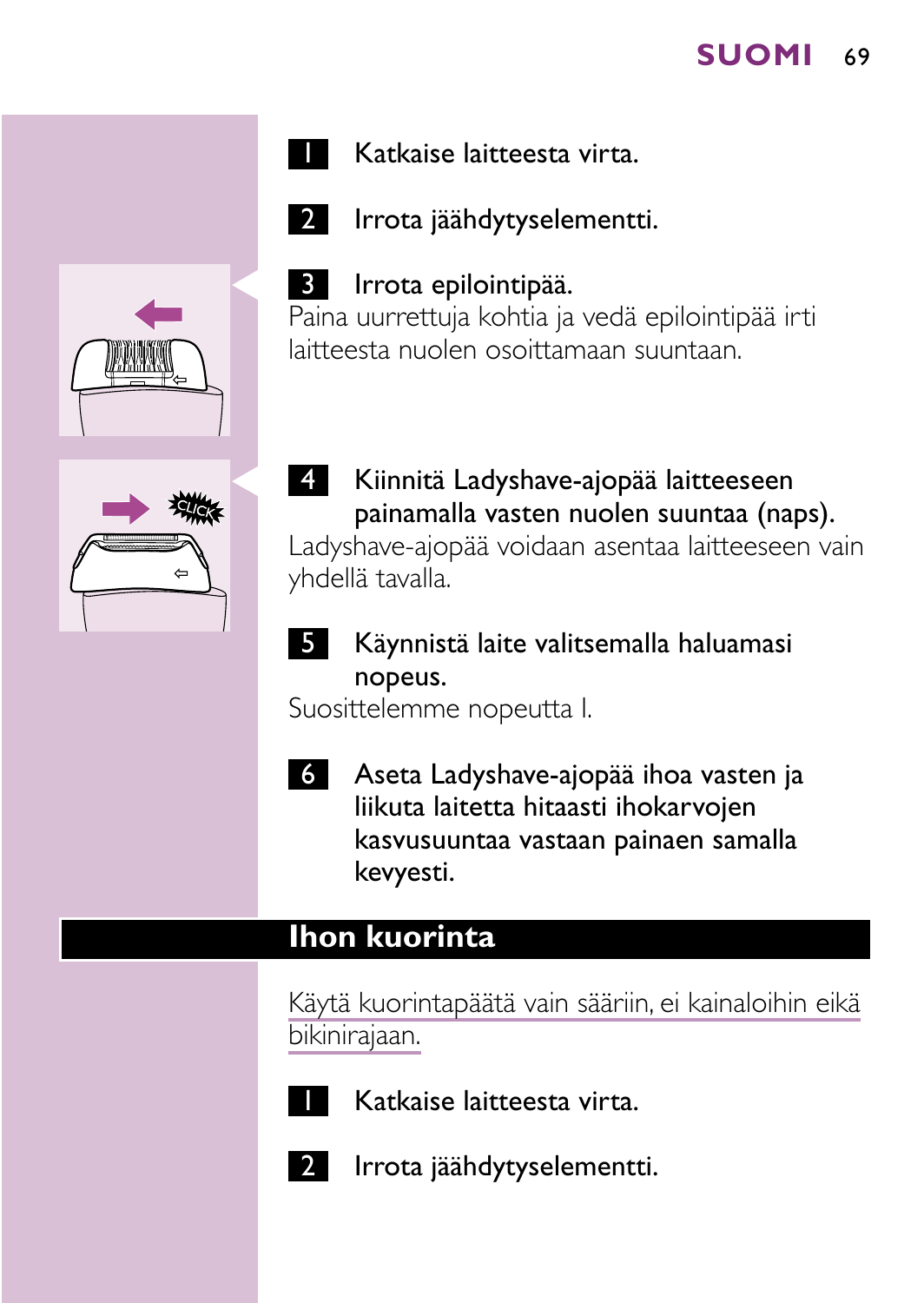

# 3 Irrota epilointipää.

Paina uurrettua kohtaa ja vedä ihokarvojen poistopää irti laitteesta nuolen suuntaan.

# Kiinnitä kuorintapää laitteeseen työntämällä nuolensuuntaan.

Kuorintapää menee paikalleen vain yhdellä tavalla.

# 5 Käynnistä laite.

Valitse nopeus I tai II halutusta kuorintavoimakkuudesta riippuen. Suosittelemme kummankin säären kuorinta-ajaksi 1-3 minuuttia.

- Ihon ulkonäön parantamiseen kuorintapäätä tulisi käyttää kerran tai kaksi viikossa.
- Älä levitä iholle mitään voidetta, vaahtoa tai geeliä ennen kuorintaa tai sen aikana.
- Älä käytä kuorintapäätä kahteen päivään ihokarvojen poistamisen jälkeen.
- Hygieniasyistä kuorintapäätä suositellaan vain yhden henkilön käyttöön.
- Ihon kuorinta kannattaa tehdä illalla ennen nukkumaan menoa. Ihon mahdollinen ärsytys häviää yön aikana.
- Kuorinnan jälkeen iholle voi levittää mietoa ihovoidetta.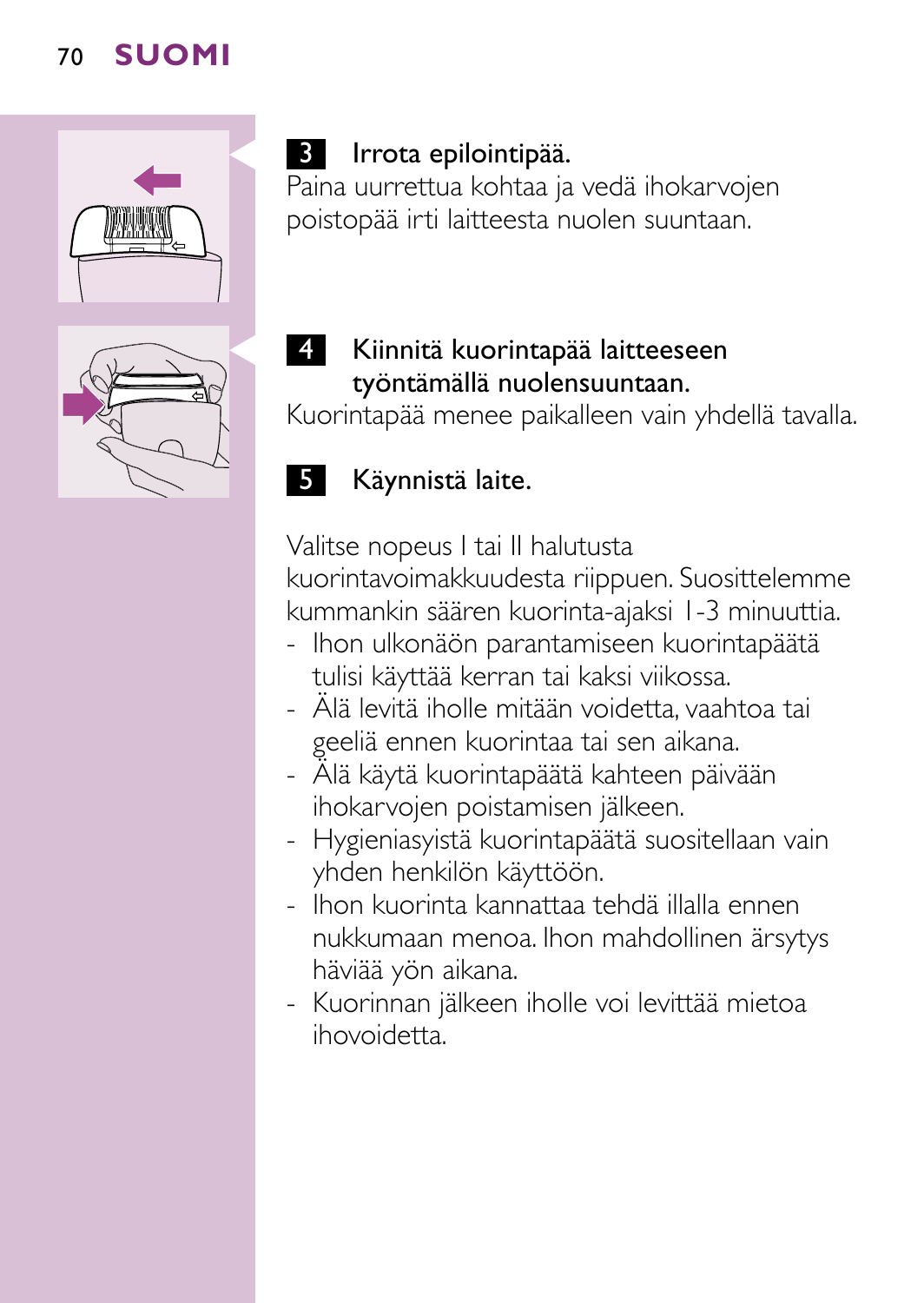# **Laitteen puhdistus**

Älä huuhtele laitetta tai verkkolaitetta vedellä.

Älä käytä laitteen puhdistamiseen alkoholia asetonia, bensiiniä ym. mahdollisesti syövyttäviä aineita.

- Katkaise laitteen toiminta, vedä verkkolaite irti pistorasiasta ja irrota pistoke laitteesta.
- 2 Irrota jäähdytyselementti laitteesta ja vedä suojakotelo pois jäähdytyselementistä.
- 3 Puhdista jäähdytyselementti, laite ja suojakotelo kostealla liinalla.

# 4 Irrota epilointipää.

Paina uurrettuja kohtia ja vedä epilointipää irti laitteesta nuolen osoittamaan suuntaan.

5 Harjaa kaikki pyörivien pinsettilevyjen näkyvät osat puhtaaksi.

Älä yritä irrottaa pyöriviä pinsettilevyjä laitteesta.

Työnnä epilointipää paikalleen laitteeseen vasten nuolen suuntaa.

Epilointipää menee paikalleen laitteeseen vain yhdellä tavalla.





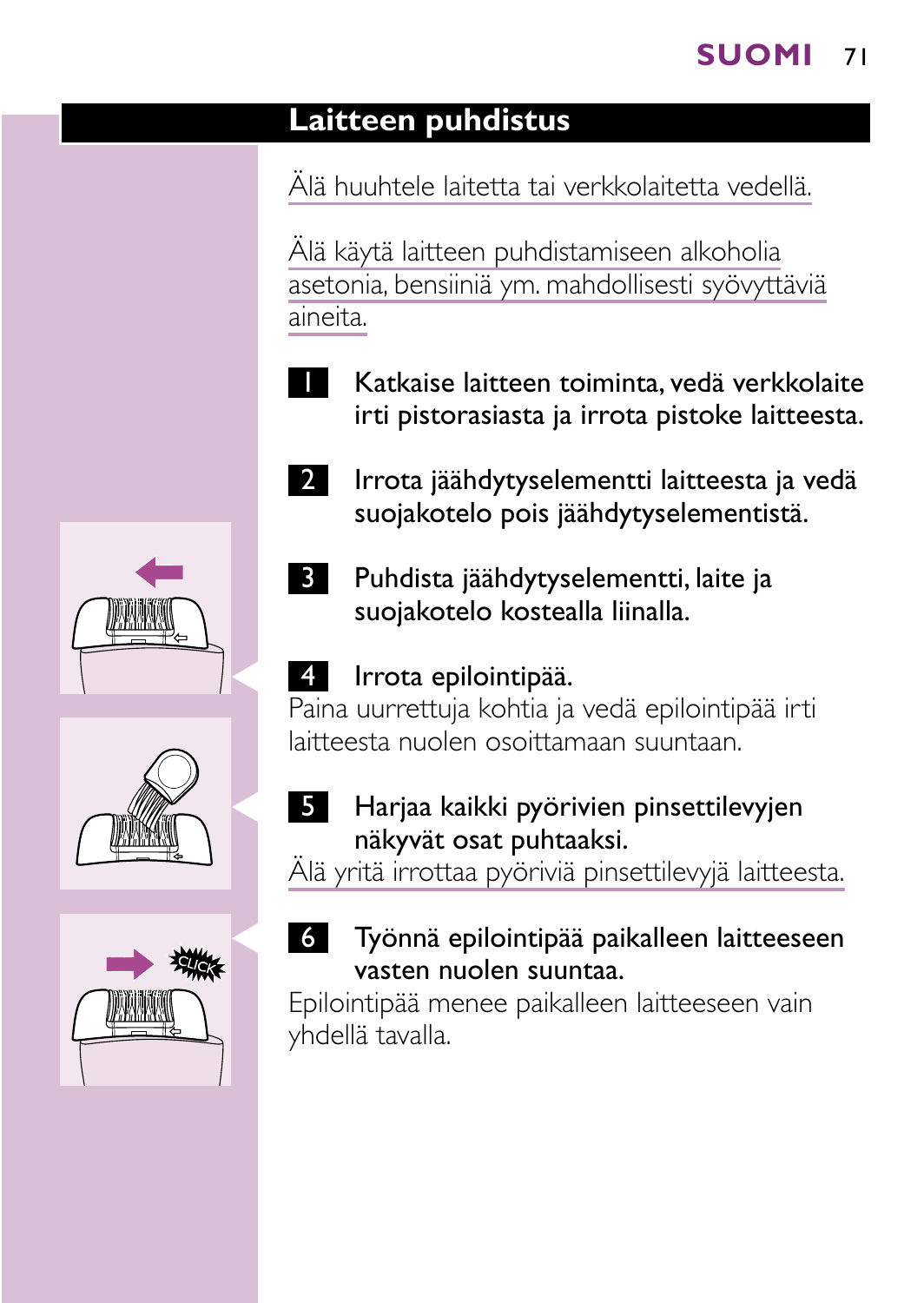# Ladyshave-ajopään puhdistus

(vain malli HP6459, HP6455)



Katkaise laitteesta virta.



2 Poista teräverkko.



Harjaa ihokarvakammio ja teräyksikkö puhtaaksi.

Varo painamasta teräverkkoa, ettei se vahingoitu.

Kuorintapään puhdistus

- 1 Katkaise laitteesta virta.
- 

2 Vedä kuorintapää irti laitteesta nuolen suuntaan.

**3 Puhdista kuorintapää säännöllisesti harjalla.** Kuorintapään voi puhdistaa perusteellisemmin huuhtelemalla juoksevalla vedellä.

Älä huuhtele verkkolaitetta tai itse laitetta vedellä.

# **Säilytys**

- Laita käytön jälkeen suojukset takaisin epilointipäähän, Ladyshave-ajopäähän ja/tai kuorintapäähän.
	- Säilytä laite ja tarvikkeet säilytyspussissa.
- Laita jäähdytyselementti pakastuskoteloon.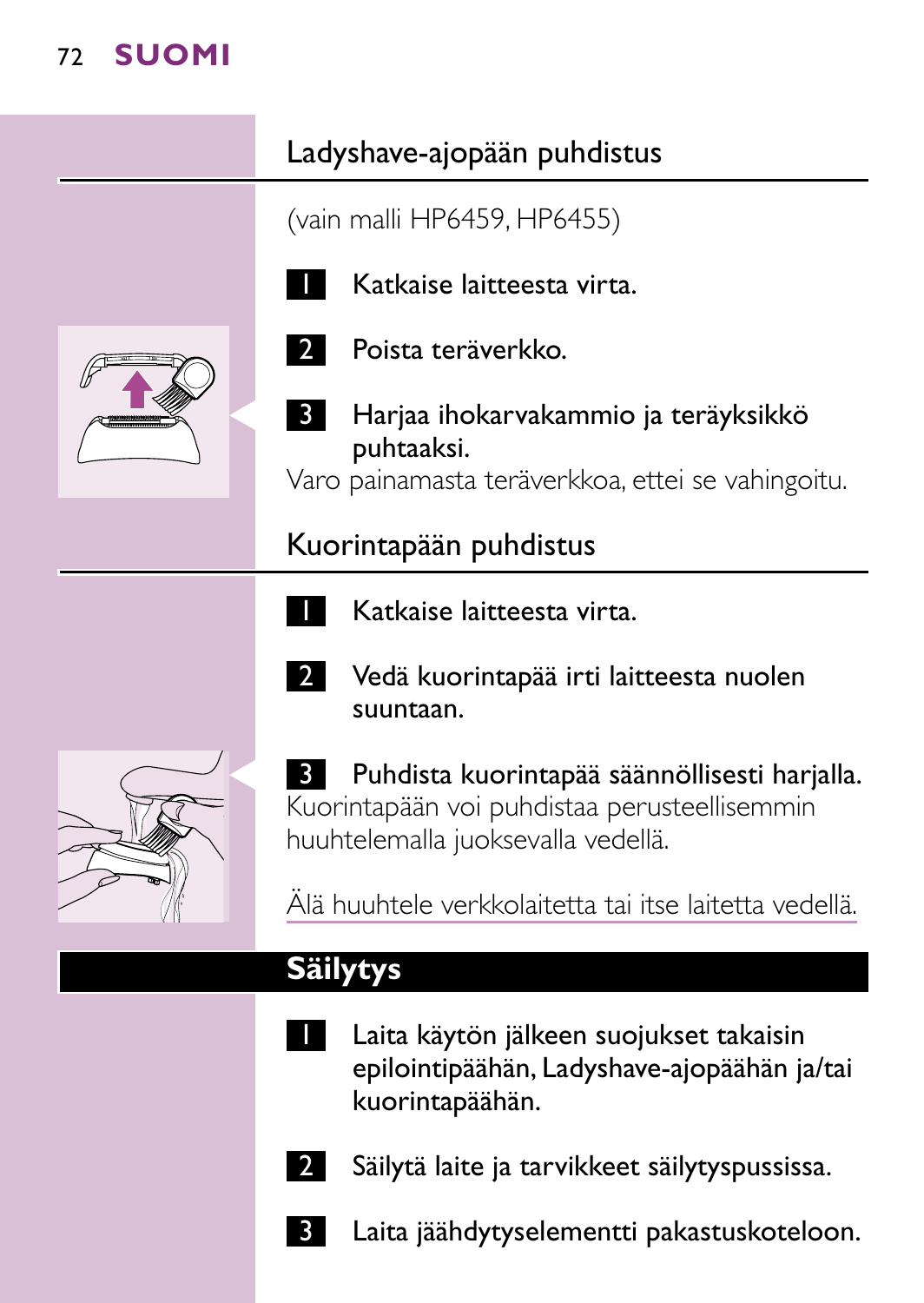#### **Hoito ja varaosat**

Vain malli HP6459, HP6455.

- Levitä pisara ompelukoneöljyä rajaajaan sekä teräverkkoon kaksi kertaa vuodessa.
- Kun käytät laitetta useita kertoja viikossa, vaihda teräverkko (tuotenumero HP6116) ja teräyksikkö (tuotenumero HP2911) 1 tai 2 vuoden käytön jälkeen tai aikaisemmin, jos osat ovat vahingoittuneet.

# **Takuu ja huolto**

Jos haluat lisätietoja tai laitteen kanssa tulee ongelmia, katso Philipsin www-sivuja osoitteesta www.philips.com tai ota yhteys Philipsin asiakaspalveluun (puhelinnumero löytyy takuulehtisestä).Voit myös kääntyä lähimmän Philips-kauppiaan puoleen tai ottaa suoraan yhteyden Hollantiin Philips Domestic Appliances and Personal Care BV:n Service-osastoon.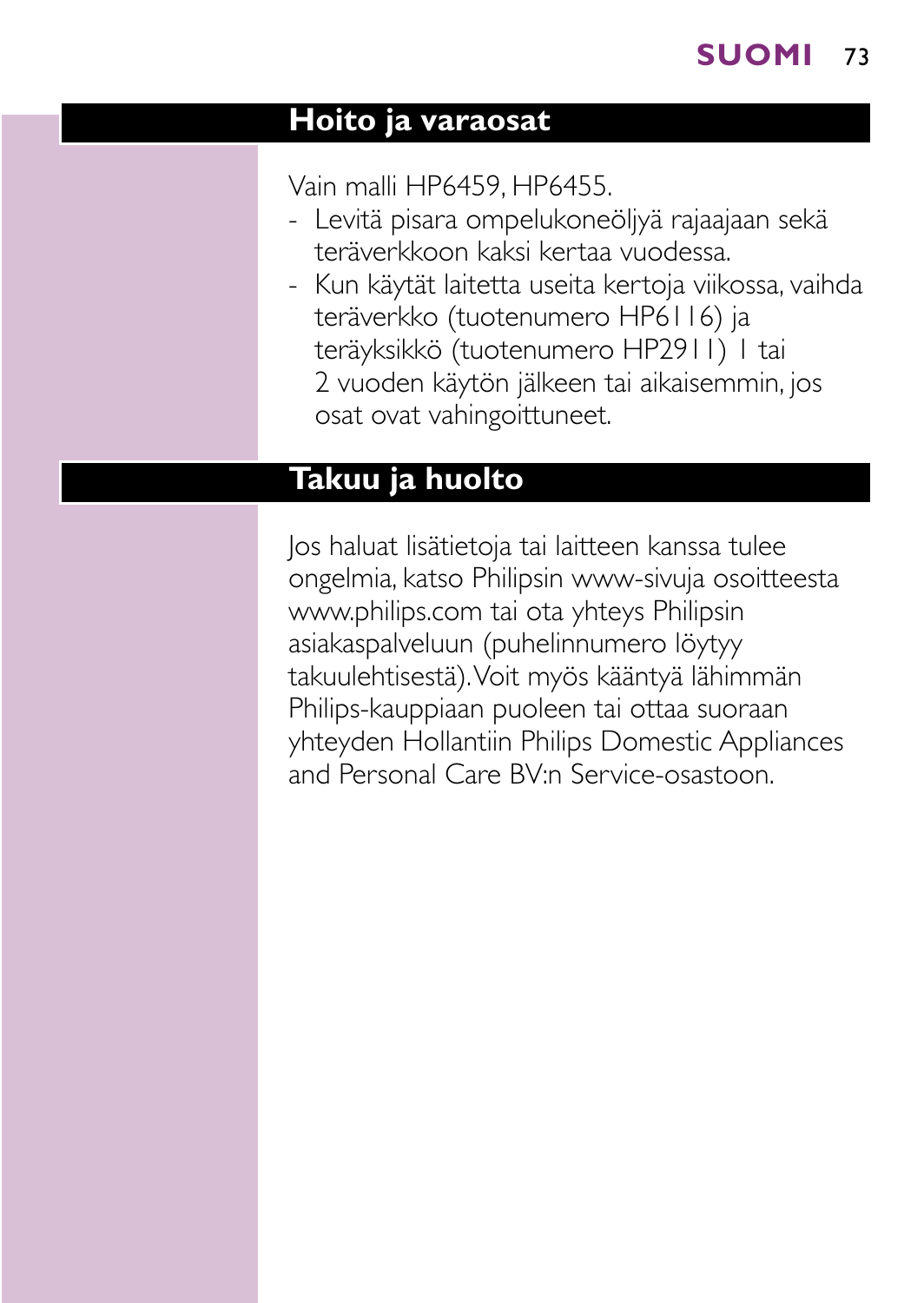## 74 **DANSK**

#### **Introduktion**

- Med din nye Satin•ice optima kan du hurtigt, nemt og effektivt fjerne uønsket hårvækst. Kombinationen af det velkendte pincetskivesystem og det nyudviklede is-element er en revolutionerende nyhed indenfor epilering. Takket være den naturlige, dulmende effekt af is mod huden er epilering med den nye Satin•ice optima mere behagelig og mindre smertefuld end nogensinde tidligere. Og resultatet er en silkeblød hud og 50% mindre hårvækst forudsat regelmæssig brug hver 4. uge.
- ▶ Satin•ice optima er specielt velegnet til brug på benene. Men til type HP6459, HP6457 medfølger et is-element specielt udviklet til epilering af de sarte områder (under armene og i bikini-linien). Disse områder er specielt smertefølsomme, men takket være det specielle is-element, dæmpes smerten.
- ◗ De hurtigt roterende pincetskiver fanger selv de korteste hår (helt ned til 0,5 mm!) og trækker dem ud med rod. Resultatet er en blød og glat hud i op til 4 uger, og når hårene gror ud igen, er de bløde og dunede.

#### **Vigtigt**

- ◗ Inden der sluttes strøm til apparatet, kontrolleres det, at spændingsangivelsen på transformerstikket svarer til den lokale netspænding.
- ◗ Brug kun apparatet sammen med det medleverede transformerstik.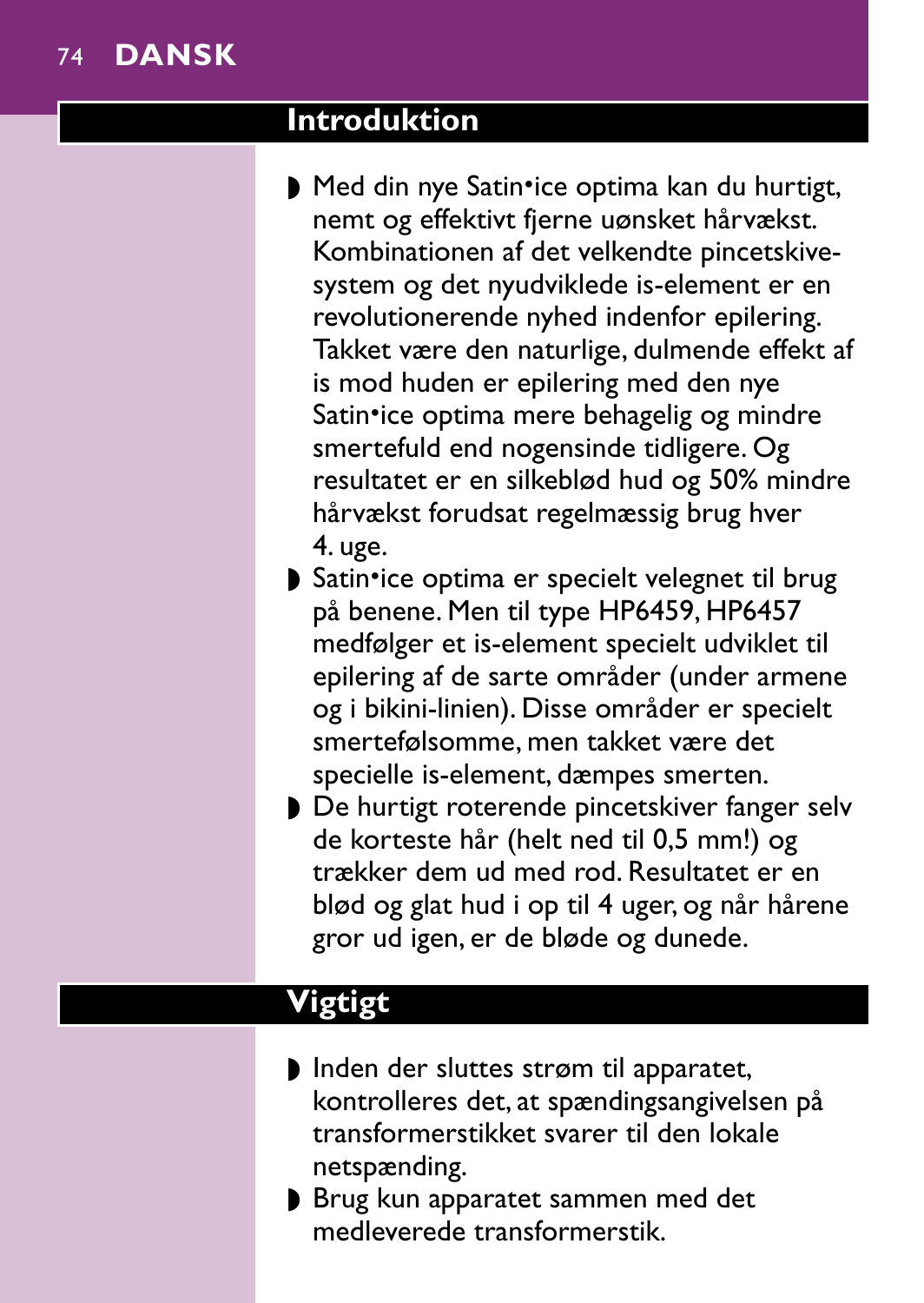- ◗ Sørg for, at hverken apparat eller tranformerstik kommer i kontakt med vand.
- ◗ Sørg for, at børn ikke kan få fat i apparatet.
- ◗ Når apparatet er tændt, skal det holdes væk fra hovedhår, bryn og vipper, tøj, snore, ledninger, børster o.lign. for at forhindre skader og uheld.
- ◗ Hvis transformerstikket beskadiges, må det kun udskiftes med et tilsvarende, originalt stik. Venligst henvend dig til din Philips forhandler for bestilling af nyt stik.
- ◗ Udsæt ikke apparatet for temperaturer under 5°C eller over 35°C.
- ◗ Brug aldrig apparatet på irriteret hud eller på hud med åreknuder, udslæt, hudafskrabninger, filipenser, (behårede) modermærker eller sår uden først at rådføre dig med lægen. Spørg ligeledes lægen til råds, hvis du har nedsat immunforsvar, f.ek.s i forbindelse med graviditet eller du lider af sukkersyge eller Raynaud's.

#### **Generel information om epilering**

- En ulempe ved epilering kan være indgroede hår og/eller små rifter, der kan gå betændelse i på grund af bakteriedannelse. Derfor er det uhyre vigtigt, at epileringshovedet rengøres meget omhyggeligt, hver gang det har været brugt.
- Det er lettest at bruge epilatoren lige efter et kar- eller brusebad, men huden skal være helt tør, inden du starter.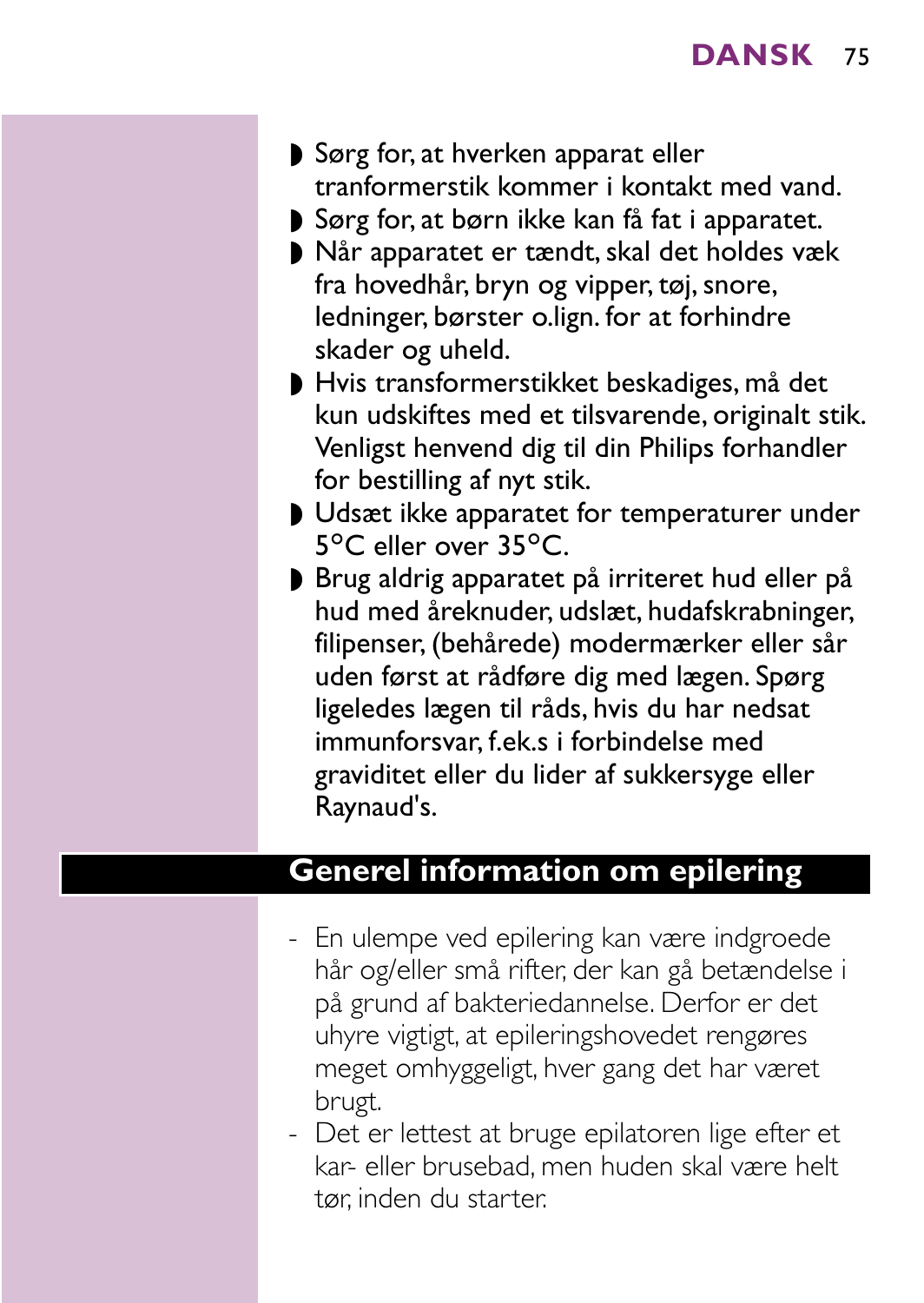## 76 **DANSK**

- Første gang du prøver epilering, anbefales det at begynde et sted med let behåring, så du gradvist vænner dig til fremgangsmåden
- Smør huden med en mild creme eller bodylotion efter behandlingen for at mindske en eventuel hudirritation.
- Det anbefales at bruge epilatoren om aftenen, så eventuel hudirritation kan forsvinde i løbet af natten.
- Huden bliver måske lidt rød og irriteret de første par gange epilatoren anvendes. Dette er helt normalt og vil hurtigt forsvinde. Efterhånden som huden vænner sig til behandlingen, vil huden blive mindre irriteret og hårene, der gror ud igen efter epilering vil være blødere og tyndere. Hvis en eventuel hudirritation ikke er forsvundet efter 3 dage, bør du kontakte lægen.
- Regelmæssig brug af peeling-hovedet giver en flottere hud og reducerer risikoen for indgroede hår. Brug ikke peelinghoved umiddelbart før eller efter en behandling.

## **Generel beskrivelse**

- A Beskyttelsesdæksel
- B Is-element til benene
- C Is-element til armhulerne
- D Beskyttelseskappe til epileringhovedet
- **B** Eliperingshoved
- F Beskyttelseskappe til peelinghovedet
- **G** Peelinghoved
- **H** Beskyttelseskappe til skærhovedet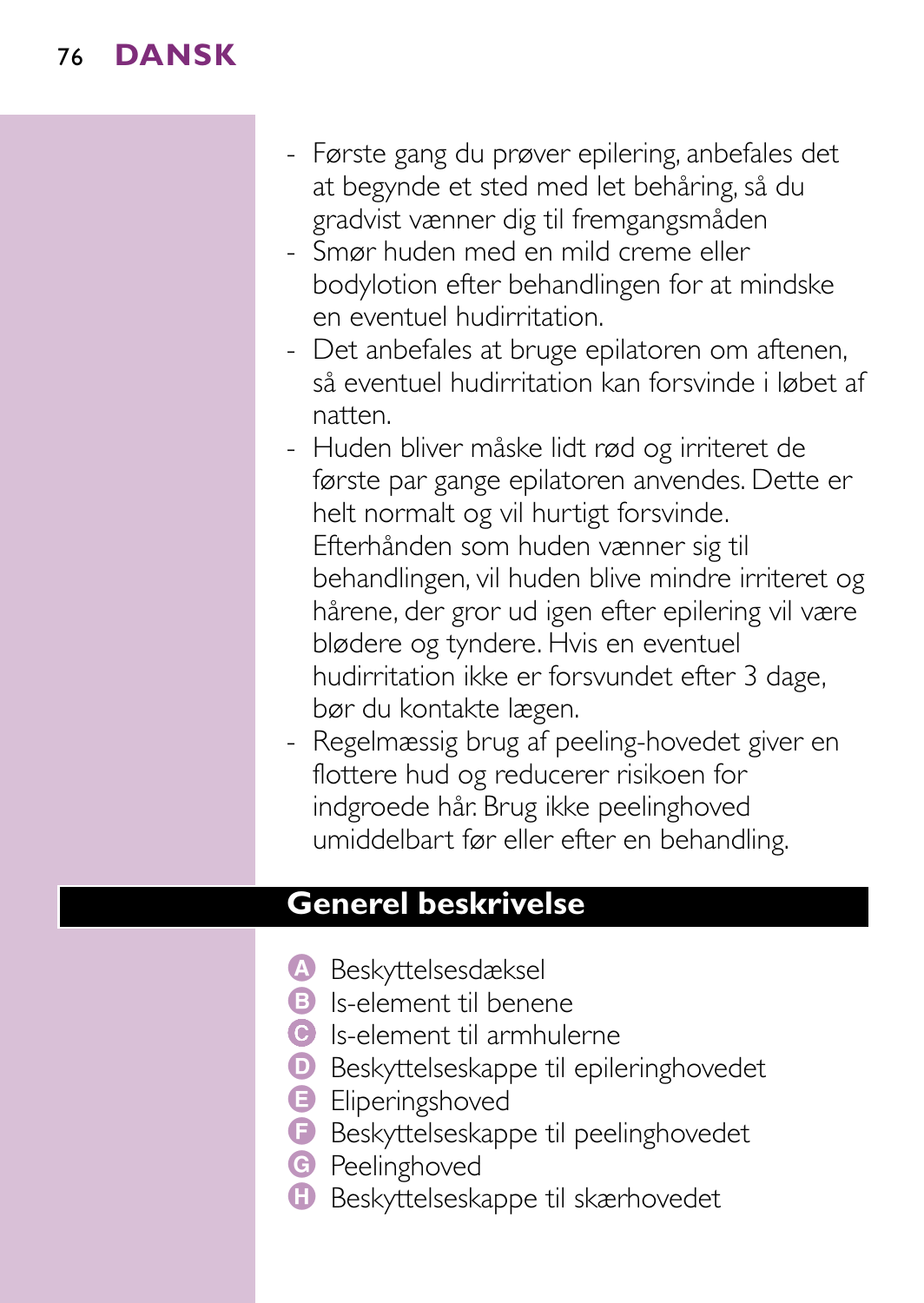

**J** Motorenhed

K Transformerstik

### **Nedfrysning af is-element**





2 Læg is-elementet - uden beskyttelseskappe - i frysekasetten og læg det i fryser eller frysebox (\*\*\*) mindst 6 timer før brug. Sørg for, at is-elementets overflade er helt tør, inden det nedfryses.

◗ Tips: Is-elementet kan opbevares permanent i fryseren.

### **Epilering af benene**

Sørg for, at huden er ren og tør og helt uden fedtstoffer og creme.



### Sæt beskyttelseskappen på det frosne iselement.

Beskyttelseskappen sikrer, at det ikke føles ubehageligt koldt i hånden, når apparatet anvendes.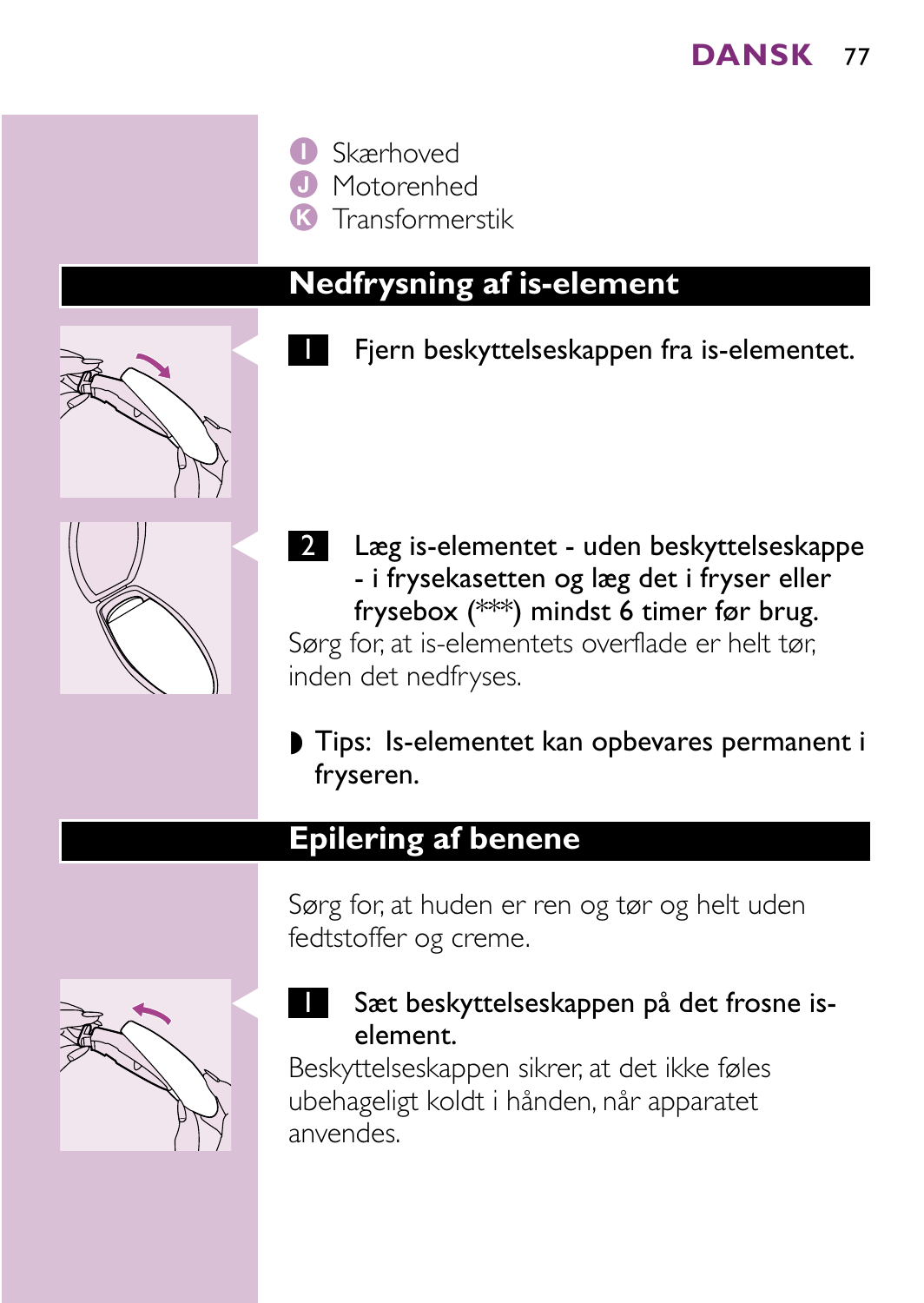



- 2 Klik is-elementet på epilatoren.
- **3** Sæt stikket i stikkontakten og det lille apparatstik ind i det lille stik i bunden af apparatet.

#### Tænd apparatet ved at vælge den ønskede hastighed.

Hastighed I:Til områder med mindre hårvækst og/eller hvor der er knogler lige under huden (f.eks. knæ og ankler).

Hastighed II:Til større områder og/eller kraftigere hårvækst.

5 Stræk huden ud med den frie hånd, så hårene rejser sig.



C <sup>6</sup> Placér apparatet vinkelret mod huden og bevæg det langsomt imod hårenes vækstretning.

Sørg for, at huden berøres af både pincetskiver og is-element.

Tryk aldrig apparatet mod huden.

### **Epilering under armene og i bikinilinien**

Gælder kun type HP6459, HP6457

Det specielle is-element til brug under armene reducerer antallet af aktive pincetskiver. Kombineret med is-elementets store, kølende flade sikres en mindre smertefuld epilering på kroppens mere følsomme områder. Det bedste resultat opnås, hvis hårene ikke er for lange (max. I cm).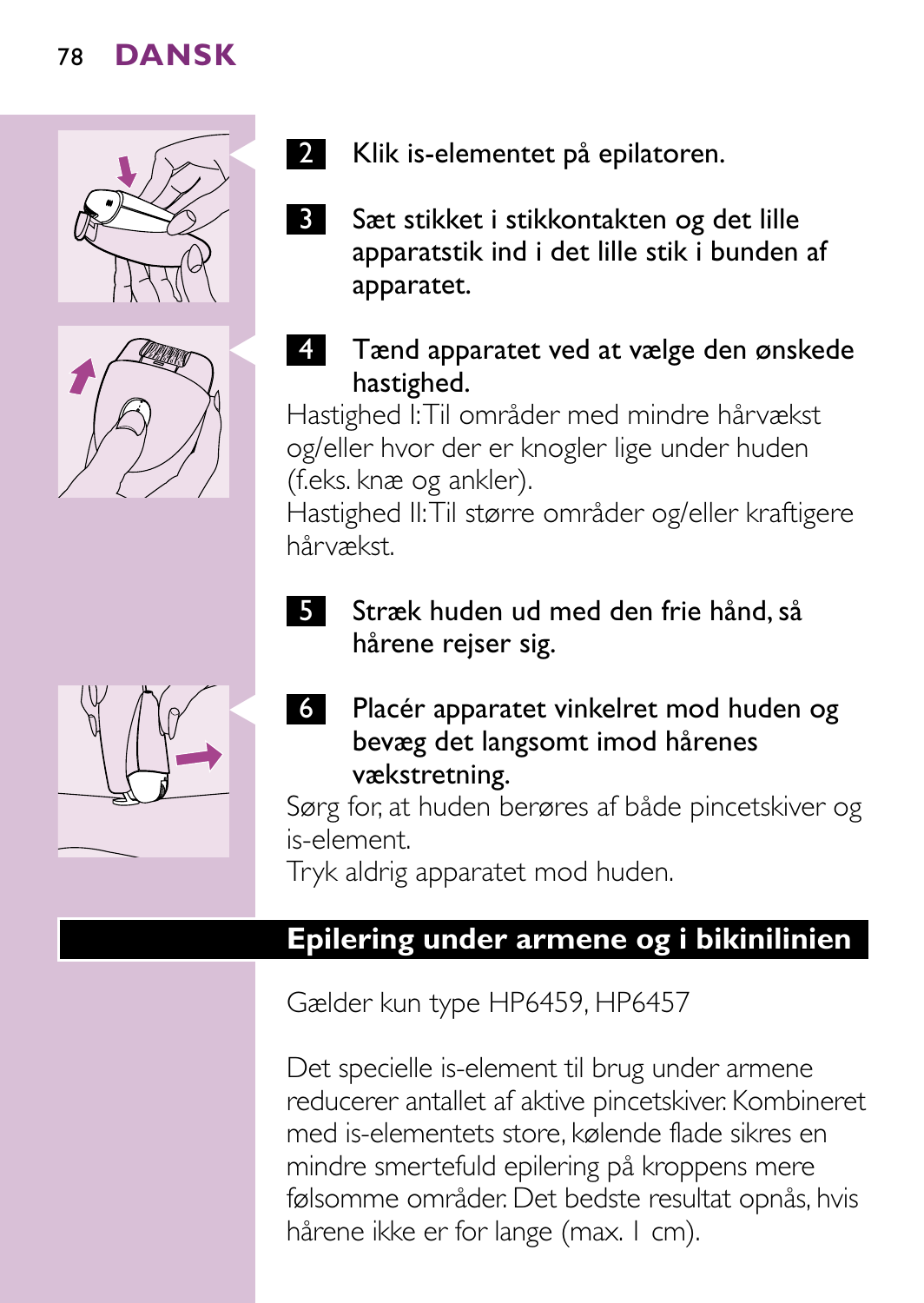



- Sæt beskyttelseskappen på det frosne iselement.
- 2 Klik is-elementet på epilatoren.



**3** Tænd apparatet ved at vælge den ønskede hastighed.

Det anbefales at vælge hastighed II.



- 4 Ved barbering under armene, holdes den hånd om nakken, så huden strækkes ud. Apparatet holdes vinkelret mod huden med den anden hånd.
- 5 Epilatoren føres langsomt hen over huden imod hårenes vækstretning.

### **Barbering**

Gælder kun type HP6459, HP6455

Brug skærhovedet til barbering af kroppens følsomme områder, f.eks. under armene og i bikini-linien. Herved opnås let og smertefrit et fint resultat.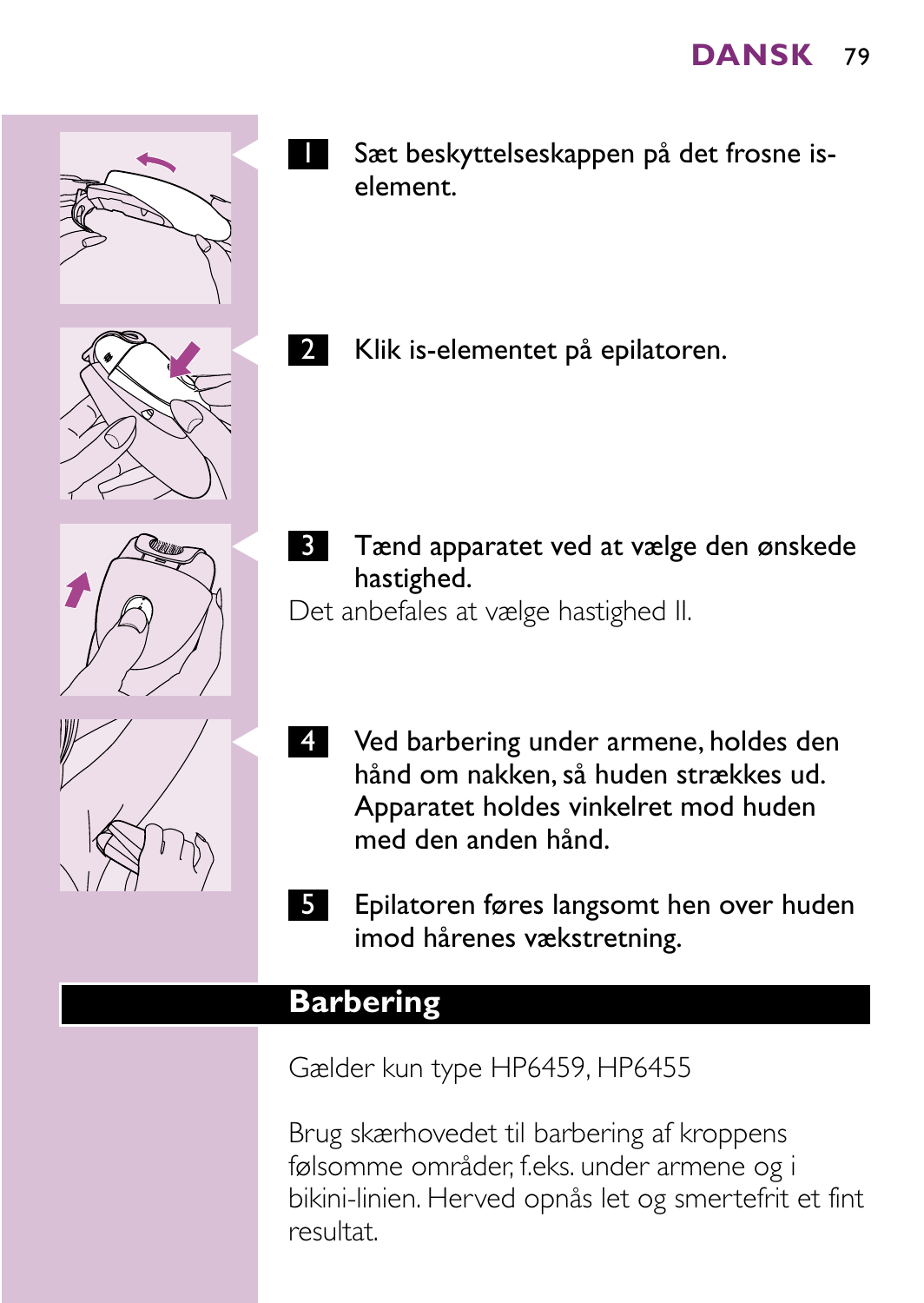



Sluk for apparatet.

Tag is-elementet af.

**3** Tag epilatorhovedet af.



4 Klik skærhovedet på apparatet ved at skubbe det i pilens retning ("klik").

Skærhovedet kan kun påsættes på en måde.

5 Tænd apparatet ved at vælge den ønskede hastighed.

Det anbefales at vælge hastighed I.

- 
- 6 Hold skærhovedet mod huden med et let tryk og bevæg det samtidigt langsomt imod hårenes vækstretning.

# **Exfoliering (Peeling)**

Brug kun peelinghovedet på benene - aldrig under armene eller i bikini-linien.



- - Sluk for apparatet.
- - Tag is-elementet af.
	- Tag epilatorhovedet af.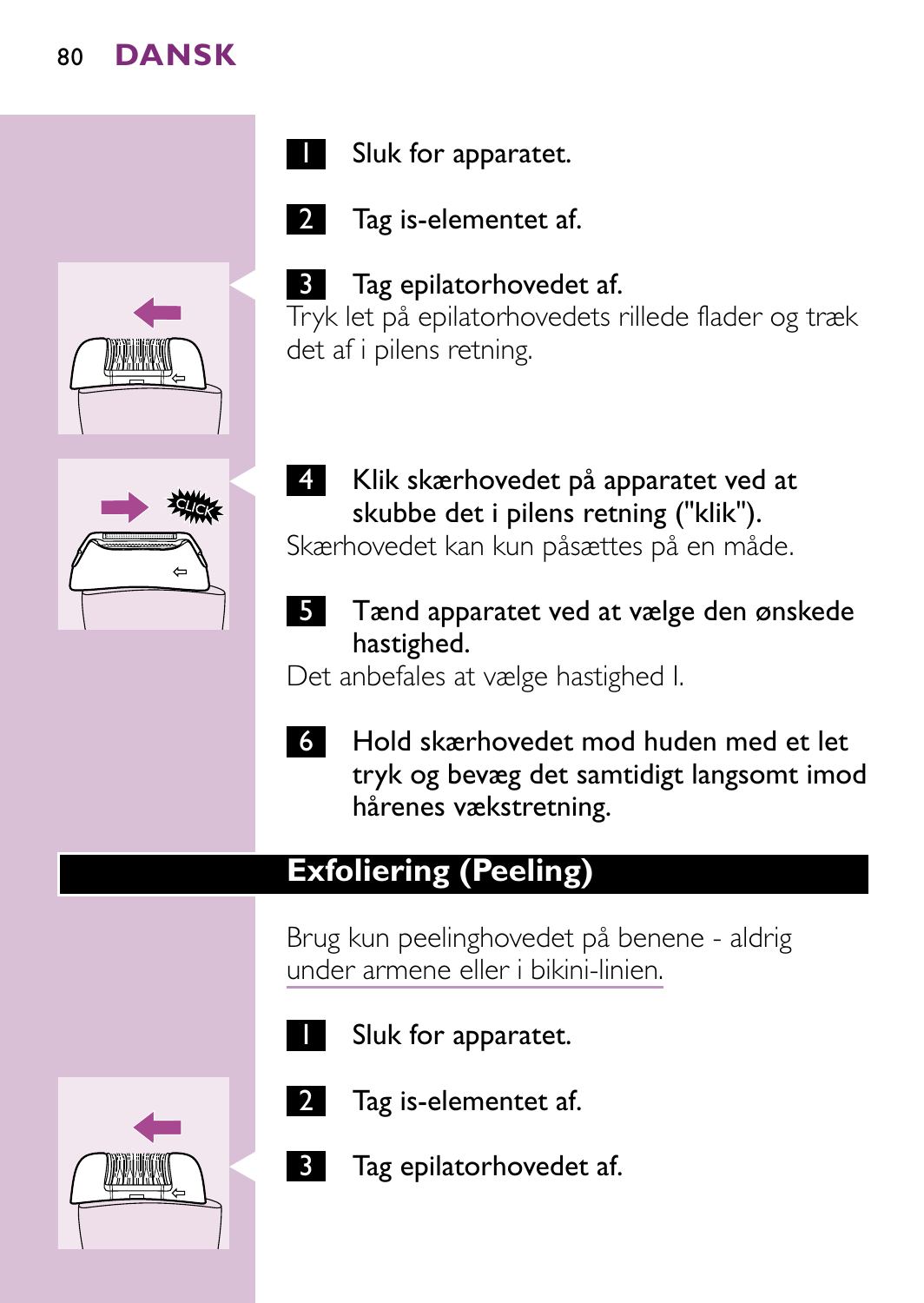Tryk let på epilatorhovedets rillede flader og træk det af i pilens retning.

#### 4 Klik peelinghovedet på apparatet ved at skubbe det i pilens retning ("klik").

Peelinghovedet kan kun påsættes på een måde.

### **5** Tænd for apparatet.

Vælg hastighed I eller II, afhængig af den ønskede styrke. Det anbefales at peele hvert ben i 1-3 minutter.

- Det pæneste resultat opnås, ved at bruge peelinghovedet en til to gange ugentligt.
- Brug ikke creme, skum, gelé eller lotion umiddelbart før eller under peelingen.
- Brug ikke peelinghovedet de første to dage efter epilering.
- Af hygiejniske grunde, bør peelinghovedet kun anvendes af en og samme person .
- Det anbefales at udføre peelingen lige inden, du går i seng, så en eventuel hudirritation kan forsvinde i løbet af natten.
- Smør huden med en mild creme eller bodylotion efter peelingen.

### **Rengøring af apparatet**

Rengør aldrig apparat eller transformerstik med vand.

Brug aldrig rustmidler, skuremidler, benzin, acetone ell. lign. til rengøring af apparatet.

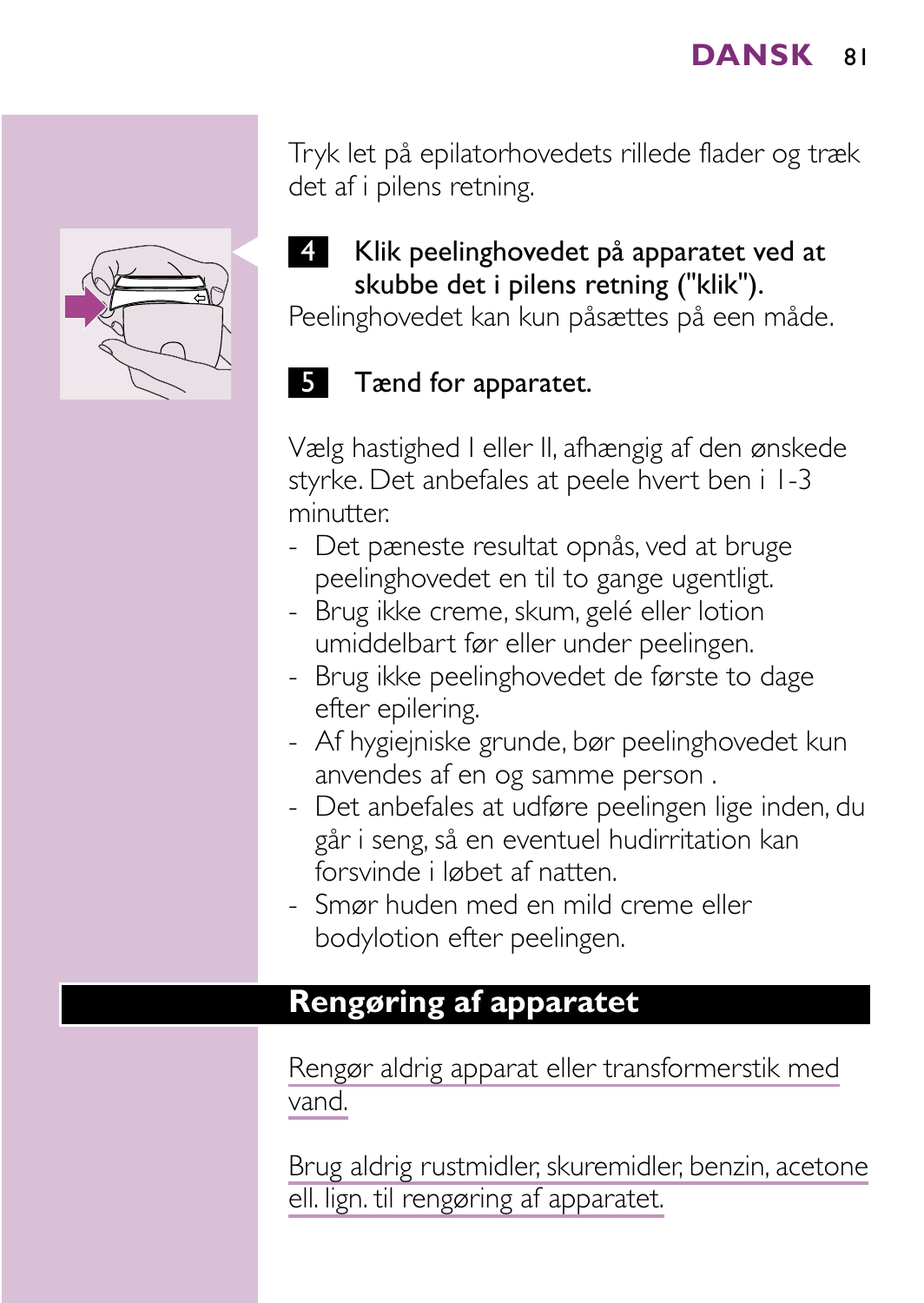





- Sluk apparatet, tag stikket ud af stikkontakten og det lille stik ud af apparatet.
- 2 Tag is-elementet af apparatet og beskyttelseskappen af is-elementet.
	- 3 Rengør is-element, apparat og beskyttelseskappe med en fugtig klud.

Tag epilatorhovedet af. Tryk let på epilatorhovedets rillede flader og træk det af i pilens retning.



### 5 Rengør alle tilgængelige dele og pincetskiverne med børsten.

Forsøg aldrig at tage pincetskiverne ud.



Epilatorhovedet kan kun påsættes på én måde.

# Rengøring af skærhovedet

(kun type HP6459, HP6455)





Sluk for apparatet.



- 2 Tag skærfolien af.
- **B** Rens hårkammer og knivenhed med børsten.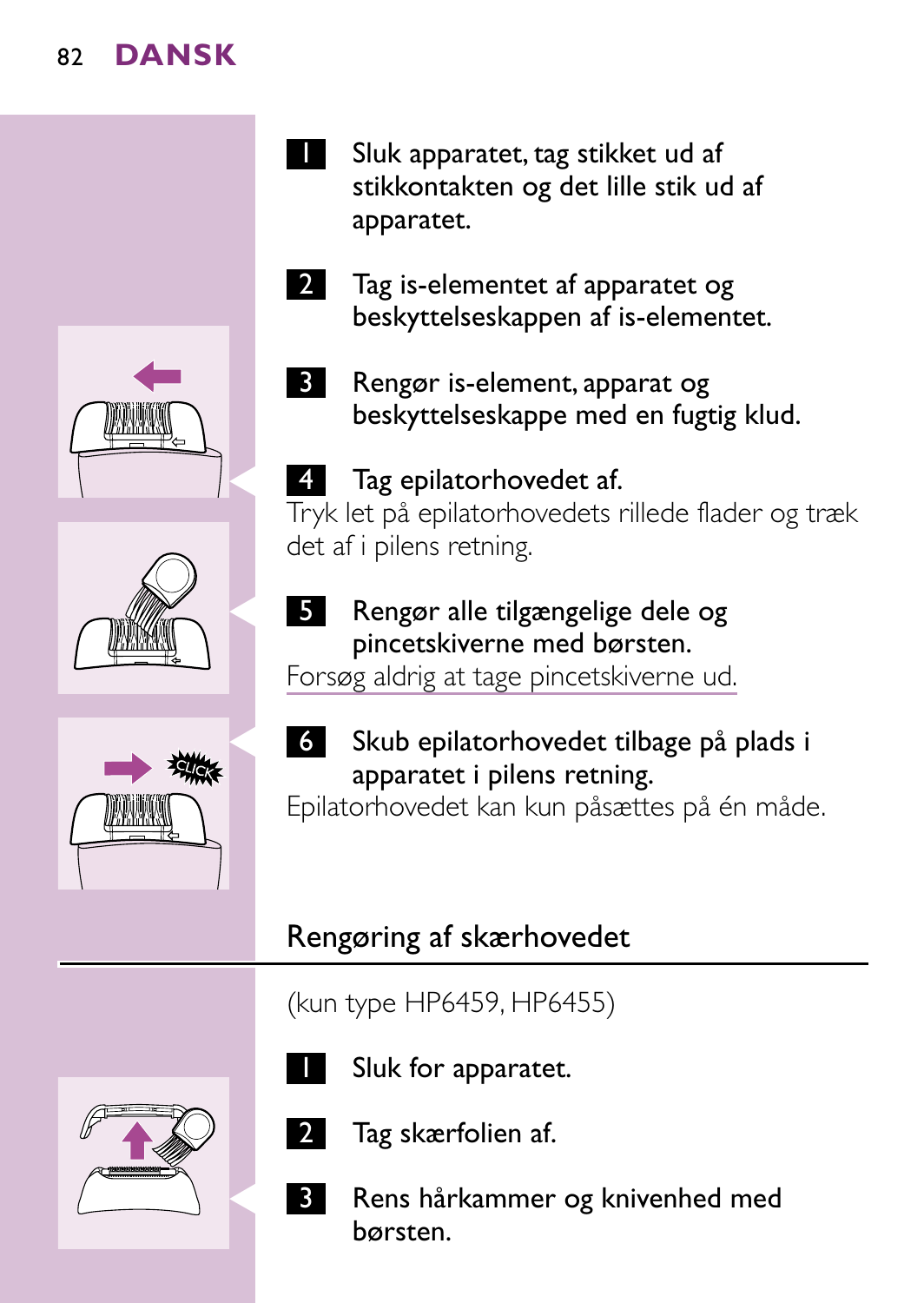Tryk ikke for hårdt, da dette kan beskadige skærfolien.

Rengøring af peelinghovedet

- Sluk for apparatet.
	- Skub peelinghovedet af i pilens retning.



**3** Rens peelinghovedet regelmæssigt med børsten.

Peelinghovedet kan også renses grundigere ved at skylle det under vandhanen.

Transformerstikket og selve epilatoren må aldrig rengøres med vand.

### **Opbevaring**

- Sæt de respektive beskyttelseskapper på epileringshoved, skærhoved og/eller peelinghovedet efter brug.
	- 2 Opbevar apparat og tilbehør i det medleverede etui.
- Læg is-elementet i frysekasetten.

#### **Vedligeholdelse og udskiftning**

Gælder kun type HP6459, HP6455

- Kom 1 dråbe symaskineolie på trimmer og knivenhed ca. 2 gange om året.